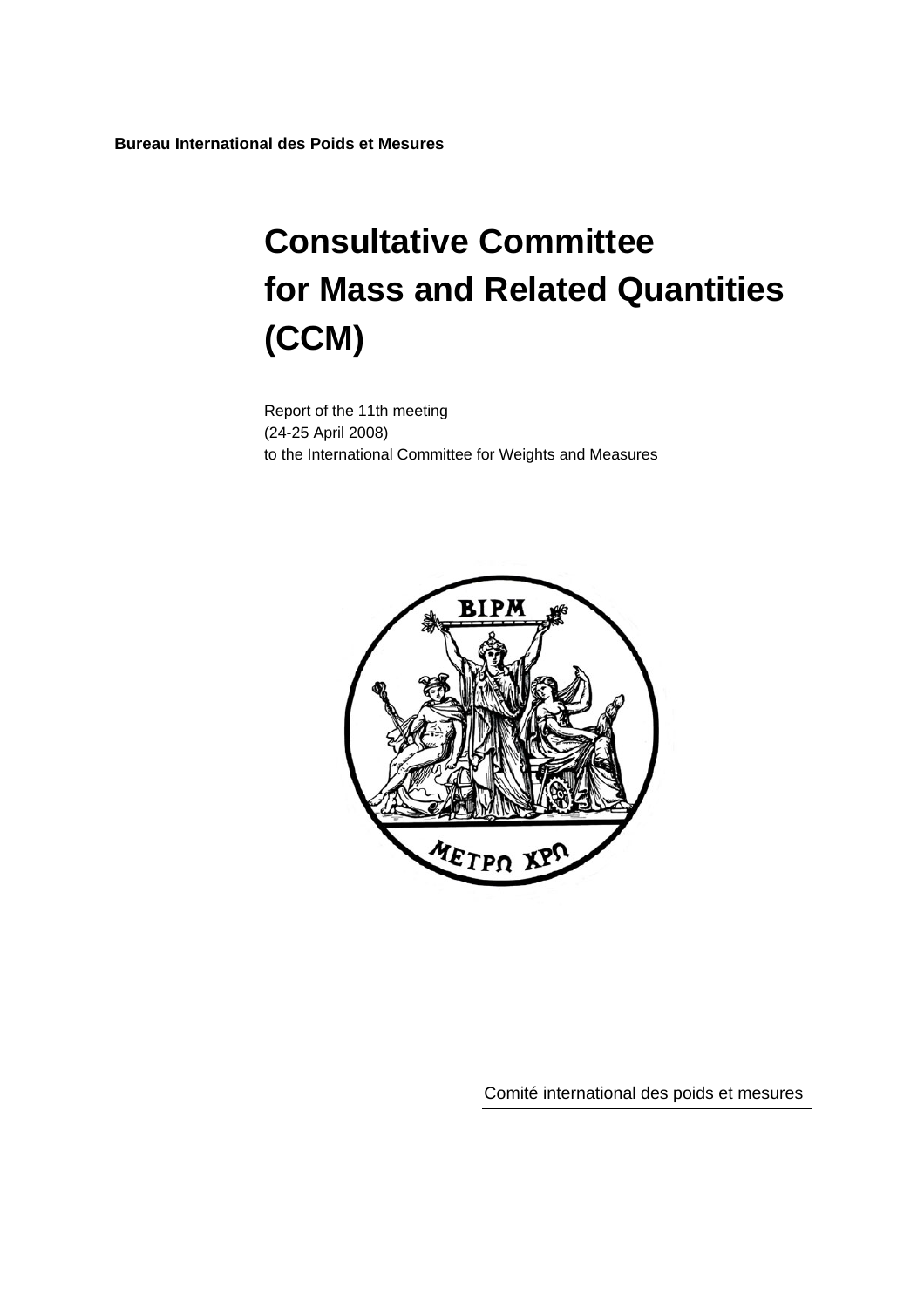Note:

Following a decision made by the International Committee for Weights and Measures at its 92nd meeting in October 2003, Reports of meetings of Consultative Committees will henceforth be published only on the BIPM website in the form presented here.

Full bilingual printed versions in French and English will no longer appear.

Working documents for the meetings are listed at the end of each Report and those which the Consultative Committee decides are for public use are available also on the website.

> A.J. Wallard, Director BIPM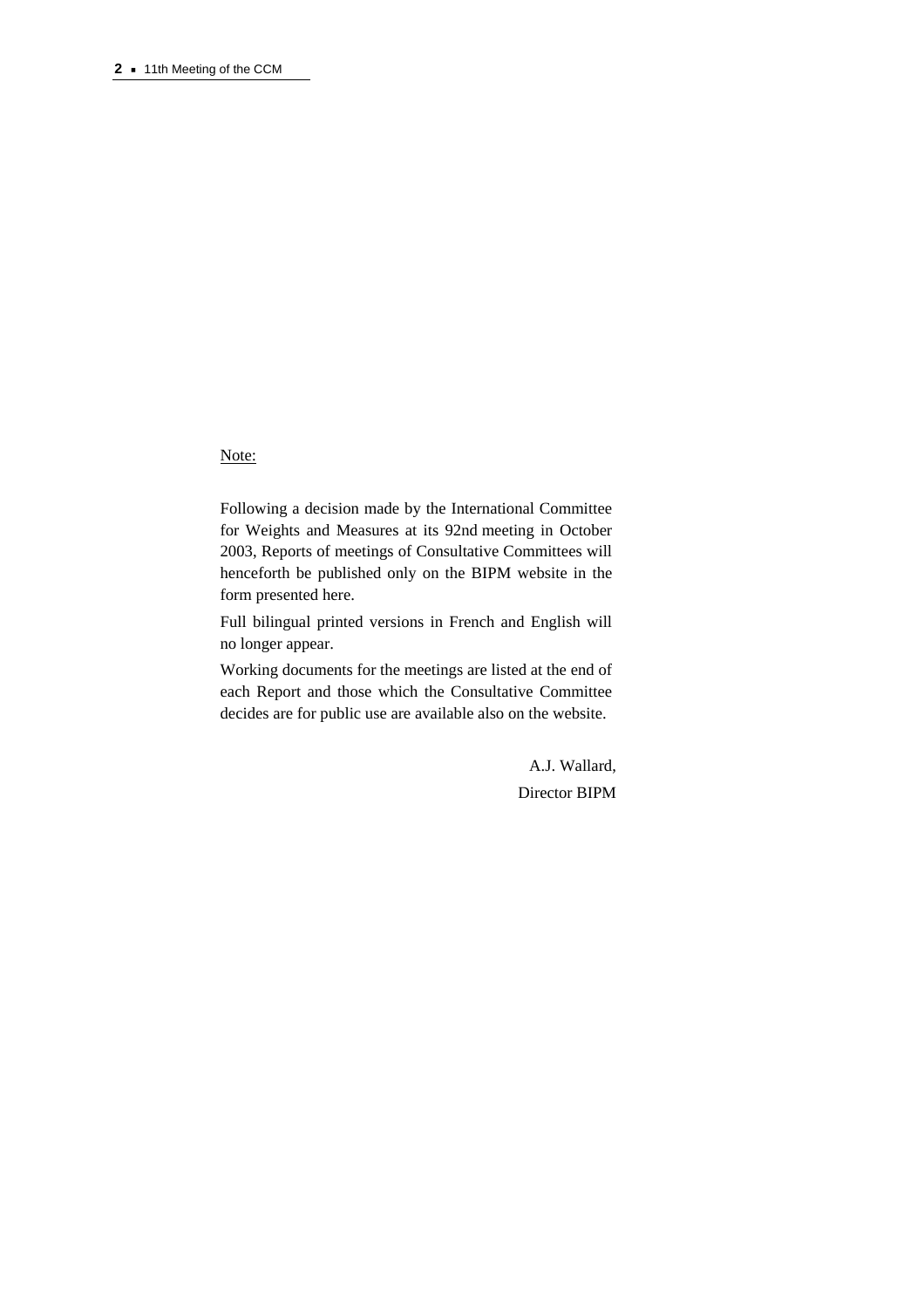# **LIST OF MEMBERS OF THE CONSULTATIVE COMMITTEE FOR MASS AND RELATED QUANTITIES**  as of 24 April 2008

#### **President**

Dr M. Tanaka, member of the International Committee for Weights and Measures, National Metrology Institute of Japan, AIST, Tsukuba.

#### **Executive Secretary**

Dr R.S. Davis, International Bureau of Weights and Measures [BIPM], Sèvres.

#### **Members**

Central Office of Measures/Glόwny Urzad Miar [GUM], Warsaw. Centro Español de Metrología [CEM], Madrid. Centro Nacional de Metrología [CENAM], Querétaro. D.I. Mendeleyev Institute for Metrology [VNIIM], Rostekhregulirovaniye of Russia, St Petersburg. Federal Office of Metrology [METAS], Bern-Wabern. Istituto Nazionale di Ricerca Metrologica [INRIM], Turin. Korea Research Institute of Standards and Science [KRISS], Daejeon. Laboratoire National de Métrologie et d'Essais [LNE], Paris. Measurement Standards Laboratory of New Zealand [MSL], Lower Hut. National Institute of Metrology [NIM], Beijing. National Institute of Standards and Technology [NIST], Gaithersburg. National Measurement Institute of Australia [NMIA], Lindfield. National Metrology Institute of Japan, AIST [NMIJ/AIST], Tsukuba. National Metrology Institute of South Africa [NMISA], Pretoria. National Physical Laboratory [NPL], Teddington. National Research Council of Canada [NRC-INMS], Ottawa. Nederlands Meetinstituut, Van Swinden Laboratorium [NMi VSL], Delft. Physikalisch-Technische Bundesanstalt [PTB], Braunschweig. Slovak Institute of Metrology/Slovenský Metrologický Ústav [SMU], Bratislava. Technical Research Institute of Sweden [SP], Borås. The Director of the International Bureau of Weights and Measures [BIPM], Sèvres.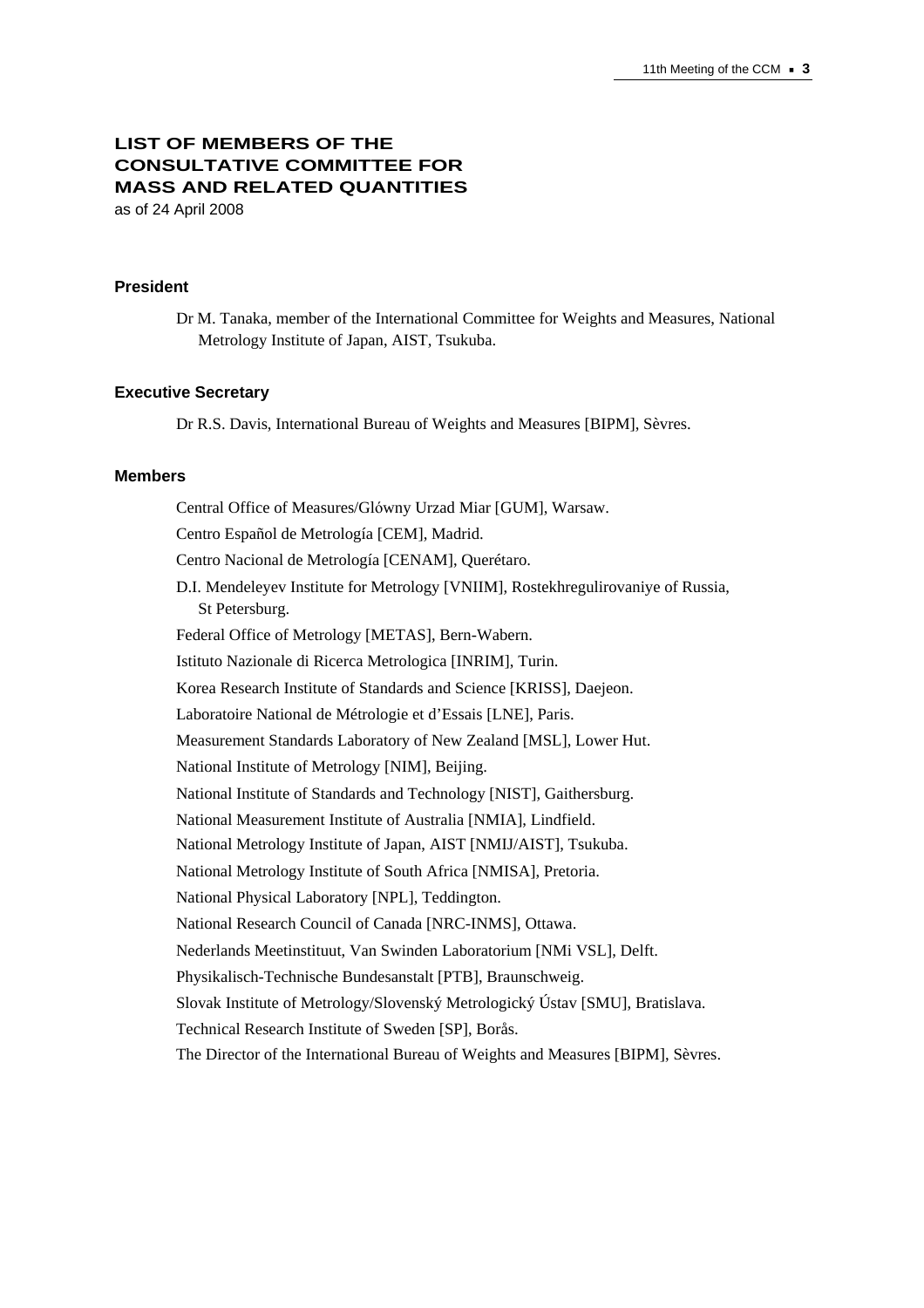#### **Observers**

National Metrology Institute of Turkey/TÜBITAK Ulusal Metroloji Enstitüsü [UME], Gebze-Kocaeli.

National Physical Laboratory of India [NPLI], New Delhi.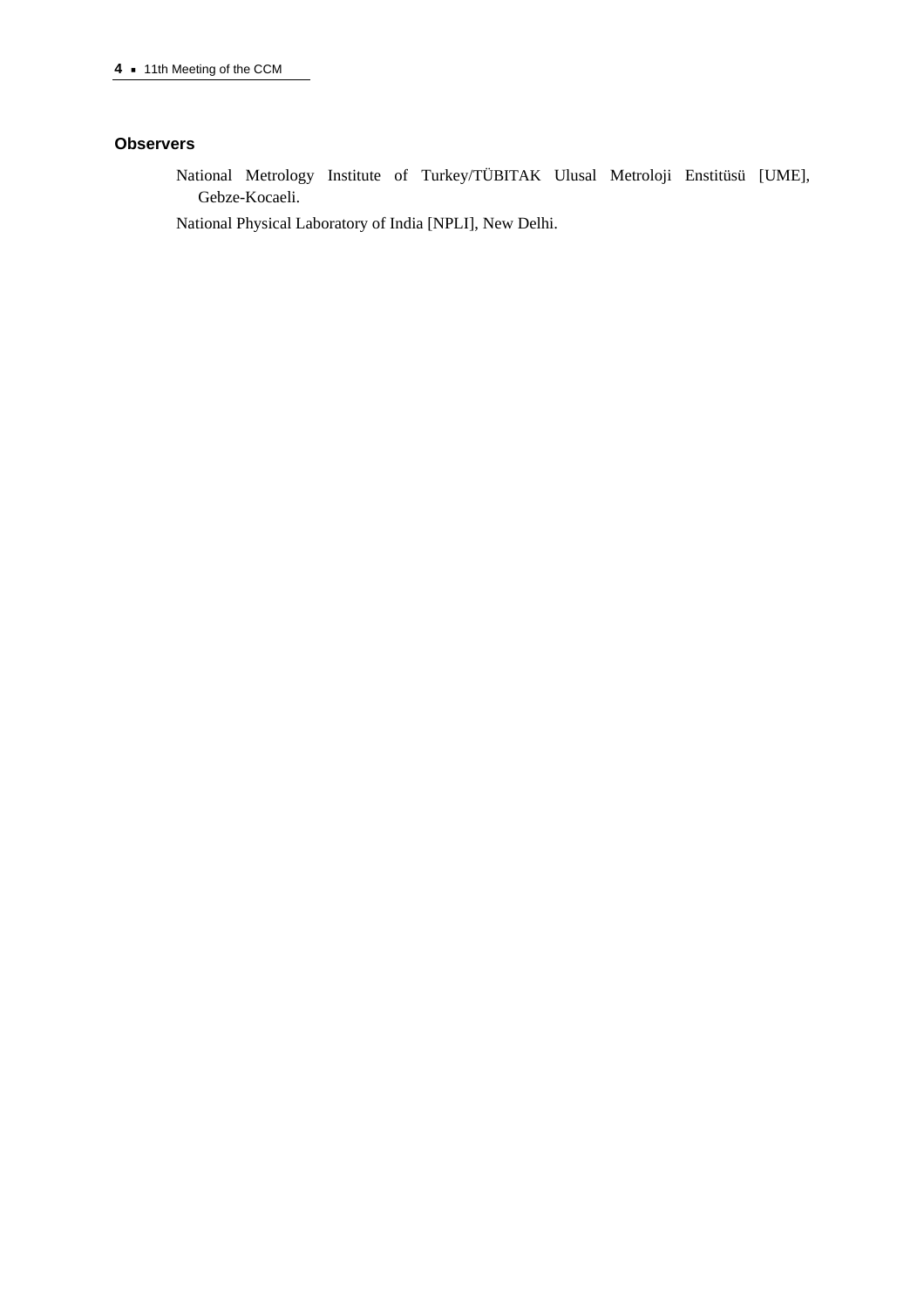# **1 OPENING OF THE MEETING; APPROVAL OF THE AGENDA; APPOINTMENT OF A RAPPORTEUR**

The eleventh meeting of the Consultative Committee for Mass and Related Quantities (CCM)<sup>\*</sup> was held at the International Bureau of Weights and Measures (BIPM), at Sèvres, on 24 and 25 April 2008.

The following were present: R. Arias (CENAM), H. Baumann (METAS), L.O. Becerra (CENAM), W. Bich (I.N.RI.M), S. Davidson (NPL), N.G. Domostroeva (VNIIM), P. Farár (SMU), K. Fujii (NMIJ/AIST), A. Germak (I.N.RI.M), M. Gläser (PTB), Z.J. Jabbour (NIST), C. Jacques (NRC-INMS), Y.A. Kiselev (VNIIM), J.-C. Legras (LNE), E. Maczewska (GUM), J. Man (NMIA), M. Medina Nieves (CEM), P.-A. Meury (LNE), A. Ooiwa (NMIJ/AIST), P. Pinot (LNE-INM/Cnam), P. Richard (METAS), J.A. Robles Carbonell (CEM), R. Schwartz (PTB), I. Severn (NPL), R. Spurný (SMU), C.M. Sutton (MSL), M. Takamoto (NIMJ/AIST), M. Tanaka (President of the CCM), I. van Andel (NMi VSL), B. van der Merwe (NMISA), A.J. Wallard (Director of the BIPM), S.Y. Woo (KRISS), Yue Zhang (NIM).

Observers: A.K. Bandyopadhyay (NPLI), C. Dogan (UME).

Invited: H. Bauer (PTB), P. Becker (PTB), C. Buchner (BEV), H.A. Chua (A\*STAR), K. Jousten (PTB), R. Kumme (PTB), L. Nielsen (DFM), C. Santo (LATU and SIM), D. Tonui (KEBS and SADCMET).

Also present: T.J. Quinn (Director Emeritus of the BIPM); P. Barat, R.S. Davis (Executive Secretary of the CCM), H. Fang, C. Goyon-Taillade, A. Kiss, A. Picard, C. Thomas (KCDB Coordinator), L. Vitushkin (Chairman of the Working Group on Gravimetry) (BIPM).

Excused: A.K. Agarwal (NRC-INMS), V.N. Gorobey (VNIIM), S. Hurtig (SP), I. Kocas (UME).

Dr Mitsuru Tanaka (CCM President, CIPM and NMIJ) welcomed delegates to the 11th meeting of the CCM. He said that the 23rd meeting of the General Conference on Weights and Measures (CGPM), outlining future activities of BIPM, had highlighted work in the mass area, particularly with respect to the redefinition of kilogram. Dr Tanaka said this gave added significance to the outcomes of this meeting of the CCM.

Professor Andrew Wallard (Director of the BIPM) welcomed delegates and stressed the importance of the work of the CCM, particularly with regard to the proposed redefinition of the SI unit of mass.

The agenda was approved.

Dr S. Davidson (NPL) was designated as rapporteur.

All delegates, experts, official observers, guests and BIPM attendees introduced themselves.

Dr Tanaka outlined minor changes to the agenda. Delegates from new and potential members of the CCM would make presentations giving an overview of the work of their institutes in the area of mass and related quantities.

 $\overline{a}$ 

<sup>\*</sup> For the list of acrony[ms, click here.](https://www.bipm.org/en/practical_info/acronyms.html)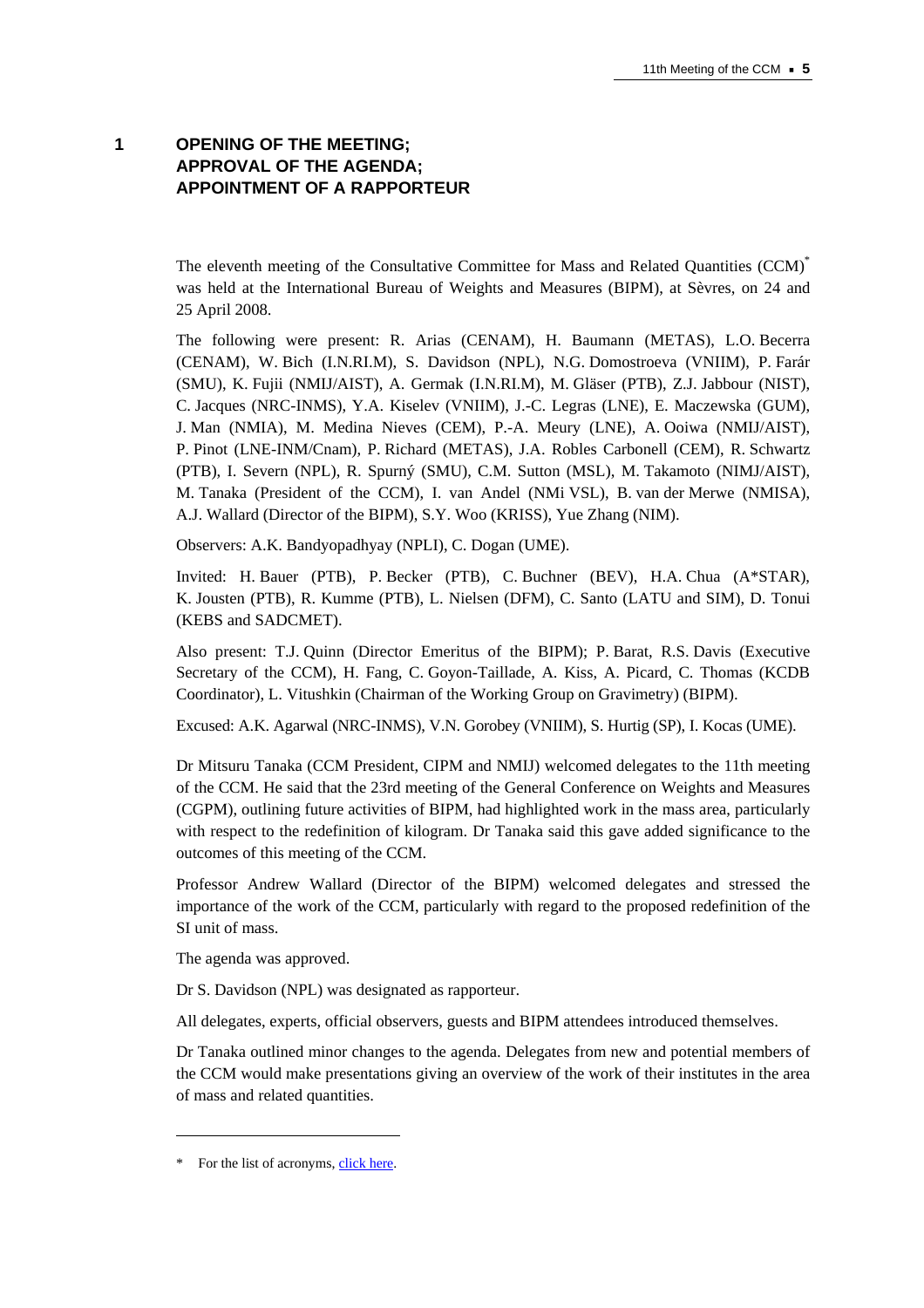# **2 WORKING GROUP REPORTS (PART 1)**

#### **2.1 Report from the Working Group on Mass Standards** (Dr Philippe Richard, METAS)

The last meeting was held on 18 April 2008 at the BIPM.

The terms of reference, as discussed at the working group meeting were outlined. They are:

- To study, develop and advise the CCM on issues related to mass standards.
- To define, organize and approve the necessary key comparison.
- To collaborate with the WG on changes to the SI kilogram, TG 1, TG 2 and other relevant WGs.

The meeting had 24 participants and 17 scientific reports were given, engendering much discussion. Dr Richard presented extracts from the presentations, illustrating the breadth of science discussed, these included: new automatic (vacuum) mass comparators, automation of weighing, large mass measurement, micro-mass and nano-force research, mass in vacuum data, surface studies of mass standards, cleaning of primary mass standards, storage of standards in vacuum and inert gas, magnetic coupled vacuum/air comparison system and new materials for mass standards.

Dr Davis had reported on the CIPM 2007 formula for the determination of air density, published in *Metrologia* in February 2008. Buoyancy corrections for stainless steel/platinum-iridium comparisons increase by approximately 7 μg as a result of the change in the calculated value of air density. Dr Davis suggested that, when appropriate, certificates and calibration reports state that the new 2007 formula has been used to determine air density and that this introduces a small shift in the values of all stainless steel weights.

Dr Richard presented data from CCM one kilogram key comparisons (KCs[\), CCM.M-K1 an](http://kcdb.bipm.org/appendixB/KCDB_ApB_info.asp?cmp_idy=400&cmp_cod=CCM.M-K1&prov=exalead)d [CCM.M-K4 an](http://kcdb.bipm.org/appendixB/KCDB_ApB_info.asp?cmp_idy=403&cmp_cod=CCM.M-K4&prov=exalead)d linked RMO KCs, commenting that this was currently the most complete graph of equivalence in the KCDB. The status of projec[ts CCM.M-K1,](http://kcdb.bipm.org/appendixB/KCDB_ApB_info.asp?cmp_idy=400&cmp_cod=CCM.M-K1&prov=exalead) [CCM.M-K2,](http://kcdb.bipm.org/appendixB/KCDB_ApB_info.asp?cmp_idy=401&cmp_cod=CCM.M-K2%20&prov=exalead) [CCM.M-K3,](http://kcdb.bipm.org/appendixB/KCDB_ApB_info.asp?cmp_idy=402&cmp_cod=CCM.M-K3&prov=exalead)  [CCM.M-K3.1,](http://kcdb.bipm.org/appendixB/KCDB_ApB_info.asp?cmp_idy=766&cmp_cod=CCM.M-K3.1&prov=exalead) [CCM.M-K4, a](http://kcdb.bipm.org/appendixB/KCDB_ApB_info.asp?cmp_idy=403&cmp_cod=CCM.M-K4&prov=exalead)n[d CCM.M-K5, w](http://kcdb.bipm.org/appendixB/KCDB_ApB_info.asp?cmp_idy=404&cmp_cod=CCM.M-K5&prov=exalead)ere outlined. Three new comparisons[, CCM.M-](http://kcdb.bipm.org/appendixB/KCDB_ApB_info.asp?cmp_idy=906&cmp_cod=CCM.M-K6&prov=exalead)[K6, -](http://kcdb.bipm.org/appendixB/KCDB_ApB_info.asp?cmp_idy=906&cmp_cod=CCM.M-K6&prov=exalead)K7, and -K8, were proposed.

Dr Richard presented visions and challenges in mass metrology. Two new Task Groups had been set up:

- Task Group 1: Mass metrology under vacuum for a *mise en pratique* and
- Task Group 2: Uncertainty components due to traceability to the international prototype of the kilogram.

Other areas of importance discussed included materials for mass standards (which need to be watt balance and vacuum compatible), new reproducible techniques for the cleaning of mass standards, storage of mass standards to optimise stability and allow transfer between apparatus, mass comparison in vacuum and air/vacuum transfer of standards to provide traceability for the Avogadro and watt balance experiments, and micro- and nano-mass and force measurement.

The BEV (Austria) had been proposed as a new member of the working group and accepted by all members. The UME (Turkey) had also been proposed but, since they had not sent a representative to the meeting, membership was postponed.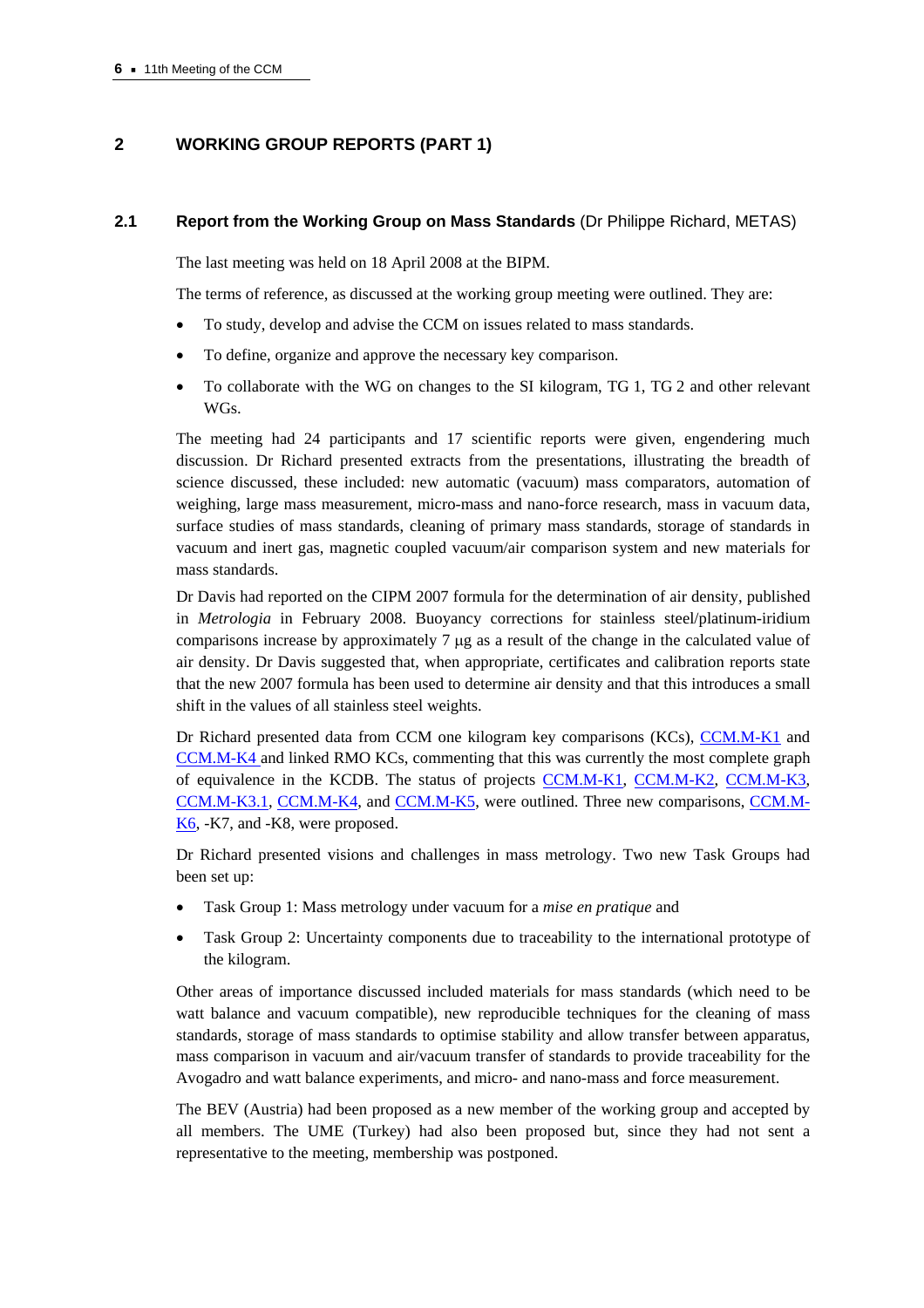Dr Tanaka asked the CCM to approve the new member – there were no objections.

Dr Tanaka asked for clarification of range of mass covered by the micro- and nano-mass and force projects. Dr Richard said that micro-mass covered weights down to 100 μg and the nanoforce area covered smaller forces. Dr Tanaka commented on the importance of future research in the nano-force area.

Dr Tanaka asked for approval of the proposed new key comparisons. There were no objections.

#### **2.2 Report from the Working Group on Density** (Dr Kenichi Fujii, NMIJ)

The last meeting was held on 22 April 2008 at the BIPM.

Dr Fujii presented the status of CCM key comparisons in the area of densit[y. CCM.D-K1,](http://kcdb.bipm.org/appendixB/KCDB_ApB_info.asp?cmp_idy=258&cmp_cod=CCM.D-K1&prov=exalead)  density measurements of a silicon sphere by hydrostatic weighing, is complete and the final report has been approved. F[or CCM.D-K2, liqu](http://kcdb.bipm.org/appendixB/KCDB_ApB_info.asp?cmp_idy=274&cmp_cod=CCM.D-K2&prov=exalead)id density standards, circulation of the Draft A report is immine[nt. CCM.D-K3, s](http://kcdb.bipm.org/appendixB/KCDB_ApB_info.asp?cmp_idy=276&cmp_cod=CCM.D-K3&prov=exalead)olid density standards (stainless steel), is in the planning stage [and CCM.D-K4, h](http://kcdb.bipm.org/appendixB/KCDB_ApB_info.asp?cmp_idy=277&cmp_cod=CCM.D-K4&prov=exalead)ydrometers, is planned to start this year and will draw knowledge from the RMOs on the best way to implement the comparison.

There are eight RMO key comparisons registered in the field of density and status details were presented. EURAMET had complete[d EUROMET.M.D-K1,](http://kcdb.bipm.org/appendixB/KCDB_ApB_info.asp?cmp_idy=462&cmp_cod=EUROMET.M.D-K1&prov=exalead) [EUROMET.M.D-K2](http://kcdb.bipm.org/appendixB/KCDB_ApB_info.asp?cmp_idy=463&cmp_cod=EUROMET.M.D-K2&prov=exalead) and [EUROMET.M.D-K4 an](http://kcdb.bipm.org/appendixB/KCDB_ApB_info.asp?cmp_idy=640&cmp_cod=EUROMET.M.D-K4&prov=exalead)d project reports had been presented and accepted. Detailed reports of [APMP.M.D-K4 an](http://kcdb.bipm.org/appendixB/KCDB_ApB_info.asp?cmp_idy=847&cmp_cod=APMP.M.D-K4&prov=exalead)d SIM.7.33 (hydrometry comparison) were presented at the meeting.

Eleven further bilateral comparisons had been undertaken, details are:

- 1. Peuto A.M., Sacconi A., Mosca M., Fujii K., Tanaka M., Nezu Y., Comparison of Silicon Density Standards at NRLM and IMGC, *IEEE Trans. Instrum. Meas*., 1993, **42(**2), 242-246.
- 2. Bettin H., Gläser M., Spieweck F., Toth H., Sacconi A., Peuto A.M., Fujii K., Tanaka M., Nezu Y., International Intercomparison of Silicon Density Standards, *IEEE Trans. Instrum. Meas.*, 1997, **46**(2), 556-559.
- 3. Chang K.-H., Lee Y.-J., Chung J.W., Final Results of Bilateral Density Comparison between NMIJ and KRISS for 1 kg Weight, *KRISS/MO*-2001-058, June 2001.
- 4. Bettin H., Toth H., Waseda A., Fujii K., Comparison of density difference measurements at PTB and NMIJ, *IEEE Trans. Instrum. Meas.*, 2005, **54**(2), 877-881.
- 5. Bilateral comparison on hydrometers calibration between INRIM-Italy and CENAM-Mexico. Status: Measurement in progress.
- 6. SIM.7.34-B: Bilateral comparison on volume of solids by hydrostatic weighing between CENAM-Mexico and INMETRO-Brazil. Status: Protocol in preparation (Report in progress).
- 7. Lorefice S., Heinonen M., Madec T., Bilateral comparisons of hydrometer calibrations between the IMGC-LNE and the IMGC-MIKES, *Metrologia*, 2000, **37**(2), 141-147.
- 8. International comparison of absolute volume calibrations by optical interferometers at NMIJ, PTB, and NMIA (2006-2007). Status: Measurement in progress.
- 9. Bilateral comparison of absolute volume calibrations by optical interferometers at NMIJ and KRISS (2006-2007). Status: Measurement in progress.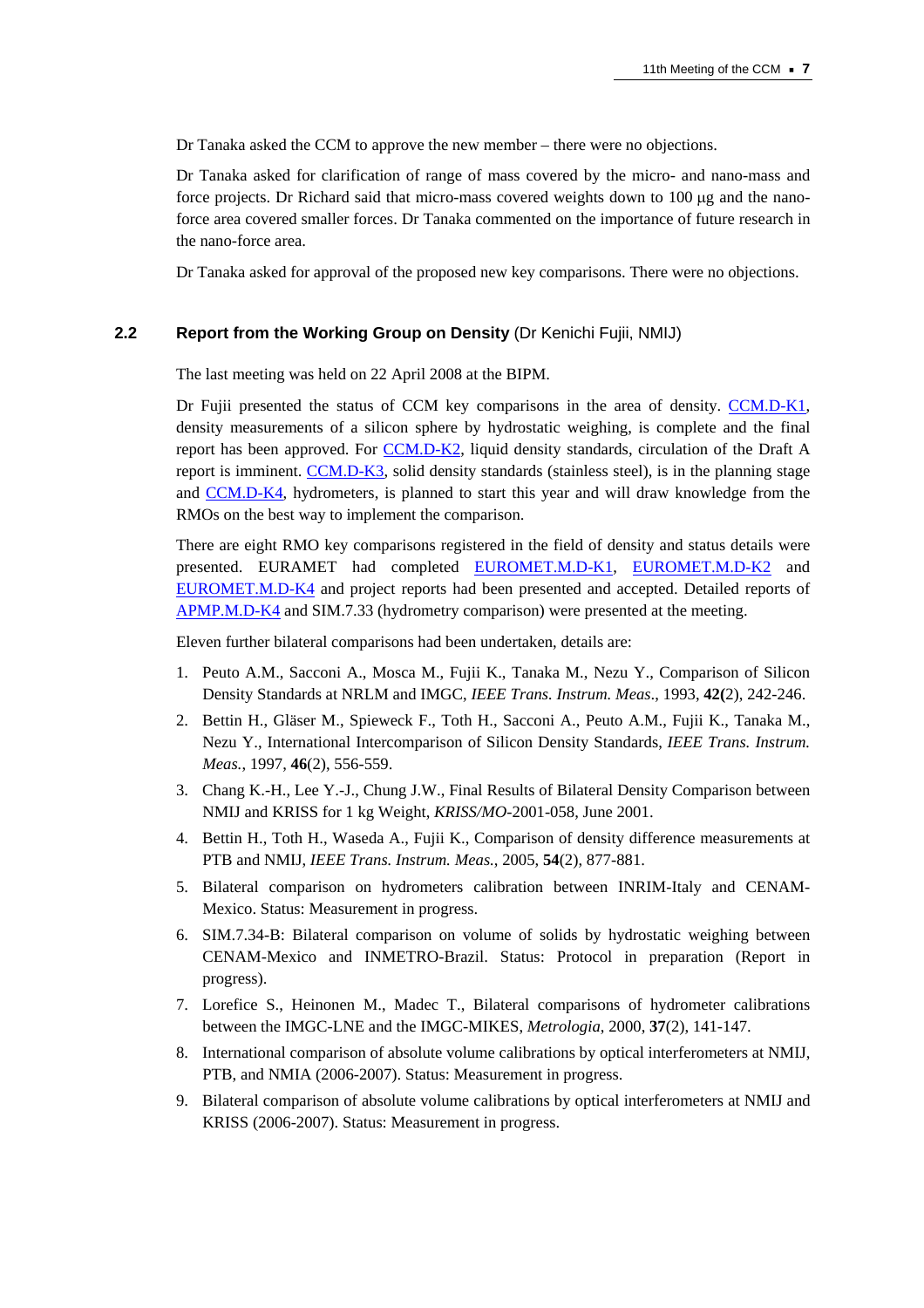- 10. Bilateral comparison of absolute volume calibrations by optical interferometers at NMIJ and NIM (2008). Status: Planned.
- 11. Riski K., Mass and volume comparisons at MIKES Additional results to the EA intercomparison of weights  $1 \text{ mg} - 100 \text{ g}$  (Ma1) and to the EUROMET intercomparison of ceramic spheres (EUROMET 339), *Julkaisu* J4/2000.

Acceptance of CMCs had been discussed with respect to limited number of KCs undertaken in the area and the relative uncertainties of these comparisons. It had been decided that the results of CCM.M.D-K1, density measurement of a Si sphere by hydrostatic weighing (and equivalent regional KCs) could be accepted for CMCs for stainless steel density measurements since CCM.M.D-K1 was the only solid density KC available at present. However it had been decided that the results of -K1 were not sufficient to support liquid density and hydrometry CMC submissions. The acceptance of CMCs was discussed, specifically with reference to hydrometry. It had been decided that CMCs for hydrometry calibration over the temperature range 5 °C to 30 °C could be accepted despite the fact that the KC only covered calibrations undertaken at  $20 °C$ .

Reference values of the density of water had been discussed. Dr Fujii presented a history of water density from 1927 (BIPM data) to the present. The CIPM formulation (Tanaka *et al*.) is currently used for most metrological applications in the range 0 °C to 40 °C and at pressures near one atmospheric pressure. However, the International Association for the Properties of Water and Steam (IAPWS) have produced IAPWS-95 which contains thermodynamic properties of water in the range 251.2 K to 1273 K and at raised pressure. Dr Fujii outlined the basis of this formulation and showed comparison data for various formulations for the calculation of water density. Recommendations had been drawn up with IAPWS proposing the use of CIPM formulation in the range  $0^{\circ}$ C up to  $40^{\circ}$ C (at atmospheric pressure). Outside this range the IAPWS formulation should be used. Additionally, the use of IAPWS formulation is recommended for the entire range if any experimental measurements lie outside range of the CIPM formulation to avoid any discontinuity in measurement results. PTB had presented details of their work on the absolute determination of water density.

Terms of reference for the working group were outlined. They are:

- To improve techniques for realizing the SI unit of density;
- To exchange information on the density standard;
- To perform CIPM key comparisons for supporting CMCs on density;
- To coordinate RMO key and supplementary comparisons for accelerating the CIPM MRA in the field of density;
- To provide guidance to accept CMCs on density;
- To coordinate activities for density measurements at NMIs; and
- To assess needs and seeds on metrology for density.

Membership of the WG was discussed and VNIIM were accepted as a member on the basis of their work on the COOMET hydrometry comparison. BEV had also been accepted as member on the basis of work on EURAMET liquid density comparison.

Dr Tanaka asked about the relative uncertainties associated with the various methods of water density determination.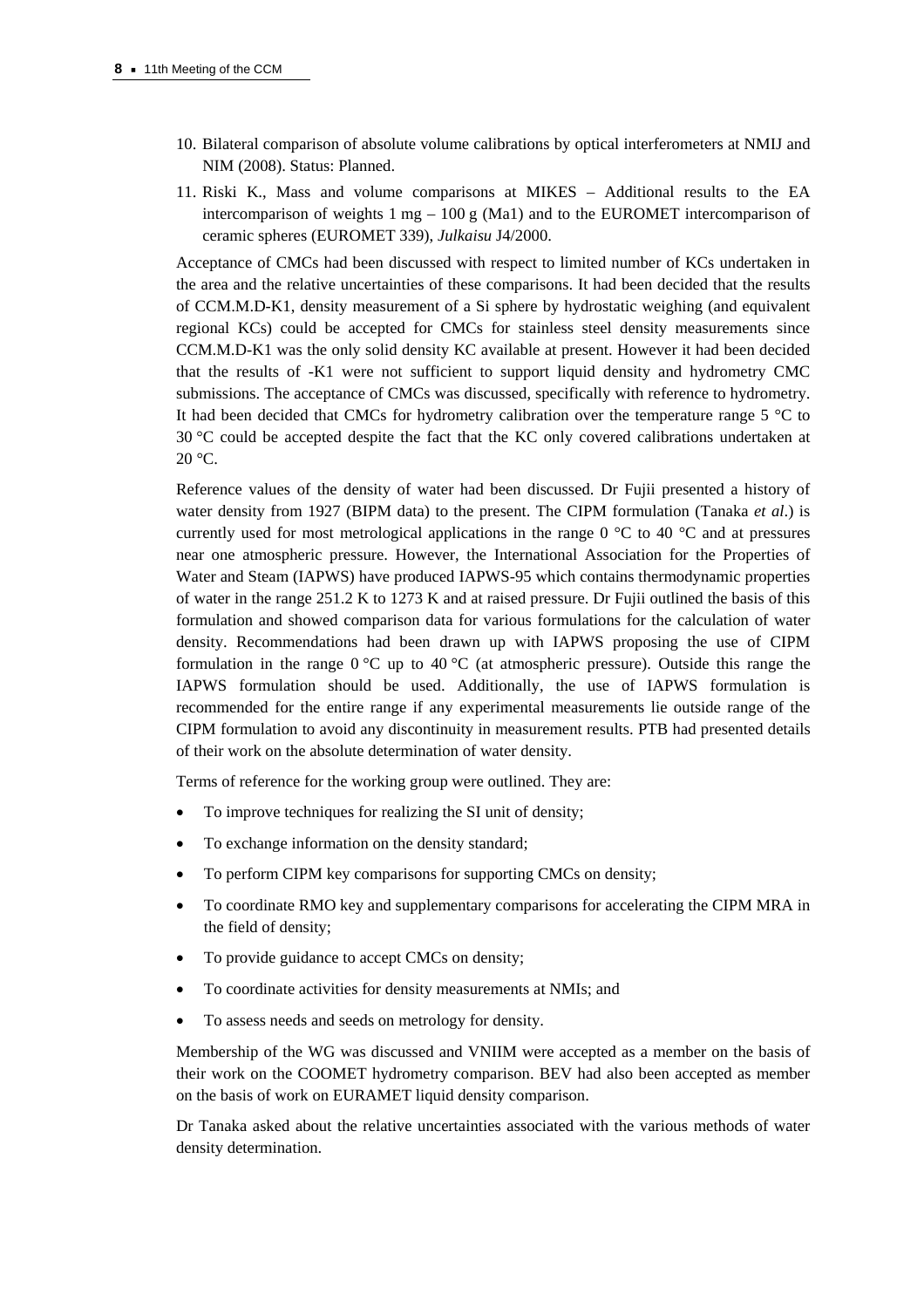Dr Fujii said that the IAPWS formulation has no clear uncertainty statements because it is derived from equations of state for water.

Dr Tanaka asked about the proposed key comparisons and asked the CCM members to approve them. There were no objections.

Dr Tanaka additionally asked for approval of new members and again there were no objections.

# **2.3 Report from the Working Group on Viscosity** (Dr Harro Bauer, PTB)

Dr Bauer explained that the Viscosity Working Group started as an *ad hoc* WG in 1999, and became a permanent working group in 2005. The Group has 18 members, with participants from all the Regional Metrology Organizations (RMOs). Fourteen of the member NMIs currently have CMCs registered in the technical area of viscosity.

The current status of key comparisons was summarized. The KC process started 1993 and to date six had been completed; one CCM KC, four regional SCs in EURAMET and one in SIM. There are currently two KCs in progre[ss, CCM.V-K2 a](https://www.bipm.org/exalead_kcdb/exa_kcdb.jsp?_p=AppB&_q=CCM.V-K2)n[d COOMET.M.V-K1, b](http://kcdb.bipm.org/appendixB/KCDB_ApB_info.asp?cmp_idy=767&cmp_cod=COOMET.M.V-K1&prov=exalead)oth of which are at the Draft B stage. A further KC is planned by the SIM RMO.

Dr Bauer showed a graph illustrating the range of temperature (-40  $^{\circ}$ C to 150  $^{\circ}$ C) and viscosity  $(0.3 \text{ mm/s}^2$  to 1 000 000 mm/s<sup>2</sup>) covered by the CMM and regional KCs. Dr Bauer remarked that the field is well covered by the KCs already completed.

The results f[or CCM.V-K2 w](https://www.bipm.org/exalead_kcdb/exa_kcdb.jsp?_p=AppB&_q=CCM.V-K2)ere presented, only institutes with independently realised viscosity scales (i.e. not traceable to other NMIs) contributed to the calculation of the reference value. A follow-up K[C CCM.V-K2.1 a](http://kcdb.bipm.org/appendixB/KCDB_ApB_info.asp?cmp_idy=920&cmp_cod=CCM.V-K2.1&prov=exalead)t 100 °C is proposed to check the measurements of NMIs with discrepant or missing results at 100 °C from the -K2 comparison. Measurements will also be performed at 20 °C and 60 °C as a check on the liquid stability. Eight participants are proposed and the comparison is due to start this year.

Future KCs in the area were discussed. It is felt that the field is well covered and a period of validity of 10 years was agreed. This aligns with the recalibration period for primary standards at most NMIs. The detailed KC schedule will be discussed at next WG meeting in 3 years.

Issues in the area were outlined. The absolute measurement of viscosity is important – current traceability is to the viscosity of water. There had been a discussion about the uncertainty in the viscosity of water (The value from 1952 determined by Swindells is still used). Another issue is traceability for rotational viscometers, used to measure the viscosity of non-Newtonian fluids. This is closely allied to the area of metrology in materials properties measurements. Uncertainties are rarely quoted (except for angle and torque measurements on instruments). Uncertainties are very dependent on materials measured and on the users. Guidance on uncertainty evaluation is required. High (e.g. 100 mPa) viscosity is important in the oil industry and activities addressing this area are underway at NMIJ and PTB.

Dr Henning Wolf (Head of Viscosity at the PTB) had been proposed as the new chairman of the WG, to take over from Dr Bauer who is retiring from PTB. All WG members agreed with this nomination.

Dr Bauer said that the BEV (Austria) and INMETRO (Brazil) had been accepted as new members at the meeting.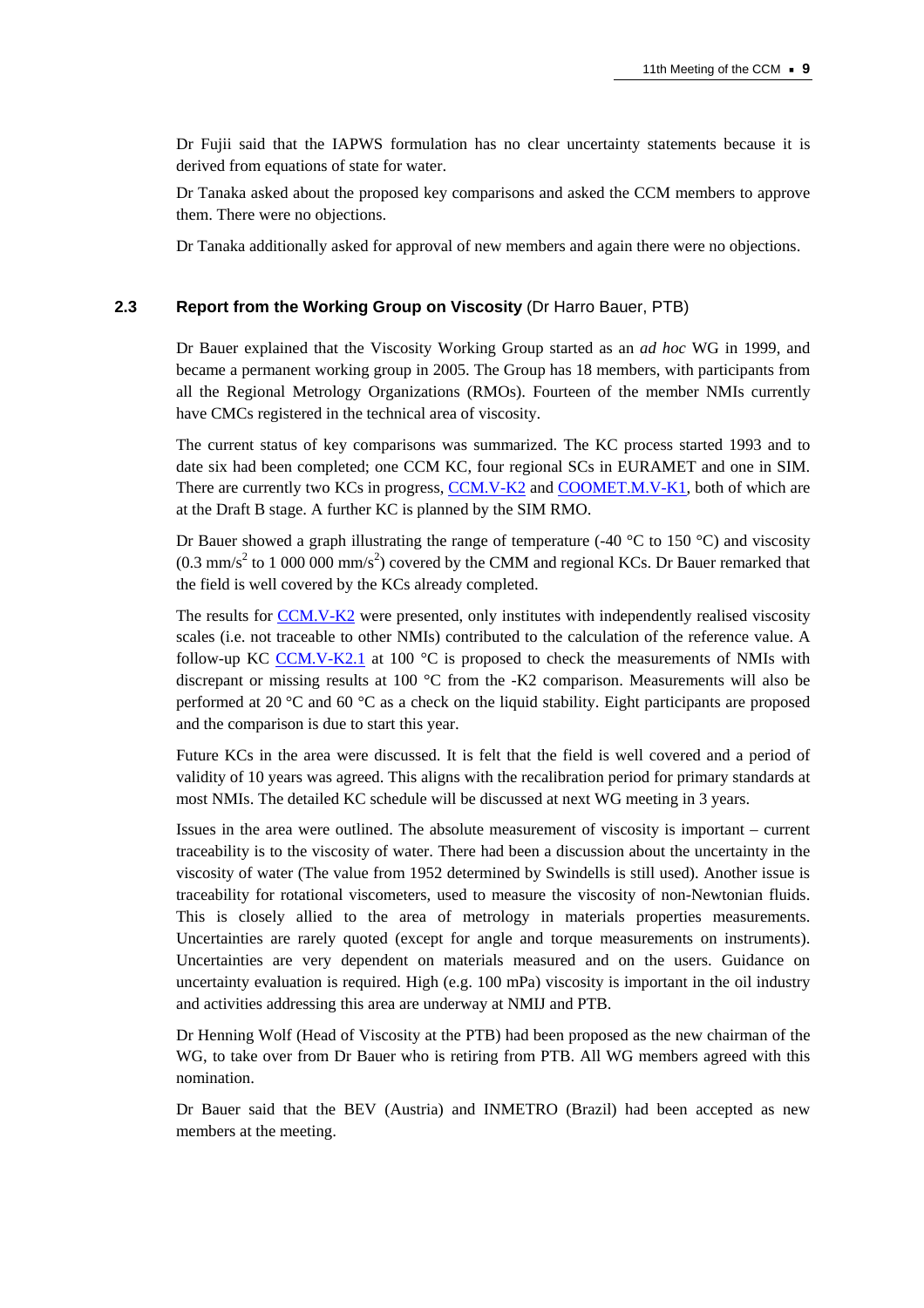Dr Tanaka asked the CCM to approve these new members and the proposed KCs – there were no objections.

Dr Tanaka asked the CCM to approve Dr Wolf as the new WG Chairman – there were no objections.

## **Special Presentation 1. NPLI Mass and Related Quantities Summary**

(Dr A.K. Bandyopadhyay, NPLI)

Dr Tanaka introduced a new item to the agenda: a presentation from NPLI as a potential new member of the CCM.

Dr Davis explained that this presentation was being made because NPLI is interested in changing from observer to full member of the CCM. There would also be presentations from A\*Star, Singapore, and MSL (New Zealand).

Dr A.K. Bandyopadhyay presented the background of metrology in India. The metric system was adopted in 1957, when India signed the Metre Convention. Dr Bandyopadhyay showed data on the stability of their national mass standard, number 57, and the hierarchy of mass scale at NPLI. Participation in APMP regional key comparisons was summarised; these included. [APMP.M.M-K1,](http://kcdb.bipm.org/appendixB/KCDB_ApB_info.asp?cmp_idy=432&cmp_cod=APMP.M.M-K1&prov=exalead) [APMP.M.M-K2 a](http://kcdb.bipm.org/appendixB/KCDB_ApB_info.asp?cmp_idy=648&cmp_cod=APMP.M.M-K2&prov=exalead)nd APMP.M.M-K6. The NPLI had also taken part in key comparison[s CCM.M-K5 a](http://kcdb.bipm.org/appendixB/KCDB_ApB_info.asp?cmp_idy=404&cmp_cod=CCM.M-K5&prov=exalead)n[d CCM.V-K1. T](https://www.bipm.org/exalead_kcdb/exa_kcdb.jsp?_p=AppB&_q=CCM.V-K1)he force, hardness and torque areas were described, the force area having a 50 kN deadweight machine and a hydraulic amplification machine (1 MN). Traceability for the force, torque and hardness areas was outlined. The pressure and vacuum standards area includes vacuum orifice flow and series expansion systems. Research has been performed into controlled clearance piston cylinders and into the effect of difference pressure transmission fluid (papers in these fields have been published in *Metrologia*). Participation in pressure area CCM and RMO KCs was outlined along with a number of bilateral comparisons. In conclusion, Dr Bandyopadhyay summarised NPLI's CMCs, which had already been approved, and their participation in KC and listed their publications in this technical area.

Dr Davis outlined the approval process for becoming a full member of the CCM. This requires a formal application to the CIPM which included much of the information cover in Dr A.K. Bandyopadhyay's presentation.

## **2.4 Report from the Working Group on Force** (Dr Rolf Kumme, PTB)

The last meeting of the working group was held at CENAM on 3-5 December 2007, in conjunction with IMECO TC3 meeting in Merida (Mexico).

Dr Davis had made a presentation on "The Key Comparison Process: Theory and Practice". The current status of key comparisons was presented.

- [For CCM.F-K4 \(2](https://www.bipm.org/exalead_kcdb/exa_kcdb.jsp?_p=AppB&_q=CCM.F-K4) MN and 4 MN, piloted by the NIST), Draft A is complete and there is a proposal for Draft B.
- [For CCM.F-K3 \(50](https://www.bipm.org/exalead_kcdb/exa_kcdb.jsp?_p=AppB&_q=CCM.F-K3)0 kN and 1 MN, piloted by the PTB), the measurements are complete.
- F[or CCM.F-K2 \(5](https://www.bipm.org/exalead_kcdb/exa_kcdb.jsp?_p=AppB&_q=CCM.F-K2)0 kN and 100 kN), Draft A is complete.
- For [CCM.F-K1 \(5](https://www.bipm.org/exalead_kcdb/exa_kcdb.jsp?_p=AppB&_q=CCM.F-K1) kN and 10 kN, piloted by the MIKES), Draft B is under revision.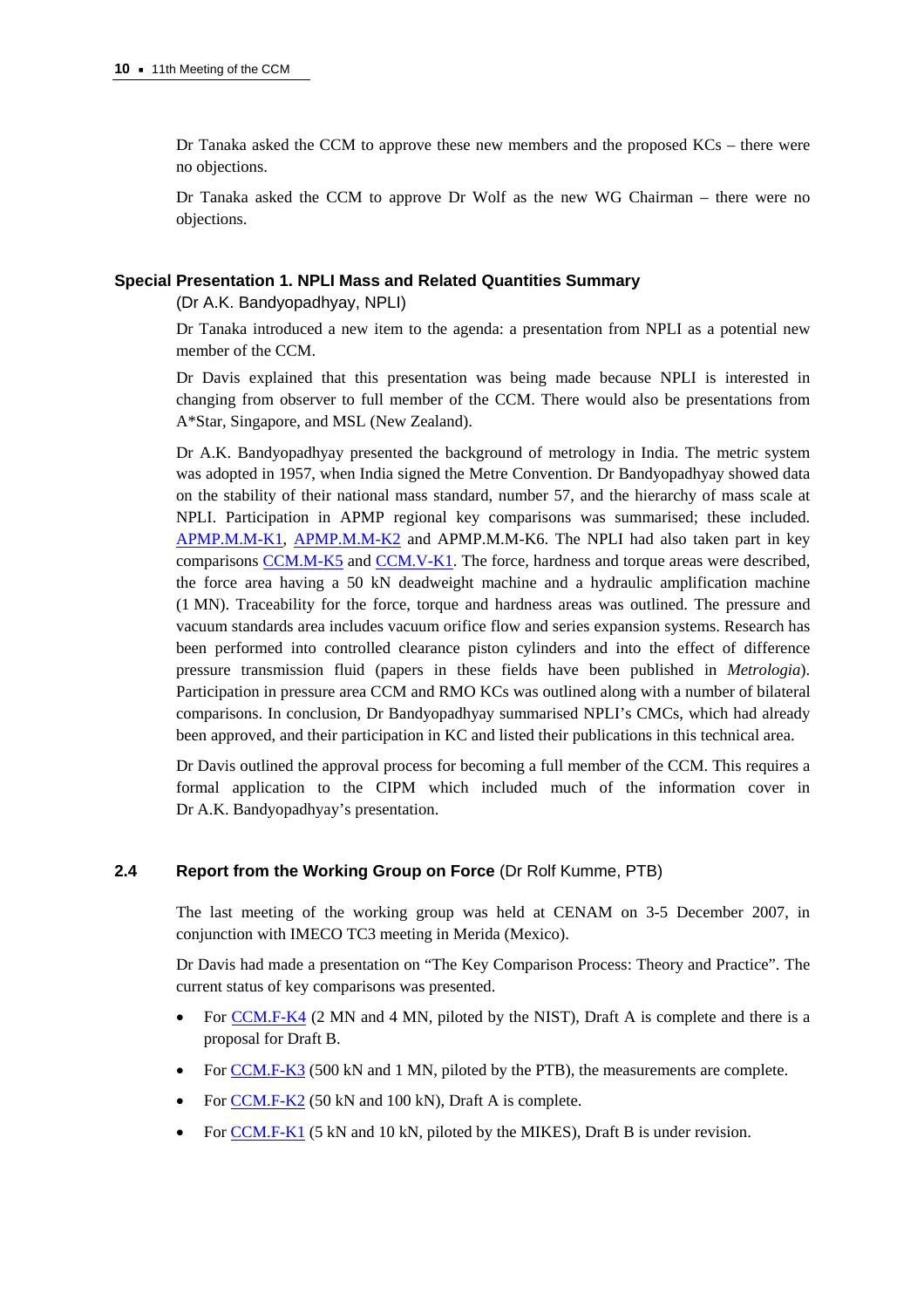Data from the 1 MN comparison [of CCM-F-K3 w](https://www.bipm.org/exalead_kcdb/exa_kcdb.jsp?_p=AppB&_q=CCM.F-K3)ere presented as an example of typical force comparison data and to illustrate the issues with data analysis. The logistics of the transportation of transfer standards were outlined and the measurement protocol discussed. The approach to dealing with drift in the transfer standard was also presented.

For torque comparis[on CCM.T-K1 \(500](http://kcdb.bipm.org/appendixB/KCDB_ApB_info.asp?cmp_idy=704&cmp_cod=CCM.T-K1&prov=exalead) N m and 1000 N m, piloted by the PTB), Draft A is complete. Proposals for the evaluation of the results and calculation of the reference value were made in advance of the preparation of Draft B. Humidity variations were seen as a problem in the data analysis and these would be taken into account in further work on the comparison data. Compariso[n CCM.T-K2 \(10 kN](http://kcdb.bipm.org/appendixB/KCDB_ApB_info.asp?cmp_idy=705&cmp_cod=CCM.T-K2&prov=exalead) m and 20 kN m) is due to start in 2008.

Future developments discussed in the areas of force and torque were discussed. The EURAMET roadmaps in the areas of force and dynamic measurement were presented. Nano-force was discussed but there was seen to be no need for a KC in this area at present. Multi-component force measurements are seen as an important area and it was decided that a pilot study, rather than a KC, should be organized. Force transducer and machine classification were seen to be useful for end users, and dynamic force and torque measurement is also an area where more work will be initiated in future.

The next meeting of the WG "Force" will be in 2010 in China or Korea. There is the possibility of additional meeting when Draft B reports become available for the four force area KCs currently underway.

A seminar on force measurement was also held during the WG meeting and presentations included dynamic force measurement and continuous calibration of force transducers.

Dr Tanaka asked for acceptance of proposed torque K[C, CCM.T-K2, a](http://kcdb.bipm.org/appendixB/KCDB_ApB_info.asp?cmp_idy=705&cmp_cod=CCM.T-K2&prov=exalead)nd there were no objections. He also asked if there was any other proposed work in the area. Dr Kumme said the timescale for repeating KCs would be 15 years for deadweight machine calibrations and 10 years for the others. Dr Tanaka asked for clarification of when the 15 years period started. Dr Kumme said it would be from the completion of the KC measurement process.

Dr Tanaka asked if there were any new members of the WG. Dr Kumme said there were no new members, only contact persons had changed. Dr Tanaka asked for acceptance of Dr Kumme as permanent chair person of the WG and there were no objections.

#### **2.5 Report from the Working Group on High Pressures** (Dr Jean-Claude Legras, LNE)

The last meeting of the WG was held on 21 April 2008 at the BIPM. There were 19 participants from 16 institutes, and six additional invited participants.

There was no change in membership (there are currently 20 members).

The terms of reference for the WG were discussed.

Two groups have been established to cover the full pressure range, taking into account the diversity of measurement techniques and the large scale of 18 decades: the High Pressures and the Low Pressures Working Groups (HPWG and LPWG). Taken as a whole, the HPWG takes care of the gauge and differential pressure, and absolute pressure ≥ 100 kPa. Between 1 kPa and 100 kPa, absolute pressure, the two working groups make a common agreement in consideration of the primary or secondary standards used and the transfer standard and/or unit under calibration.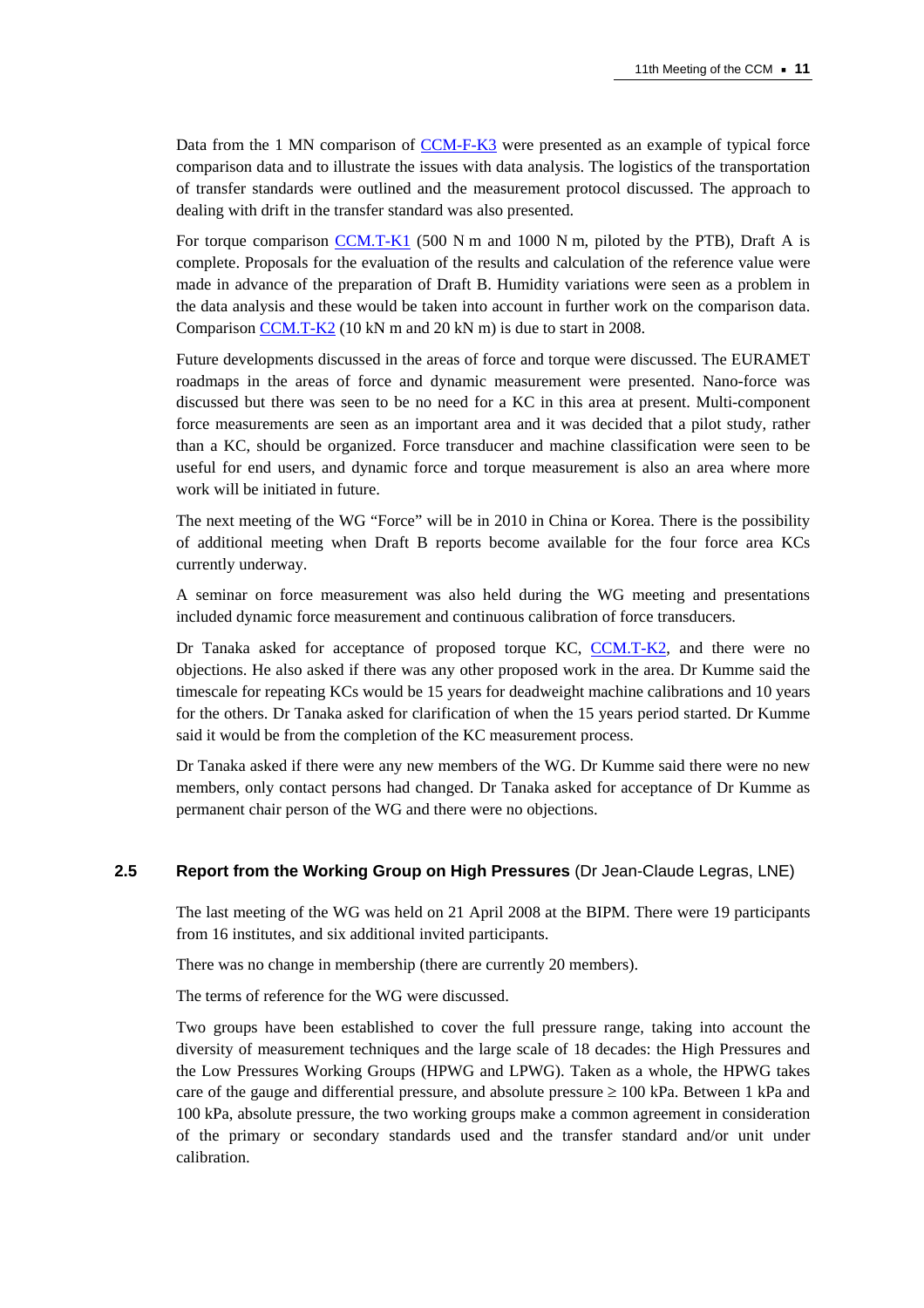The main tasks of the group are:

- To define and organize the CCM pressure key comparisons in its field of competence;
- To validate the final reports of all the comparisons before proposing their publication in the BIPM database;
- To collect the needs and the difficulties which may happen in drafting and validating the CMCs;
- To watch and anticipate for future needs of society;
- To be a forum of exchanges between the pressure experts of NMIs, through the RMOs.

Key comparisons status was presented.

- $CCM.P-K1$  is complete and the status of the 12 regional KCs in the same range was presented.
- [CCM.P-K2 is a](http://kcdb.bipm.org/appendixB/KCDB_ApB_info.asp?cmp_idy=405&cmp_cod=CCM.P-K2&prov=exalead)lso complete as is a EURAMET regional comparison over the same range.
- [CCM.P-K4 and](http://kcdb.bipm.org/appendixB/KCDB_ApB_info.asp?cmp_idy=407&cmp_cod=CCM.P-K4&prov=exalead) a EURAMET regional comparison over the same range are complete.
- Results are available f[or CCM.P-K5 an](http://kcdb.bipm.org/appendixB/KCDB_ApB_info.asp?cmp_idy=408&cmp_cod=CCM.P-K5&prov=exalead)d an APMP comparison over the same range is also complete. A EURAMET comparison is also proposed. A new comparison covering a wider range, with an improved transfer standard, is proposed to start 2009.
- [CCM.P-K6 has](http://kcdb.bipm.org/appendixB/KCDB_ApB_info.asp?cmp_idy=409&cmp_cod=CCM.P-K6&prov=exalead) been approved for equivalence.
- Results are available [for CCM.P-K7 and](http://kcdb.bipm.org/appendixB/KCDB_ApB_info.asp?cmp_idy=410&cmp_cod=CCM.P-K7&prov=exalead) there are nine regional KCs over a similar range.
- [CCM.P-K8 has](http://kcdb.bipm.org/appendixB/KCDB_ApB_info.asp?cmp_idy=411&cmp_cod=CCM.P-K8&prov=exalead) been approved for provisional equivalence during the first four years of the implementation of the CIPM MRA (transitional period). The measurements were completed in 1999. A new comparison is proposed to start 2009. This will link regional KCs, which are now in progress.

Results of seven regional KCs were presented. These we[re APMP.M.P-K5,](http://kcdb.bipm.org/appendixB/KCDB_ApB_info.asp?cmp_idy=708&cmp_cod=APMP.M.P-K5&prov=exalead) [EUROMET.M.P-S2,](http://kcdb.bipm.org/appendixB/KCDB_ApB_info.asp?cmp_idy=787&cmp_cod=EUROMET.M.P-S2&prov=exalead)  and [EUROMET.M.P-S3, C](http://kcdb.bipm.org/appendixB/KCDB_ApB_info.asp?cmp_idy=800&cmp_cod=EUROMET.M.P-S3&prov=exalead)OOMET.M.P-S5[, EURAMET.M.P-K7,](http://kcdb.bipm.org/appendixB/KCDB_ApB_info.asp?cmp_idy=881&cmp_cod=EURAMET.M.P-K7&prov=exalead) [EURAMET.M.P-S5](http://kcdb.bipm.org/appendixB/KCDB_ApB_info.asp?cmp_idy=882&cmp_cod=EURAMET.M.P-S5&prov=exalead) and [APMP.M.P-K8.](http://kcdb.bipm.org/appendixB/KCDB_ApB_info.asp?cmp_idy=811&cmp_cod=APMP.M.P-K8&prov=exalead) 

Activities in the RMOs APMP, COOMET, EURAMET, and SIM had been presented. Research and development in pressure metrology within EURAMET was presented by Dr Sabuga (PTB), EURAMET roadmaps were shown and the Joint Research Project on the Boltzmann constant, where the relative uncertainty of  $10^{-6}$  presents a big challenge for pressure metrology, was discussed.

The SIM area report was presented by Dr Torres (CENAM) and the APMP regional report was given by Dr Bandyopadhyay (NPLI).

Status of CMCs was discussed but there were no major areas of concern. It had been suggested that some additional information from submitting laboratories (accreditation bodied, publications etc.) would be useful.

Requirements for comparisons to support CMCs were drafted, and there were six in total.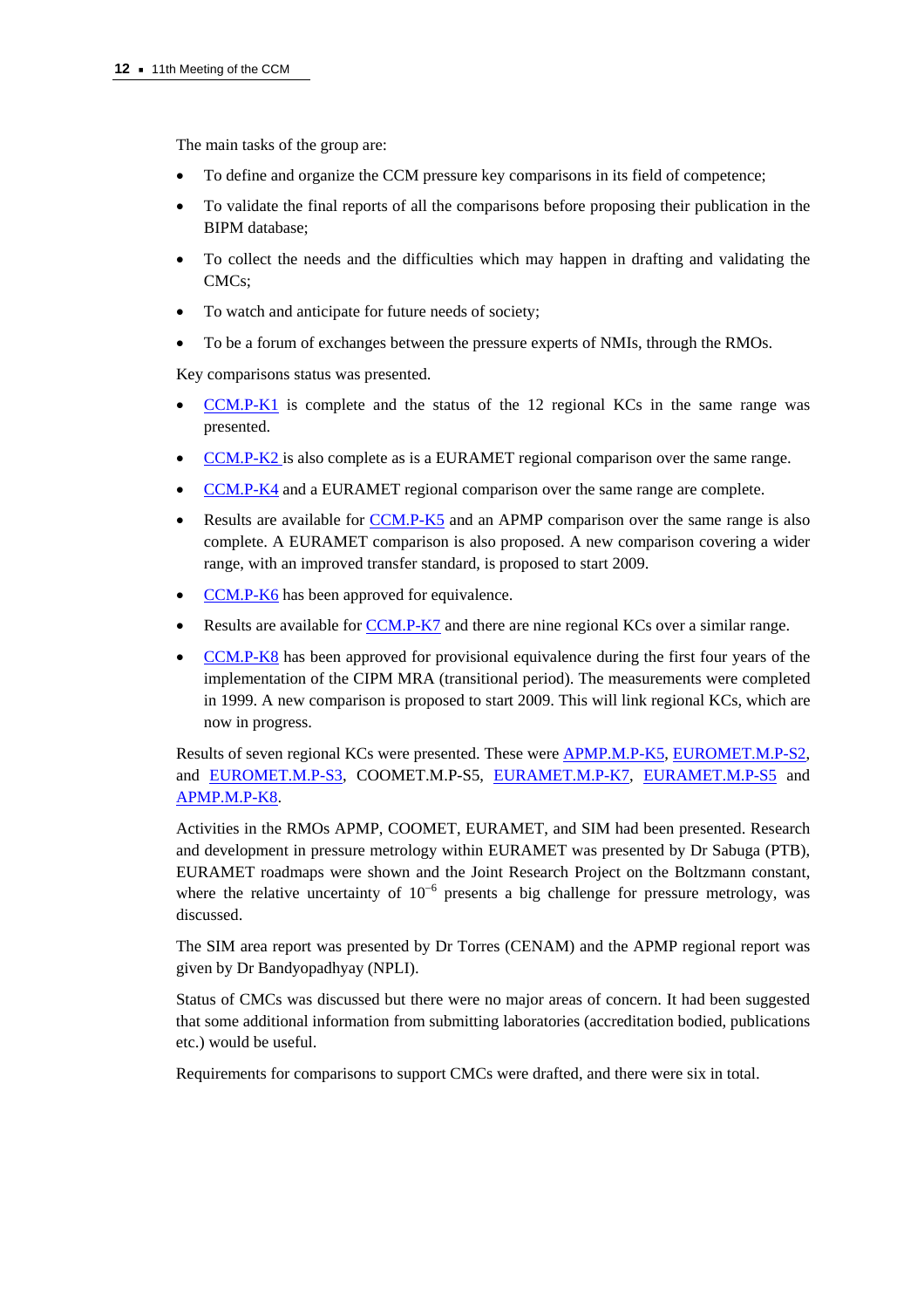In terms of medium- and long-term planning, it was decided that no strict periodicity should be defined for the KCs since it may depend on new developments and new standards in NMIs. It was decided to organize a maximum of one or two CCM key comparisons every 3 years. The frequency should correspond to an average periodicity of 15 years for each key comparison.

Significant developments in laboratories included the KRISS who have developed a twin pressure balance for low line pressure measurements, INMETRO who are working on large piston cylinder assemblies and LNE who are developing a primary standard for measurement (refrigerant) leaks.

Dr Legras is to retire from the LNE next month and Dr Jorge Torres (CENAM) was proposed as his successor.

Professor Wallard said he was struck by the absence of regional KCs for some of the pressure area KCs and asked if this was a problem for CMC submissions. Dr Sutton (MSL, New Zealand) said it was not really a problem. Dr Bandyopadhyay commented that the comparison at atmospheric pressure in the APMP area was awaiting the availability of large piston-cylinder device as a transfer standard.

Dr Tanaka asked that the proposed new KCs be accepted by the CCM and there were no objections. The WG had no new members and the proposed new chairman was accepted by the CCM.

#### **2.6 Report from the Working Group on Low Pressures** (Dr Karl Jousten, PTB)

The last meeting of the WG was held on 22 April at the BIPM.

At present, the WG consists of 14 members. NPL had retired as a member due to devolution of its vacuum capability.

However, five new members had been accepted by the WG: A\*Star (Singapore), CMI (Czech Republic), METAS (Switzerland), NMi (Netherlands) and VNIIM (Russian Fed.). All proposed new members were either carrying out significant research in the area or had made significant contributions to the organization of key comparisons.

The terms of reference of the WG were outlined, these are:

- To advise the CCM on issues related to vacuum metrology;
- To organize comparisons for testing equivalence of national primary standards for vacuum below 1 kPa and very low gas flow (leaks) on the highest accuracy level;
- To organize comparisons for testing equivalence of national primary standards for vacuum pressures between 1 kPa and 100 kPa on the highest accuracy level when this is agreed with the CCM WG on High Pressures;
- To validate the final reports of the comparisons before proposing their publication in the BIPM database;
- To exchange information between RMOs on issues related to vacuum metrology and equivalence of national standards for vacuum and very low gas flow mainly to provide sufficient linkage between RMO and CCM WG LP key comparisons;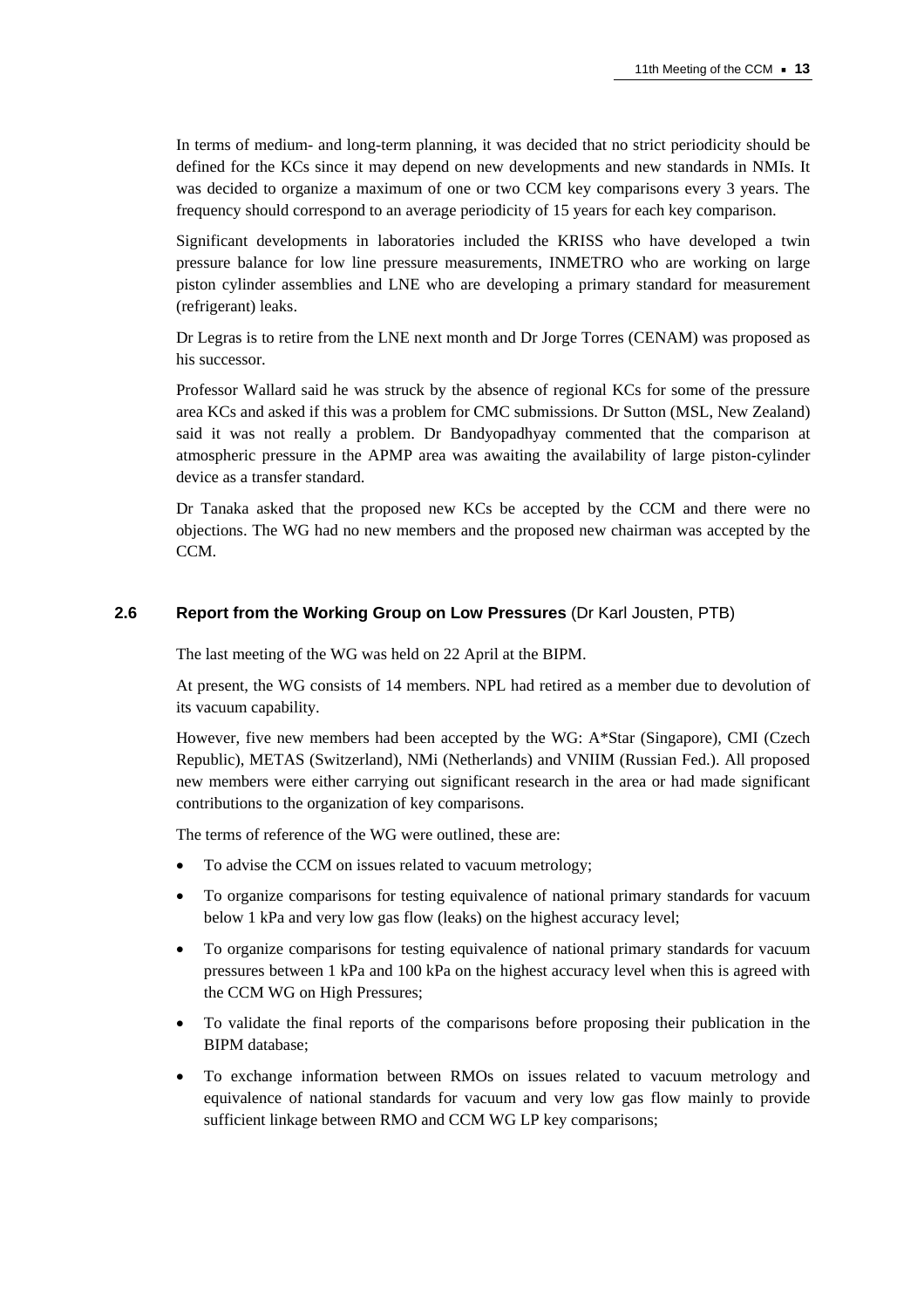$\overline{a}$ 

- To encourage and, if requested, coordinate research and development in the field of vacuum metrology to cope with the present and future needs of science, industry and society worldwide;
- To harmonize guidelines in the field of vacuum metrology related to the MRA.

The status of key comparisons was outli[ned. CCM.P-K3 was](http://kcdb.bipm.org/appendixB/KCDB_ApB_info.asp?cmp_idy=406&cmp_cod=CCM.P-K3&prov=exalead) completed in 2002 and Draft A of the final report was finally ready in 2008. The validity of the comparison was confirmed at the meeting despite some changes in the status of some of the participating laboratories. Data from the comparisons was presented and the stability of device was shown to be acceptable. [CCM.P-K12, a c](http://kcdb.bipm.org/appendixB/KCDB_ApB_info.asp?cmp_idy=796&cmp_cod=CCM.P-K12&prov=exalead)omparison of helium leak rates, had seen the withdrawal of CENAM, NPL, KRISS, as participants, but VNIIM,  $A*Star$  and MIRS/IMT had been added<sup>1</sup>. The comparison schedule had been modified due to problems with transportation of the transfer standard. Completion of the comparison measurements is due by the end of 2008. Data on the behaviour of standard leaks was presented, Dr Jousten said that these standards were known to drift but their performance was acceptable for use as a transfer standard in this comparison.

New comparisons agreed at the meeting were detailed. Comparisons are proposed for spinning rotor gauges in the range  $10^{-4}$  Pa to 1 Pa and for capacitance diaphragm gauges/resonant silicon gauges in the range 1 Pa to 10 kPa. Dr Jousten described the proposed transfer standard for this comparison, to be provided by the NIST, and said it was significantly more stable than previous devices used.

Other issues discussed by the WG included selection of KC participants. It was commented that in the past KC quality had been compromised by having too many participants both in terms of compromising the device stability and by the diversity of uncertainty claims. Additionally it was noted that not all RMOs were active in providing linkages to KCs.

A procedure was proposed to deal with the organization of KCs. A pilot laboratory would be chosen by the WG, NMIs would apply to take part in the KC and participants would be chosen by the WG chairman and pilot laboratory. The criteria for selection would be lowest uncertainty claims, independent realisation of the scale and good metrological practice. It was stressed that participants in KCs must take part in subsequent regional KC. RMO participation in this selection process is being considered.

Planned regional KCs in the vacuum area were: APMP (1 Pa to 1000 Pa), APMP-SIM (NPLI/NIST) bilateral (70 Pa to 130 kPa) and two in the EURAMET area ( $1 \times 10^{-4}$  Pa to 1 Pa and 1 Pa to 13 kPa).

Statement from WG-LP to WG-CMC was shown with the aim of making CMCs more "user friendly" by giving details of the unit under calibration as well as the pressure range. Details of the gauge to be calibrated are given.

# **Statement of the CCM WG LP for discussion within the CCM WG CMC on CMC entries in the field of vacuum pressures**

The CCM WG LP wishing to make the CMC entries in the field of vacuum pressures more user friendly and adapted to the needs of the NMI customers and considering the relevant CIPM and

<sup>&</sup>lt;sup>1</sup> Participation of Associates of the CGPM in key comparisons is permitted under exceptional circumstances, and with the written approval of the CCM President.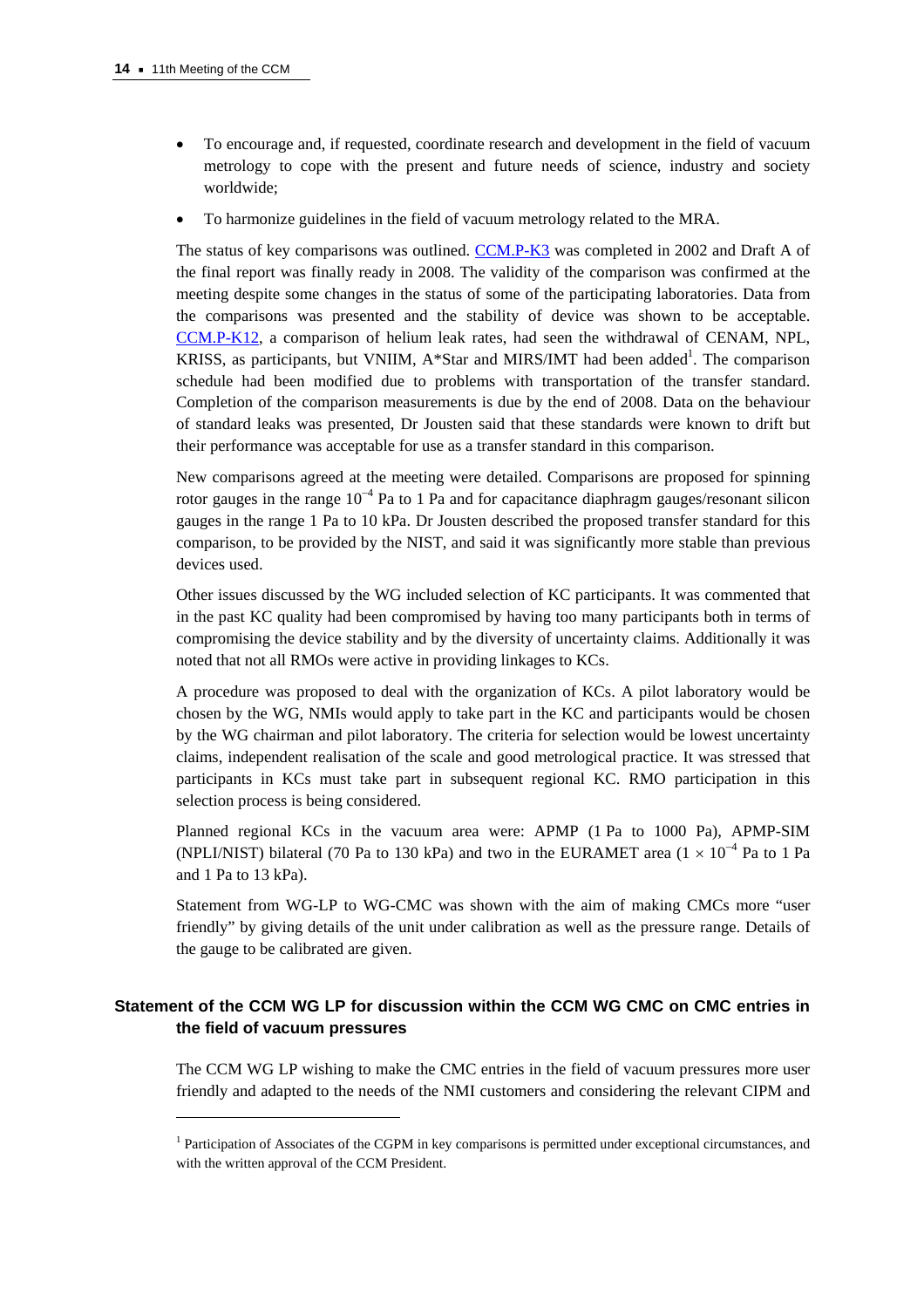JCRB documen[ts CIPM/07-11,](https://www.bipm.org/cc/CIPM/Allowed/96/CIPM11_OPEN_ACCESS_CMC_BMC_ACCEPTED.pdf) [JCRB-06/6,](https://www.bipm.org/en/committees/jc/jcrb/cmc_excel_files.html) [JCRB-8/9,](https://www.bipm.org/utils/common/documents/jcrb/uncertainty_contribution_DUT.pdf) [JCRB-8/18,](https://www.bipm.org/utils/common/documents/jcrb/definitions.pdf) [JCRB-10/6\(3\),](https://www.bipm.org/utils/common/documents/jcrb/working_groups_CMCs.pdf) [JCRB-11/7,](https://www.bipm.org/utils/common/documents/jcrb/impact_comparisons.pdf)  [JCRB-12/06\(2\),](https://www.bipm.org/utils/common/documents/jcrb/cmc_specification.pdf) [JCRB-14/06\(2a\) s](https://www.bipm.org/utils/common/documents/jcrb/AppC_criteria.pdf)eeks to get approval from the CCM WG CMC on the following guidelines for CMC entries in the field of vacuum pressures.

- 1. CMC entries in the field of vacuum pressure shall be oriented towards the unit under calibration (UUC) and not only on the pressure scale. This means that CMC entries may have overlapping ranges.
- 2. In column "C" (Instrument type or method) should appear the special type of vacuum gauge to be calibrated (e.g. capacitance diaphragm gauge, spinning rotor gauge etc.). As in the past, in column "A" shall be written "absolute pressure" and in column "B" (Instrument), "vacuum gauge". An entry in column "C" makes it clear that the given uncertainty is not only determined by the primary standard, but as well by the UUC. This entry also makes the following uncertainty values easier to understand for the reviewer.
- 3. Only those vacuum gauges may considered as UUC in the CMC entries being acknowledged as having a very high metrological quality compared to the primary or secondary standard used for calibration. Only one UUC is allowed for one country having a complete overlap with another entry.
- 4. In column "G" and "H" (Measurement conditions/independent variable") it shall be specified in separate lines: environmental temperature, gas species, gas purity.
- 5. Uncertainties, if not given by a formula, have to be given with two significant digits.
- 6. A laboratory that has a CMC entry or applies for such in a range that is covered by a published key comparison and has abstained from or withdrawn its participation before or during a key or supplementary comparison has to withdraw the relevant CMC entries from the BIPM database until is has successfully taken part in a key or supplementary comparison.

Future challenges in the field of vacuum metrology were described. Measurement of pressures at low temperature (for atmospheric monitoring) and the calibration of dynamic vacuum pressures for DVD/CD metalisation plants, bottle coatings etc. were identified as important areas for future research.

Regarding the terms of reference, Dr Davis commented that a unified designation for "units under test/calibration" needs to be agreed on as there appears to be some difference in the designation used by various WGs, the JCRB, the CIPM and ISO.

Dr Tanaka commented that some of the KCs currently underway were not yet registered and Dr Jousten replied that they will be in the near future.

Dr Tanaka asked for acceptance of the proposed new members of the WG and there were no objections.

Professor Wallard endorsed the proposal of restricting KC participation and said that other CCs were also doing this for reasons of efficiency and that the CIPM MRA endorsed this practice. He also underlined the necessity for KC participants to provide linkage to regional KCs.

## **2.7 Report from the Joint Pressure Working Group** (Dr Karl Jousten, PTB)

The last meeting of the WG was held on 22 April at the BIPM.

Dr Jousten explained that the purpose of the WG was to provide liaison between the HP and LP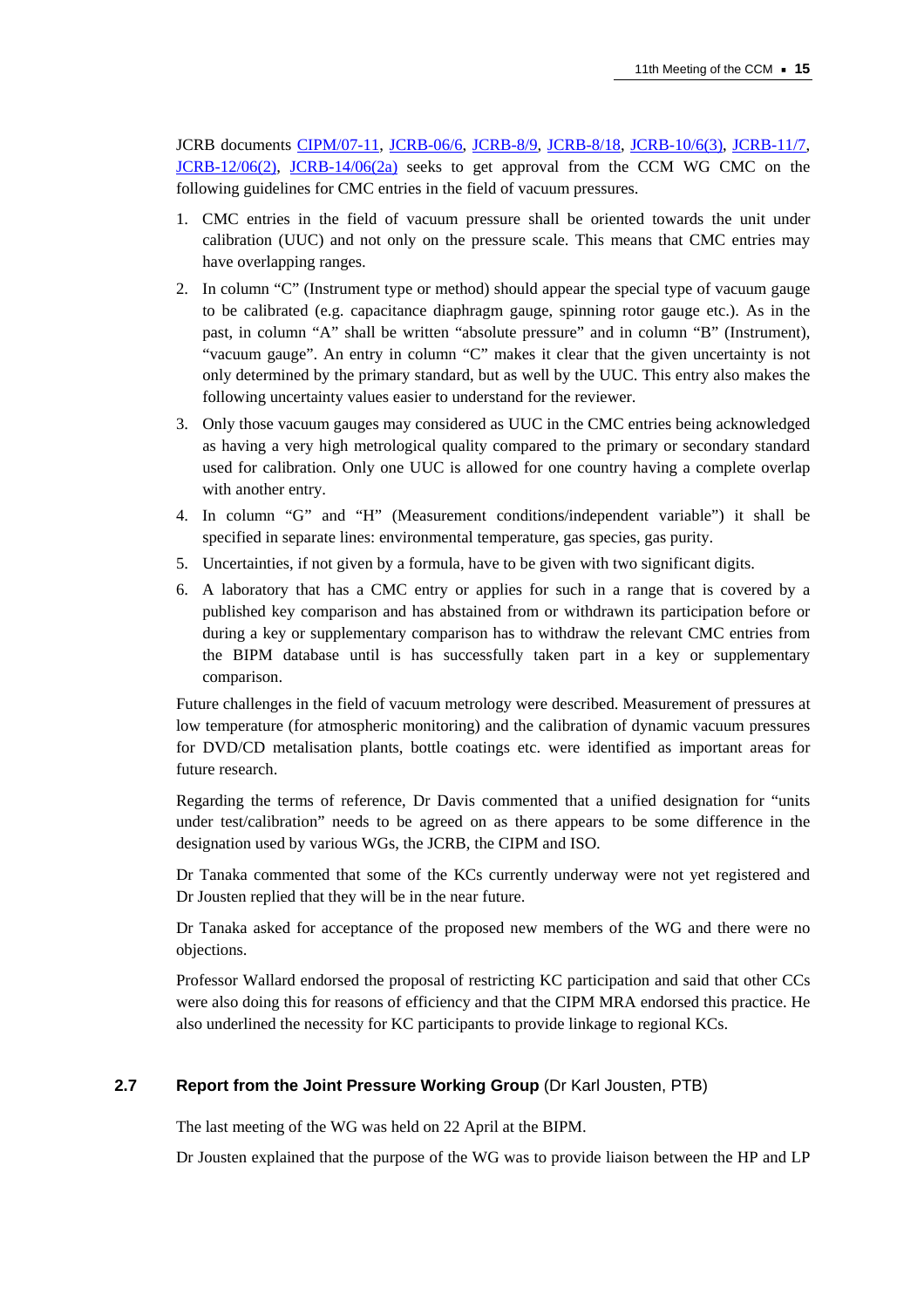WGs. Proposals for the interface between the two WGs had been discussed. There were three potential approaches involving divisions at either 100 kPa, or 1 kPa, or by use of force/area and other technology. The pros and cons of the 3 approaches were outlined. A fourth approach had been proposed with WGLP responsible for absolute pressures below 1 kPa, WGHP for pressures above 100 kPa, and both WGs making a common agreement on absolute pressures between 1 kPa and 100 kPa. This approach was agreed and a decision was made to give WGLP responsibility for the 1 Pa to 10 kPa absolute KC.

The meeting decided to organize the 5th CCM Conference on Pressure and Vacuum Metrology in the week before the next CCM meeting in 2011. The venue will be PTB, Berlin and it was proposed to merge this conference with the IMEKO TC16 (pressure) conference.

No common statement was made on CMC entries as the WGHP agreed that high pressure CMC entries are satisfactory.

Dr Davis commented that there are precedents for conferences organized jointly by a CC working group and another organization such as IMEKO.

## **3 POSSIBLE REDEFINITION OF THE KILOGRAM**

#### **3.1 Resolution 12 of the 23rd CGPM, November 2007** (Dr Richard Davis, BIPM)

Dr Davis introduced this topic by referring to CGPM Resolution 12, publicly available on the BIPM website. He commented that although the meeting had been held in November 2007, the Resolution had been proposed and circulated many months in advance. The Resolution encourages NMIs to: pursue experiments relevant to the kilogram redefinition, prepare a *mise en pratique*, explain new definitions to end users, initiate an awareness campaign to alert end users of impact. Potentially the Resolution also allows the use of international prototype of the kilogram and/or its official copies, although the advice of the CIPM would be required to clarify this point. Dr Davis referenced a presentation by Prof. Ian Mills to the CGPM since it is important to this issue and post dates the drafting of Resolution 12. The presentation is available on the CCU web page. Dr Davis showed the historic CODATA values for Planck constant and highlighted the current discrepancies between the watt balance and Avogadro experimental results. The CCU is unanimous that discrepancies must be resolved before redefinition. The CCU favours fixing the Planck constant in the kilogram redefinition, but changes should await the Resolution of outstanding discrepancies. Words for the new definition and *mise en pratique* should be considered over the next two years. Dr Davis contrasted the drift in kilogram standards (with a maximum value of about  $75 \mu g$ ) with the discrepancy in current Avogadro and watt balance realisations (1100 μg) and with the NPL and NIST watt balance values for Planck's constant (with a discrepancy equivalent to  $300 \mu g$ ). Dr Davis said that the CCU were (unofficially) reluctant to accept the 20 μg uncertainty stipulated by the CCM for the level required for the redefinition, feeling that this value was too low.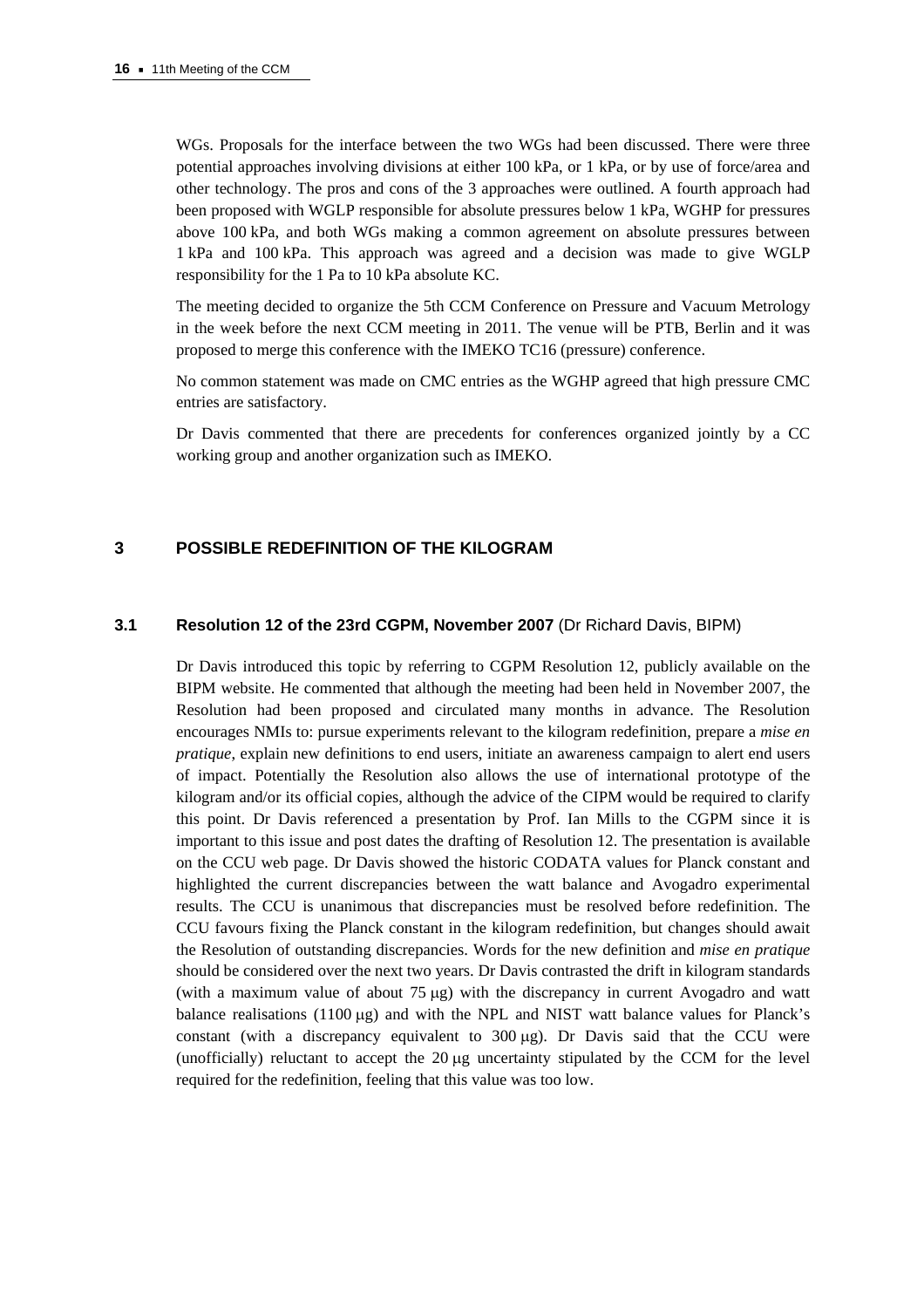# **3.2 Report of the Working Group on the Avogadro Constant and IAC** (Dr Peter Becker, PTB)

Dr Becker presented highlights of the International Avogadro work since 2001.

In 2001 a single crystal of enriched  $^{28}$ Si, of weight 190 g was successfully grown. In parallel, a result for the Avogadro constant based on measurements with natural silicon reached a relative uncertainty of 3.1  $\times$  10<sup>-7</sup> in 2003. That same year, the CIPM endorsed a new project based on enriched  $^{28}$ Si to continue the Avogadro-based approach to the kilogram redefinition and/or realisation. In 2007, 4.8 kg of enriched  $^{28}Si$  was grown and from this ingot two spheres have been produced.

Dr Becker outlined the international collaboration on this work and detailed the specific areas of responsibility of the participants.

The growth of the  $^{28}$ Si crystal and the production of two spheres at NMIA were explained in detail. Preparation of other samples from the crystal, for purity and lattice spacing measurements, was also described. The oxygen and carbon content of the new crystal are greatly reduced compared with previous natural silicon samples. The enrichment process has resulted in a crystal which is 99.994 % pure  $^{28}$ Si. The Institute for Reference Materials and Measurements (IRMM) had made measurements which showed a lower enrichment level but there are potential problems with their measurement process due to the presence of natural silicon in the measurement apparatus. Other methods for the measurement of molar mass are being investigated.

Dr Becker described the measurements necessary to characterise the silicon spheres. Positron annihilation is used to assess the spheres for voids, lattice parameter comparisons are underway. Photoluminescence is used to detect hydrogen in the silicon and laser scattering topography has also been used to detect voids. The density of samples from the  $^{28}Si$  ingot shows good homogeneity and confirms a value of 0.999 94 for the purity of the silicon. Determination of the molar mass represents the biggest challenge to sphere characterisation. A new approach to determination of the molar mass using Isotopic Dilution Mass Spectrometry (IDMS) was described.

An update of the present uncertainty levels and the future required levels was presented. Current diameter measurements give a repeatability of 0.3 nm, and the recently completed mass comparison gave an uncertainty of 3 μg. Molar mass determination needs to be reduced by an order of magnitude (this is the reason for using enriched  $^{28}Si$ ) otherwise all uncertainty components are near the levels required.

A timeline for future measurements was outlined; the first Avogadro number, with native oxide, will be determined by October 2008 based on measurements made by PTB and NMIJ. A thermal oxide will then be grown on the sphere and the Avogadro constant will be re-determined in mid 2009. The project is due for completion at the end of 2010.

# **3.3 Progress of other work towards a possible new definition of the kilogram**  (Dr Zeina Jabbour, NIST)

Dr Jabbour reviewed the principle of the watt balance; the apparatus balances electrical and mechanical power. It has two measurement modes; weighing and moving, this eliminates the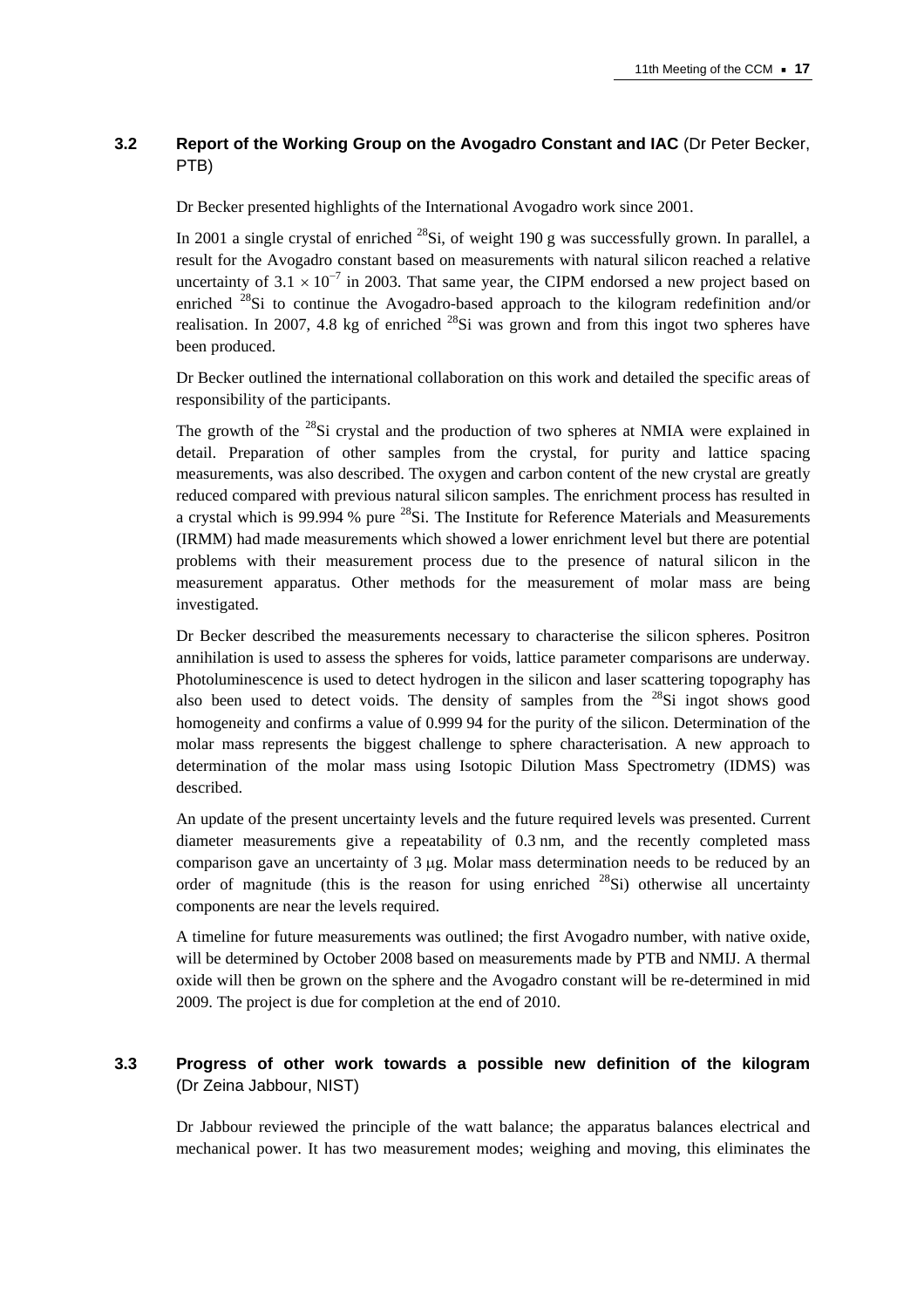need to measure magnet and coil parameters. Five balances are currently active or under development at the LNE, METAS, NIST, NPL and the BIPM.

NPL have an equal arm balance and use a permanent magnet. They have used weights of silicon and gold-plated copper. The current relative standard uncertainty is  $66 \times 10^{-9}$  but their value for Planck's constant (*h*) shows a 308  $\times$  10<sup>-9</sup> discrepancy with the value obtained by NIST. Updates to the balance have recently been made in the areas of resistance measurement, interferometry, the Josephson Digital to Analogue Converter (JDAC) array. An uncertainty target of 2 parts in  $10^8$  target has been set for the end of 2008. A Mark III balance has been designed but will not now be implemented.

The NIST watt balance works with a wheel and knife-edge arrangement and uses a superconducting coil. The current relative uncertainty is  $34 \times 10^{-9}$  but recent measurements at half load (500 g) have shown an offset in the calculated value for *h*.

Dr Jabbour presented data illustrating the current discrepancies between the Avogadro and watt balance results and between the different watt balance experiments.

The METAS watt balance is based on a commercial mass comparator and uses a permanent magnet. It has a capacity of 100 g and the current reproducibility is about 1 part in  $10^7$ .

The LNE experiment involves the movement of the mass comparator as a whole rather than just the coil. It has a capacity of 500 g. LNE are presently consolidating the individual sub-systems and making investigations into suitable alloys for watt balance compatible mass standards.

Dr Jabbour gave details of the European Metrology Research Programme (EMRP) Joint Research Project (JRP) e-MASS. This involves collaboration between the METAS, LNE and INRIM on aspects of the watt balance experiment.

In the BIPM watt balance experiment, the weighing and moving phases occur simultaneously, this reduces the sensitivity of the apparatus to changes in magnet and coil parameters. The project proposes the use of a cryogenic magnet and a superconducting coil. Currently the apparatus is working under ambient conditions and has been designed for a 100 g load.

## **3.4 Progress of other work towards a possible new definition of the kilogram**  (Dr Michael Gläser, PTB)

Dr Gläser outlined the ion accumulation experiment at the PTB which is coming to a close. The principle of operation of the experiment was described. The apparatus consists of an ion source, a dipole magnet which separates bismuth ions and a collector for the ions. Currently the ion current in the collector is 2 mA to 3 mA but it is not constant over a 24 hour period. The current is monitored every 50 ms. From September 2005 to January 2008 the mass of ions collected over a period of about 3 days was increased from 30 mg to 323 mg. A mass of 108 mg, accumulated in 2007 gave a relative uncertainty of  $2.7 \times 10^{-4}$  in the atomic mass unit (m<sub>u</sub>) with a deviation of  $4.2 \times 10^{-4}$  from the published CODATA value. Data from the latest accumulation of 323 mg is currently under evaluation.

Dr Bich (INRIM) asked what was the consistency of data over the history of the experiment. Dr Gläser said that most results have been compatible with CODATA values and, for those that were not, reasons for the discrepancies had been identified.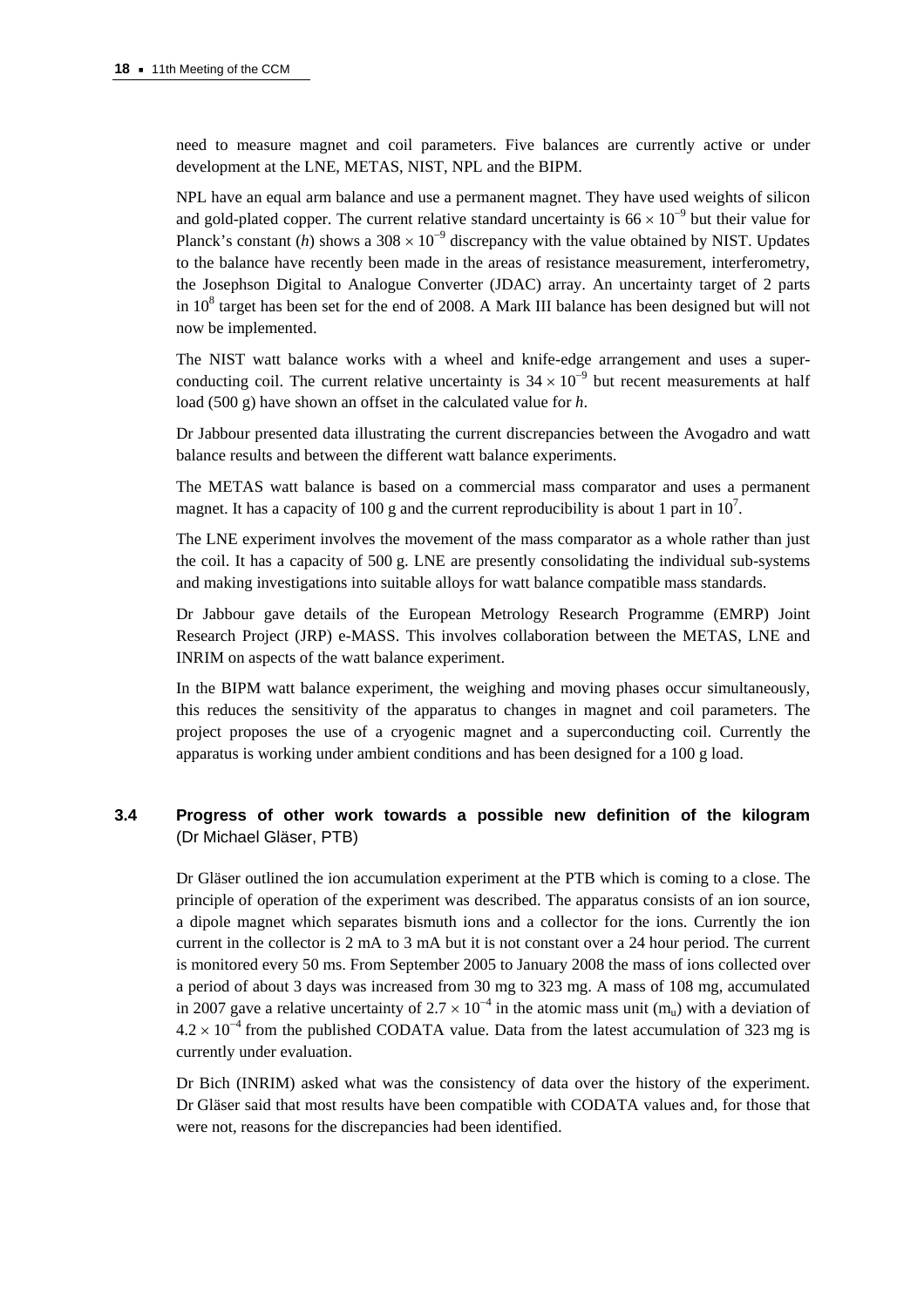# **3.5 Report from the Working Group on Changes to the SI kilogram** (Dr Philippe Richard, METAS)

The second meeting of this WG was held on 17 April 2008 at the BIPM.

Dr Richard outlined the WG membership. There were three new members, Dr Michael Borys (PTB), Dr Lars Nielsen (DFM) and Dr Gérard Genevès (LNE).

The terms of reference of the WG were presented. These are:

- To advise the CCM about issues concerning the redefinition of the kilogram;
- To consider the impact on mass metrology of a new definition of the kilogram (and its *mise en pratique*);
- To monitor the results of relevant experiments by following progress of the different projects (individual, regional and international) with a view to how a *mise en pratique* at the level of 1 kg might best be achieved;
- To solicit and collate comments from a wider scientific community on the wording of the future definition and on the *mise en pratique*;
- To coordinate and assist the work of the WGM Task Groups, within and between the regions.

There had been technical presentations on the NPL, METAS, LNE and BIPM watt balances and on the International Avogadro Project.

Coordination of future activities was discussed. Each member of WG has been assigned a specific task to ensure liaison with all interested external parties.

Dr Tanaka asked for acceptance of the new members of the WG and there were no objections.

# **3.6 Report from Task Group 1 of the CCM Working Group on Mass Standards; Mass metrology under vacuum for a** *mise en pratique* (Dr Stuart Davidson, NPL)

Dr Davidson was reporting on the meeting on behalf of the TG1 Chairman, Dr Michael Borys.

The first meeting of this TG was held on 21 April 2008 at the BIPM.

The rationale for setting up this TG was presented in terms of the CCM's reply to the CIPM Recommendation 1 (2005) "Preparative steps towards new definitions of the kilogram": with particular reference to the stated requirement for transfer and storage of weights under vacuum or in inert gas.

The 18 members of the TG were listed, as were the six members of the steering committee.

Provisional terms of reference for the TG had been agreed at the meeting. These are

• Evaluation of the available experimental results from the watt balance and Avogadro experiments with a special emphasis on the necessary vacuum mass metrology;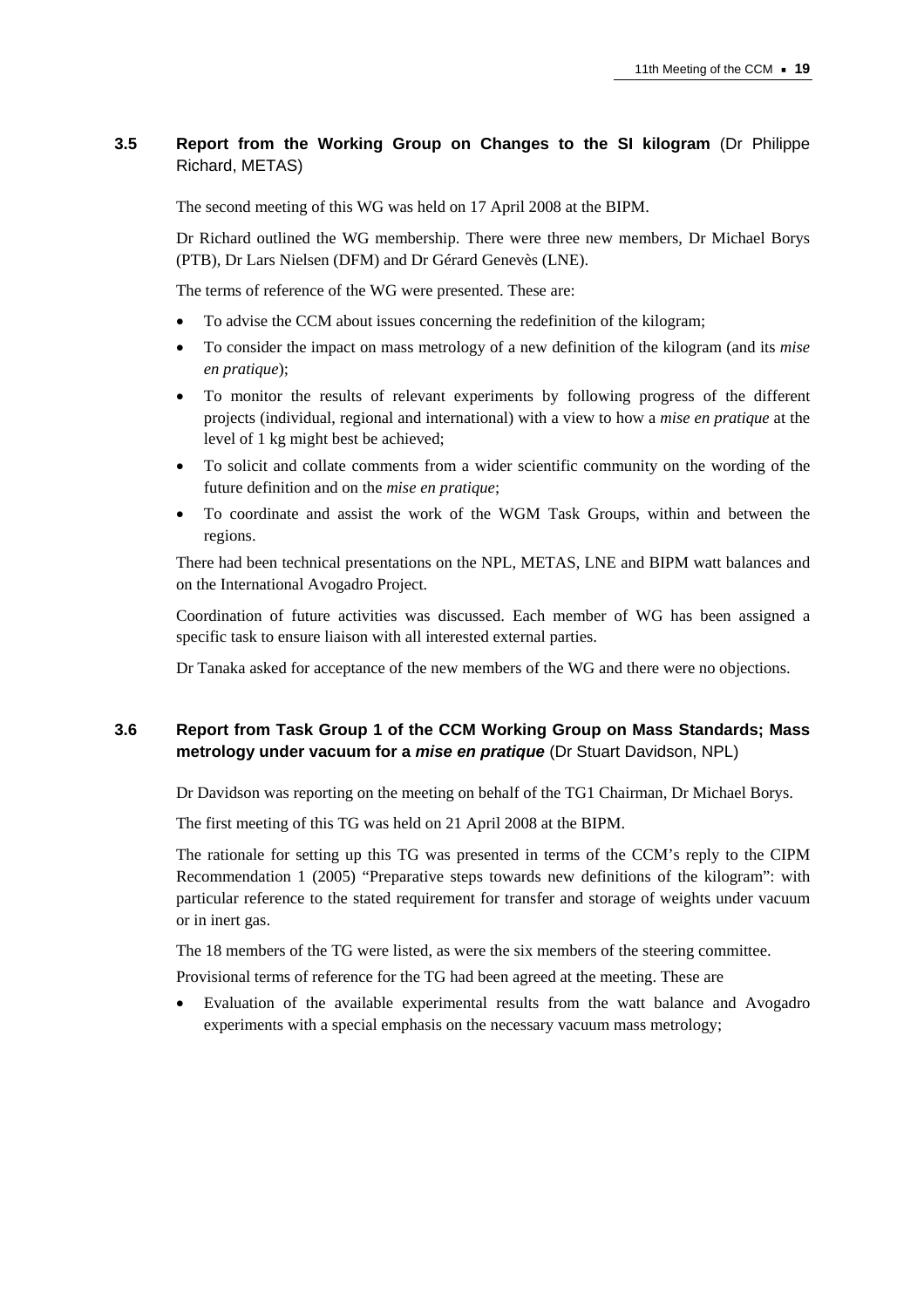- Identification of requirements on mass metrology for a practical realisation of a new definition;
- Organization of international comparisons and evaluation of the results;
- In coordination with TG 2, identification and evaluation of the uncertainty inherent in the *mise en pratique* for the kilogram when a new definition is proposed to the CGPM.

The TG had also agreed on a list of objectives which were to make recommendations in the areas of mass standards (material, shape, surface, etc.), weighing in vacuum, transfer between vacuum and air, storage (vacuum, inert gas, air), transport and cleaning procedures.

A questionnaire had been circulated and the capabilities of the TG members in the field had been gathered and were presented at the meeting.

The results of a comparison of silicon spheres weighed in vacuum had been presented and the TG had agreed the necessity for collaboration between the members to ensure compatibility of equipment developed of the transfer of weights under vacuum.

# **3.7 Report from Task Group 2 of the CCM Working Group on Mass Standards: Uncertainty components due to traceability to the international prototype of the kilogram** (Dr Lars Nielsen)

The first meeting of this TG was held on 21 April 2008 at the BIPM.

The 19 members of TG 2 were listed together with the 5 members of steering group.

Dr Davis had given an introduction to the subject and explained the requirements of the TG. The uncertainty of the mass of the international prototype of the kilogram, *K,* is zero by definition. The issue is whether the stability of the artefact and in particular the lack of repeatability of cleaning process should be taken into account when assessing the uncertainty in *K*. Dr Davis presented data relating to the cleaning of primary mass standards and to the relative stability of official copies of *K* .

The terms of reference for TG2 were agreed. These are to report to the WGM and the CCM on the following:

- The present uncertainty to which the unit of mass can be disseminated from the international to the national prototypes;
- Methods for evaluating the correlation between the measured mass values of the prototypes of the kilogram;
- Recommendations for additional measurements which would allow an improved uncertainty evaluation. These measurements may involve use of the international prototype or its official copies;
- In coordination with TG1, identification and evaluation of the uncertainty components inherent in the *mise en pratique* for the kilogram when a new definition is proposed to the CGPM.

A plan for future work was decided which included collection of historical calibration data for kilogram prototypes, setting up a model for deterministic and random changes in the mass of a kilogram prototype (relative to the international prototype), adjustment of parameters in a model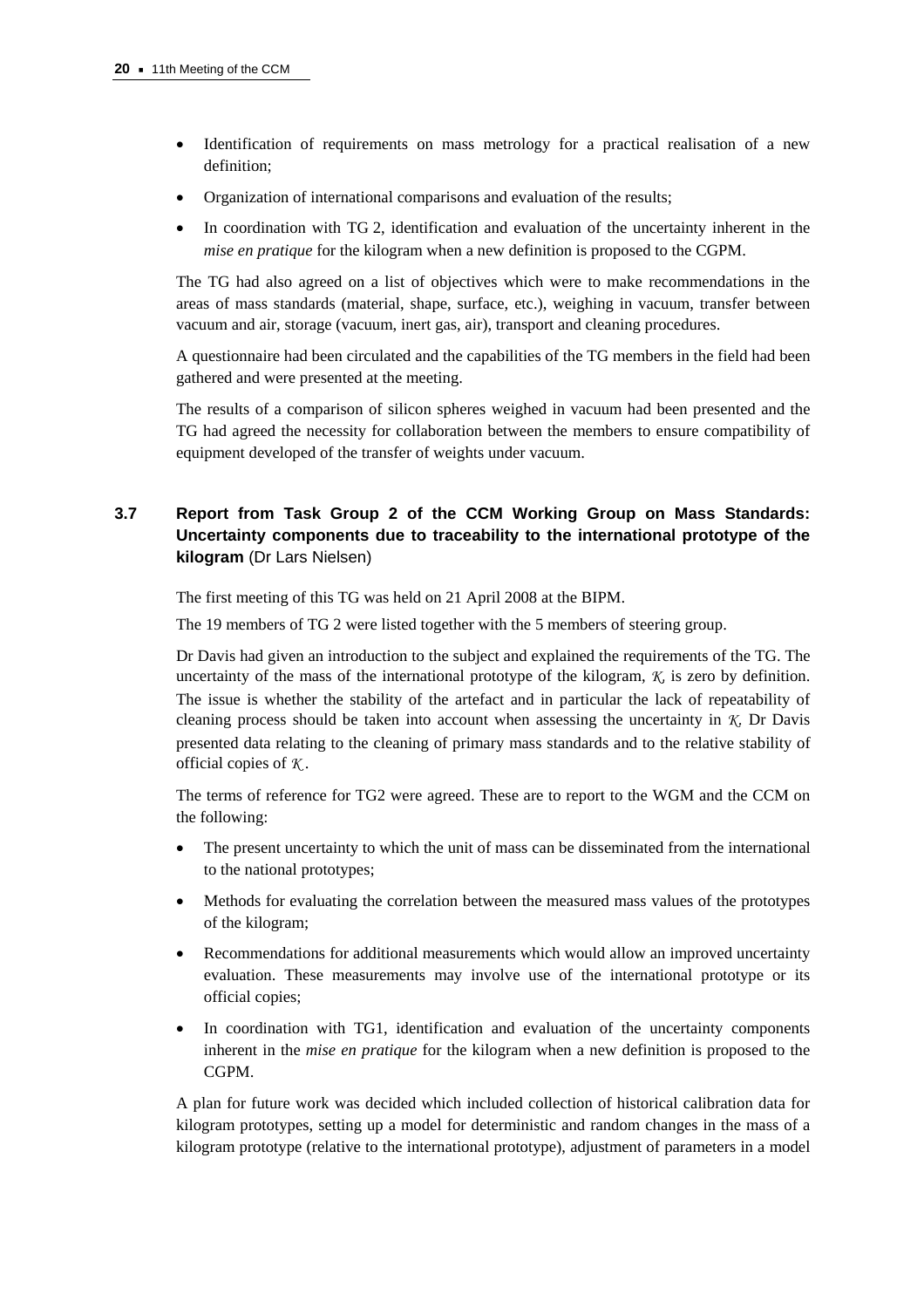using historical calibration data and prediction of future mass values of a kilogram prototype using model and adjusted parameters.

# **4 RECOGNITION OF THE CONTRIBUTIONS OF RETIRING MEMBERS**

(President Mitsuru Tanaka)

Professor Wallard explained that Dr Tanaka would spend a few minutes to present certificates to three individuals who had made outstanding contributions to the work of the CCM during their careers. Certificates were awarded to Dr Harro Bauer, to Dr Michael Gläser and to Dr Jean-Claude Legras. These were bestowed on behalf of the Director of the BIPM and the President of the CCM for services to the CCM and to furthering the goals of the Metre Convention.

# **5 WORKING GROUP REPORTS (PART 2)**

## **5.1 Report from the Working Group on Hardness** (Dr Alessandro Germak, INRIM)

The WG meets annually and the last meeting was held on 22 November 2007 at the AIST in Tsukuba (Japan), in conjunction with the HARDMEKO 2007 Conference.

The members of and participants in the WG were reviewed.

At the last meeting, news from the NMIs was presented. New equipment had been developed at INMETRO (Brazil), NCM (Bulgaria), NIM (China), NPLI (India), CENAM (Mexico), NIMT (Thailand), UME (Turkey) and NIST (USA). NPL (UK) had closed their activities in the field of hardness.

New definitions of the Rockwell C hardness scale were outlined, the majority of NMIs had adopted the definitions, however a few problems had been encountered with their implementation and thus minor revisions to the definitions were proposed to address these problems.

New definitions for the Vickers and Brinell hardness scales are being developed and a survey of NMIs working in this area is underway.

The status of key comparisons was outlined. The three comparis[ons CCM.H-K1.a, co](http://kcdb.bipm.org/appendixB/KCDB_ApB_info.asp?cmp_idy=380&cmp_cod=CCM.H-K1.a&prov=exalead)mparisons [CCM.H-K1.b an](http://kcdb.bipm.org/appendixB/KCDB_ApB_info.asp?cmp_idy=391&cmp_cod=CCM.H-K1.b&prov=exalead)d comparis[ons CCM.H-K1.c ha](http://kcdb.bipm.org/appendixB/KCDB_ApB_info.asp?cmp_idy=392&cmp_cod=CCM.H-K1.c&prov=exalead)d been approved for equivalence. The measurements f[or CCM.H-K2 w](http://kcdb.bipm.org/appendixB/KCDB_ApB_info.asp?cmp_idy=393&cmp_cod=CCM.H-K2&prov=exalead)ere completed in 2004, Draft A was produced in 2005 and an update in Draft A is underway since the results need to be corrected for the numerical apertures of the individual measurement systems used by the participants. CCM.H-K3, a new Rockwell C comparison, is proposed and four pilot laboratories will organize the comparison by RMO area.

Pilot studies on nano-hardness and diamond Rockwell indenters were proposed.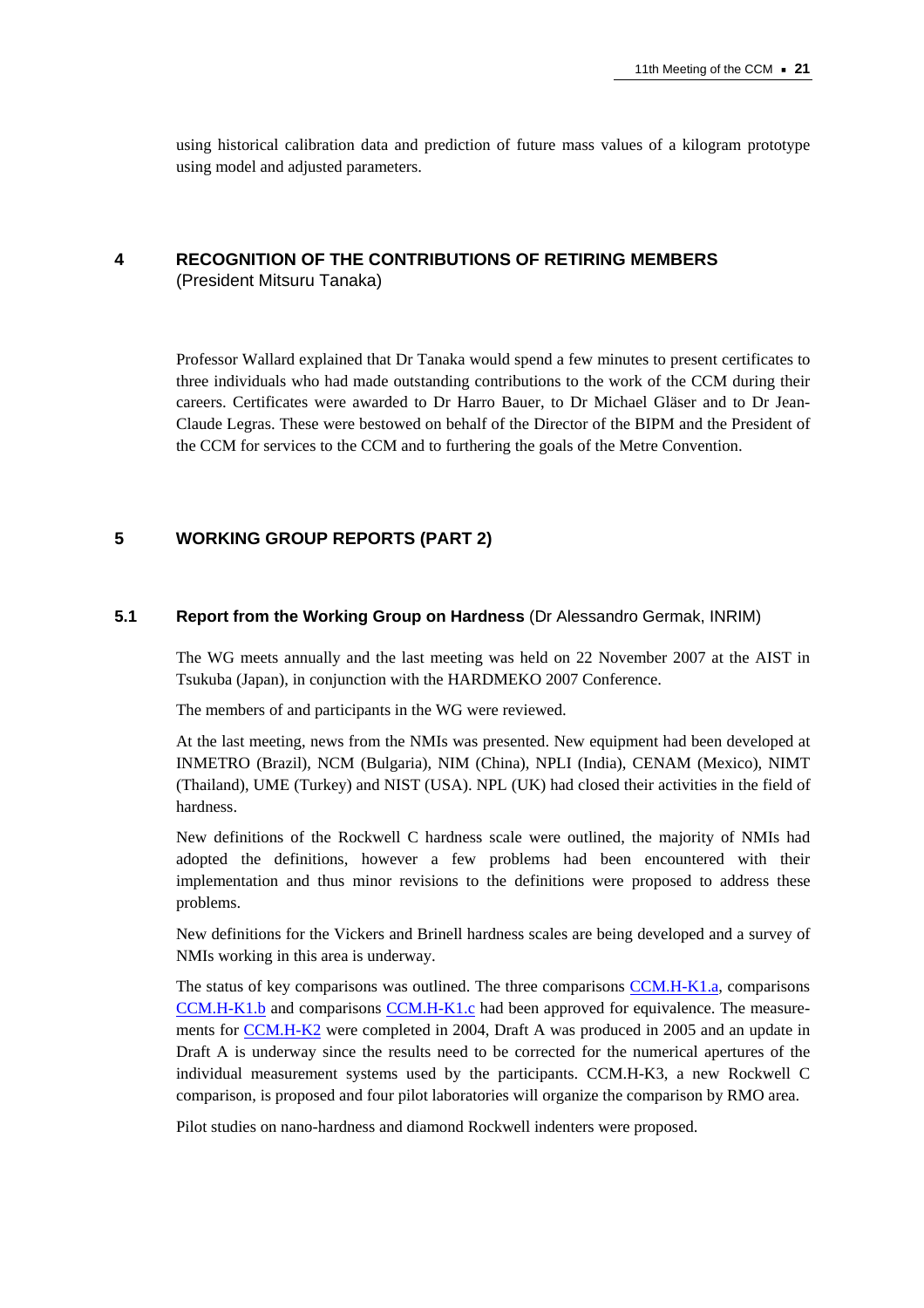The terms of reference of the WG were outlined. They are:

- To advise the CCM on matters relating to hardness;
- To improve harmonization of primary standards developing new definitions and/or organizing pilot studies;
- To organize key comparisons for supporting the CIPM MRA;
- To produce working documents for the evaluation of uncertainty;
- To maintain good links and interface with the hardness community (IMEKO TC5);
- To provide formal liaison among organizations involved in the standardisation (ISO TC164/SC 3, OIML TC10/SC5).

Strategic planning was discussed. Future requirements identified included traceability for traditional scales and developing and disseminating primary standards in the areas of nonmetallic materials, new scales (Martens) and nano-indentation.

Professor Wallard asked what the reaction had been from the standards organisations to updates in the scale definitions. Dr Germak said there was continuous liaison with industries and these bodies and their input was taken into account when developing metrological standards.

# **5.2 Report from the Working Group on Fluid Flow** (Dr Masaki Takamoto, AIST/NMIJ)

The last meeting of the WG was held on 17-18 April 2008 at the BIPM.

The status of key comparisons was outlined.

Results [of CCM.FF-K1,](http://kcdb.bipm.org/appendixB/KCDB_ApB_info.asp?cmp_idy=343&cmp_cod=CCM.FF-K1&prov=exalead) [CCM.FF-K3,](http://kcdb.bipm.org/appendixB/KCDB_ApB_info.asp?cmp_idy=358&cmp_cod=CCM.FF-K3&prov=exalead) [CCM.FF-K4,](http://kcdb.bipm.org/appendixB/KCDB_ApB_info.asp?cmp_idy=359&cmp_cod=CCM.FF-K4&prov=exalead) [CCM.FF-K5.a,](http://kcdb.bipm.org/appendixB/KCDB_ApB_info.asp?cmp_idy=372&cmp_cod=CCM.FF-K5.a&prov=exalead) [CCM.FF-K5.a.1,](http://kcdb.bipm.org/appendixB/KCDB_ApB_info.asp?cmp_idy=747&cmp_cod=CCM.FF-K5.a.1&prov=exalead) [CCM.FF-](http://kcdb.bipm.org/appendixB/KCDB_ApB_info.asp?cmp_idy=562&cmp_cod=CCM.FF-K5.b&prov=exalead)[K5.b a](http://kcdb.bipm.org/appendixB/KCDB_ApB_info.asp?cmp_idy=562&cmp_cod=CCM.FF-K5.b&prov=exalead)n[d CCM.FF-K6 are](http://kcdb.bipm.org/appendixB/KCDB_ApB_info.asp?cmp_idy=373&cmp_cod=CCM.FF-K6&prov=exalead) published in the KCDB. Draft B o[f CCM.FF-K2 is](http://kcdb.bipm.org/appendixB/KCDB_ApB_info.asp?cmp_idy=357&cmp_cod=CCM.FF-K2&prov=exalead) in preparation.

Membership of the WG was outlined, contact persons had change but the member NMIs remained the same.

Reports from APMP, COOMET, EURAMET and the SIM were presented at the meeting.

A workshop on KCs had been held, with five presentations followed by discussions, on the matters of interest to the membership.

A decision list has been produced containing nine key points. There are:

- KCRV calculations should include the uncertainty of the transfer standard.
- Use the recommendations of SP regarding documentation, transportation and logistics for travelling standards. For instance, where possible, transport should be arranged by the pilot with a single company.
- Make a checklist of potential transfer standard influences and uncertainty sources.
- Participants should review preliminary test results for meter characterization before starting KC measurements. Characterization needs to occur in more than one laboratory.
- Participants must show detailed uncertainty budgets at the start of the KC.
- Develop a template or guideline for KC protocol for pilots to use as a reference.
- Share costs of constructing the transfer standard, and consider sharing labor costs.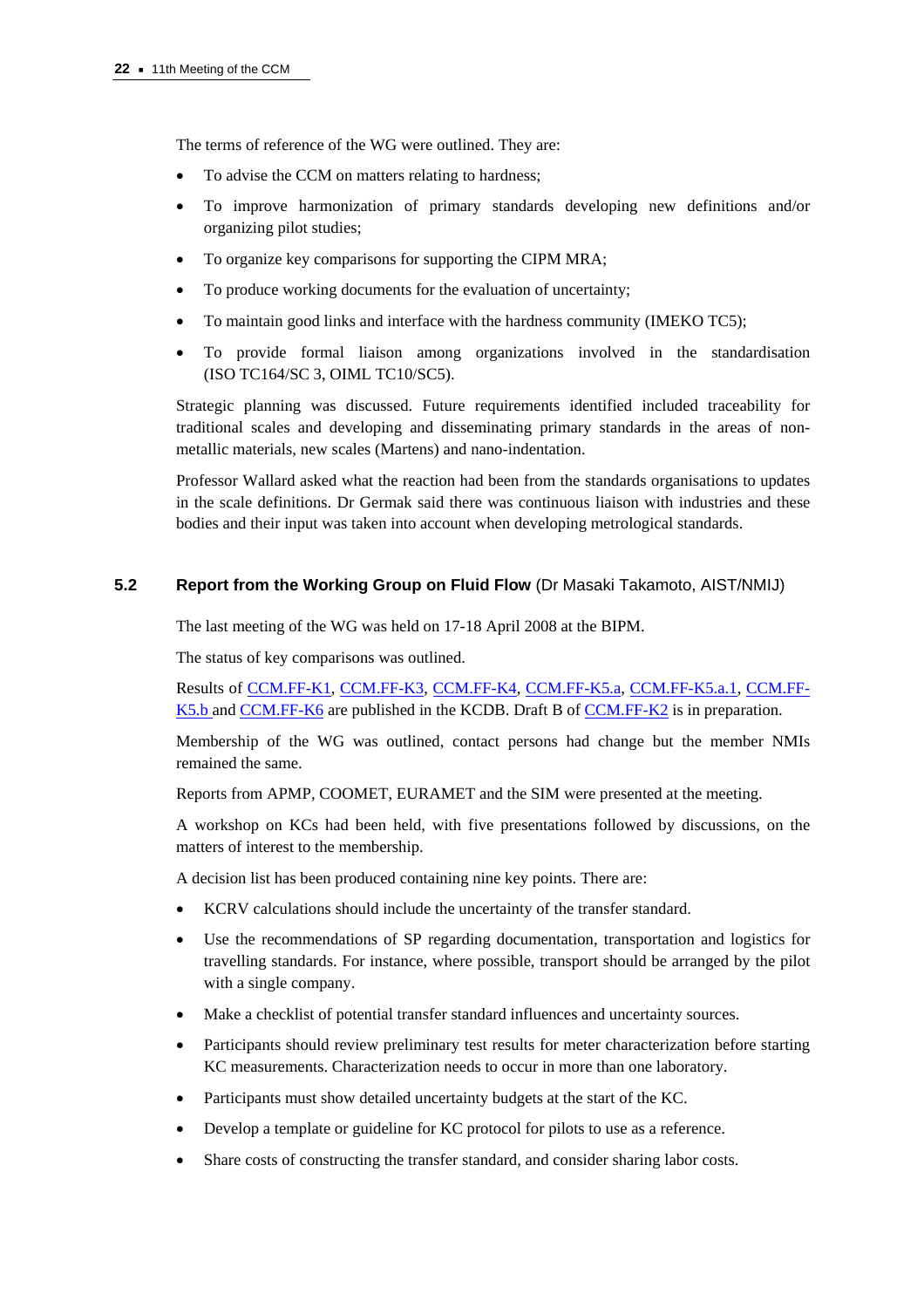• Consider use of largest consistent subset for determination of KCRV.

A design suggested by SP for the transportation box for flow meters was presented and schedule for CCM and RMO WG meetings for the period 2007-2010 was shown.

# **Special Presentation 2. Update on developments at National Metrology Centre A\*Star, Singapore** (Mr Chua Hock Ann, A\*Star)

This presentation was given by Chua Hock Ann, as A\*Star is a prospective new member of CCM. A\*Star is the Agency for Science, Technology and Research in Singapore. Mr Chua outlined the national research and development framework in Singapore. He presented an organizational chart of A\*Star which includes research institutes in a number of sectors and the Singapore National Metrology Centre. The Mission Statement of Science and Engineering Research Council was outlined, the council includes technical areas of electronics, infocomms, chemicals and engineering.

The strategy is to group a number of the research institutes in a new facility this year. The National Standards and Conformance Network was presented, as were details of Singapore's National Measurement System.

Mr Chua highlighted the main technical areas within the NMC. The national standard kilogram has changed by about 25  $\mu$ g over 4 years, details of A\*Star's mass comparators were given. A\*Star has force facilities up to 2 MN and vacuum, medium and high-pressure calibration facilities. Participation of Singapore in pressure comparisons was detailed.

Recent development initiatives were presented and included research in the areas of nanometrology, MEMS, biomedical and health, infocomms, time and frequency. A vacuum mass comparator has been ordered and will be commissioned in the new laboratory.

Primary low gas flow metrology (for leak detectors and micro gas flow meters) is being developed. A bilateral comparison with NMIJ has been undertaken and the results will be published at the APMP conference this year. A\*Star are developing a primary high vacuum standard set up using continuous expansion system. Additionally air speed metrology standards are being developed and laser doppler anemometer and wind tunnel facilities are under development.

Lists of recent publications and participations in comparisons were presented.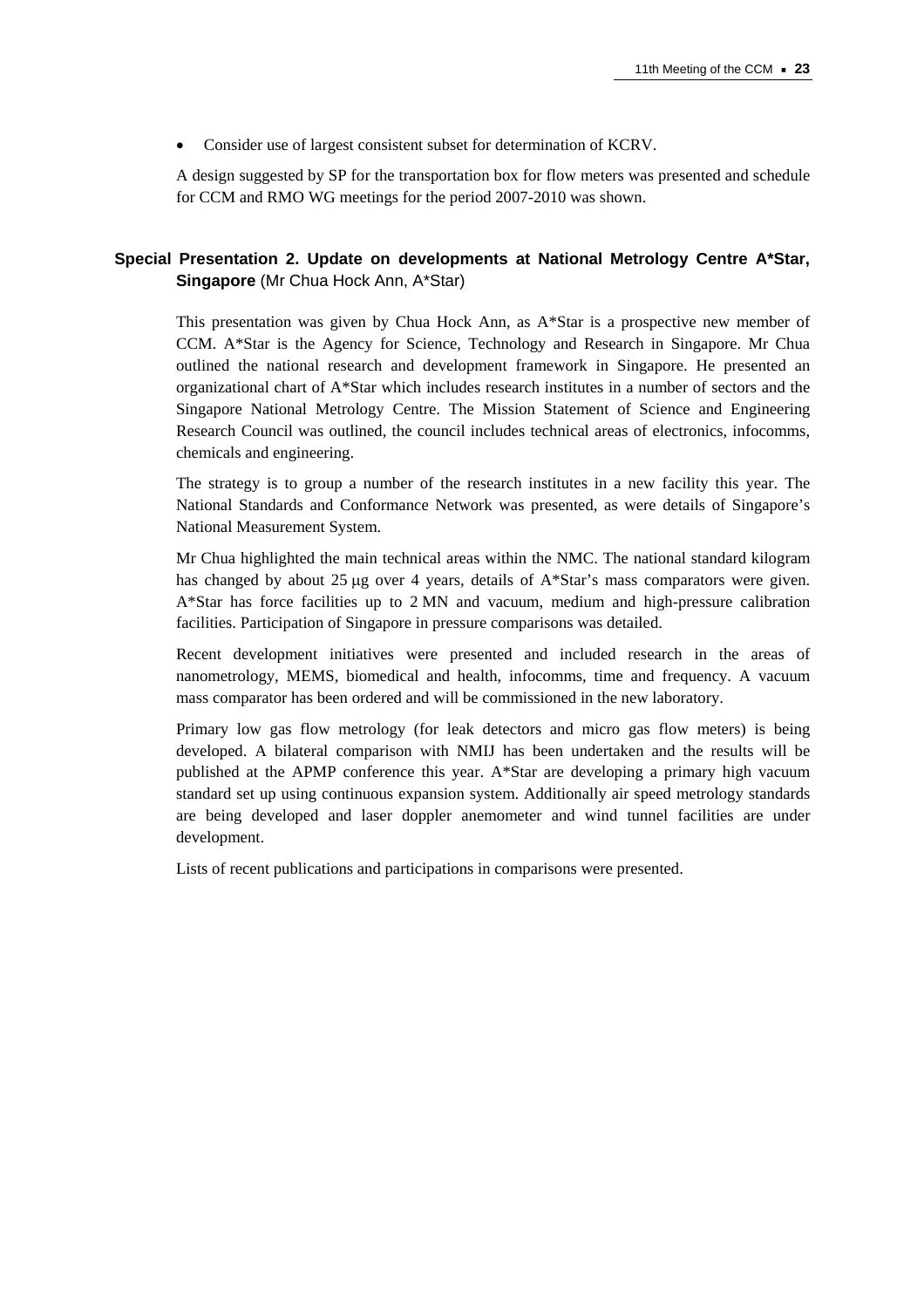# **5.3 Report from the Working Group on Gravimetry** (Dr Leonid Vitushkin, BIPM)

The last meeting of the WG was held on 24 August 2007 at the VNIIM. The WG was set up in 2003. The membership of the WG was outlined, UME being recommended as a new member. The WGG consists of a mixture of metrologists and geophysicists. The following terms of reference were established at the last meeting:

- To draw up appropriate protocols for the comparison of absolute gravimeters.
- To organize periodic comparisons of absolute and relative gravimeters and related workshops.
- To draw up procedures for the evaluation of the results of these comparisons, including standardized procedures for data processing.
- To make proposals for ongoing work on gravimetry at the BIPM.
- To advise the Consultative Committee, and through it the CIPM, on matters related to absolute gravimetry.

The WG discussed the difficulty of finding gravity stations where the value of *g* is stable. New sites were being developed at the NIM (China) and in Guadalajara (Spain). The most prevalent instrument used is produced by micro-g in the USA. However there is no primary standard for *g* in USA. Only four CMCs in the area of gravimetry have been declared, all within EURAMET.

The date of the next gravimetry comparison had been agreed as October 2009 and it will take place at the BIPM. The next meeting of the WG will be at the beginning of 2010 when results of comparison can be presented.

The WG meeting had seen a presentation from UME on national absolute and practical *g* measurements. The NIM presented details of their new gravimetry site and mechanical absolute gravimeter. The Spanish institute for geophysics presented details of a site for absolute *g* measurements.

Details of seventh international comparison of absolute gravimeters (ICAG 2005) were presented. There were 19 participants and two types of instruments used (free fall and rise and fall) and both commercial and in-house constructed instruments took part. The main issue was the analysis of uncertainties. Results will be presented in the near future.

Details of IAG symposia held in 2007 and 2008 were given and the Global Geodetic Observing Systems action plan (2005) was presented.

Dr Richard asked about the link between uncertainties reported in the last ICAG comparison and the CMC submissions. Dr Vitushkin said that the evaluation of uncertainties was complicated and several different models were available. Real expanded uncertainties of 5 microgal were the realistic limit of what could be achieved. Dr Claudine Thomas commented that the four CMC entries claimed uncertainties of about 10 microgal.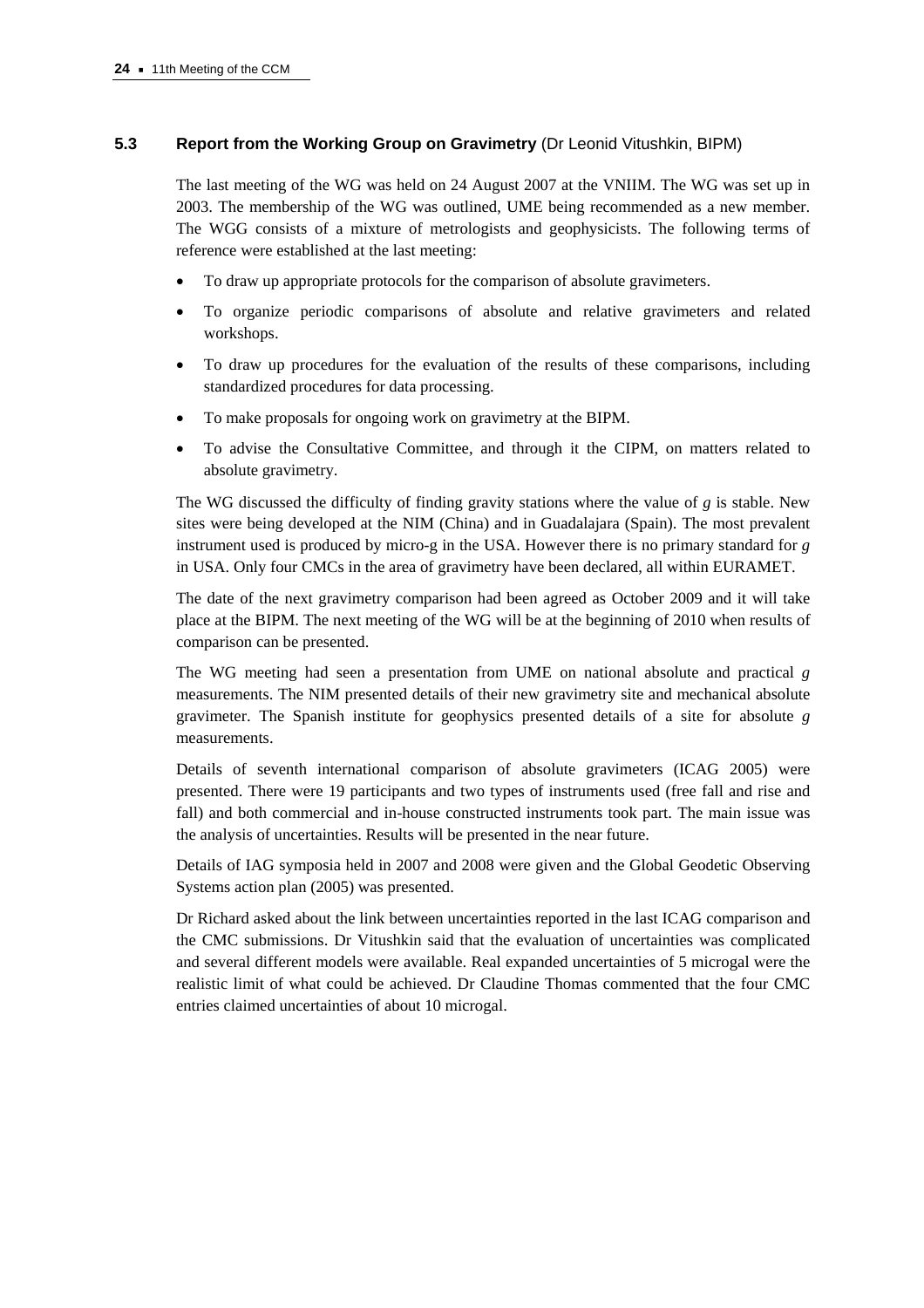## **6 THE BIPM KEY COMPARISON DATABASE** (Dr Claudine Thomas, BIPM)

Dr Thomas outlined the means of access to the KCDB, which is a publicly available website maintained by the BIPM. One hundred eighty (180) laboratories in all are participants in the CIPM MRA, from 45 Member States and 25 Associates. There are 614 KCs and 173 SC registered in the KCDB. The number of new comparisons being registered is broadly constant with 40 new KCs and 20 new SCs registered each year. There are now over 1000 graphs of equivalence in the KCDB. Dr Thomas stressed that detailed data is only available for KCs, and for SC only a copy of the final report is linked to the database.

The CMCs approved by the JCRB, the method of access and illustrations of typical entries were shown. Over 20 000 CMCs have been published, with 600 being added over the last year. A data page is available with a range of statistics relating to CMCs. Dr Thomas stressed that CMCs need to be supported by an approved Quality System. Statistics on visits to database are increasing with time. The latest usage data are difficult to assess due to hits by the "robots" used by search engine providers but plans are in place to exclude these hits. An average figure for hits is approximately 16 000 per month for Appendix C of the KCDB (CMCs) and slightly less for Appendix B (KCs and SCs). The *KCDB Newsletter* is issued twice yearly and the next issue (No. 9) is scheduled for June 2008.

# **Special Presentation 3. The Measurement Standards Laboratory of New Zealand (MSL): Activities in mass and related quantities** (Dr Chris Sutton, MSL)

This presentation was given by Dr Sutton as MSL is a new member of the CCM.

MSL has about 30 professional staff, and their range of activities was presented. Re-branding of the laboratory includes a new logo to more clearly identify New Zealand's NMI.

Areas of research were illustrated, including mass stability and cleaning. Many cleaning methods have been evaluated. Ultrasonic cleaning in ethanol, the Soxlet method using ethanol, boiling in water and the Soxlet method using water have all been used, with the Soxlet ethanol combination proving the most repeatable.

The development of automatic weighing systems was described. A method for the analysis and linking of international measurement comparisons developed by Dr Sutton and published in *Metrologia* was described. Density determination of standard weights by variations in air density was explained. A check on the consistency of the density of water at MSL measured using an NMIA solid density standard was also presented. This density value was found to be consistent with the value calculated from the measured isotopic composition of the water.

Gas operated pressure balances and the evaluation of short-term repeatability was outlined. Analysis of damped oscillation behaviour indicates that the short-term repeatability of these devices is at the level of 1 part in  $10^8$ . The use of gas operated pressure balances for absolute and differential pressure measurements was described.

An evaluation of the Newtonian gravitational constant *G* had been performed, with two MSL measurements contributing to the CODATA 2002 value.

Future research may include investigation into the use of watt balances in a (low frequency)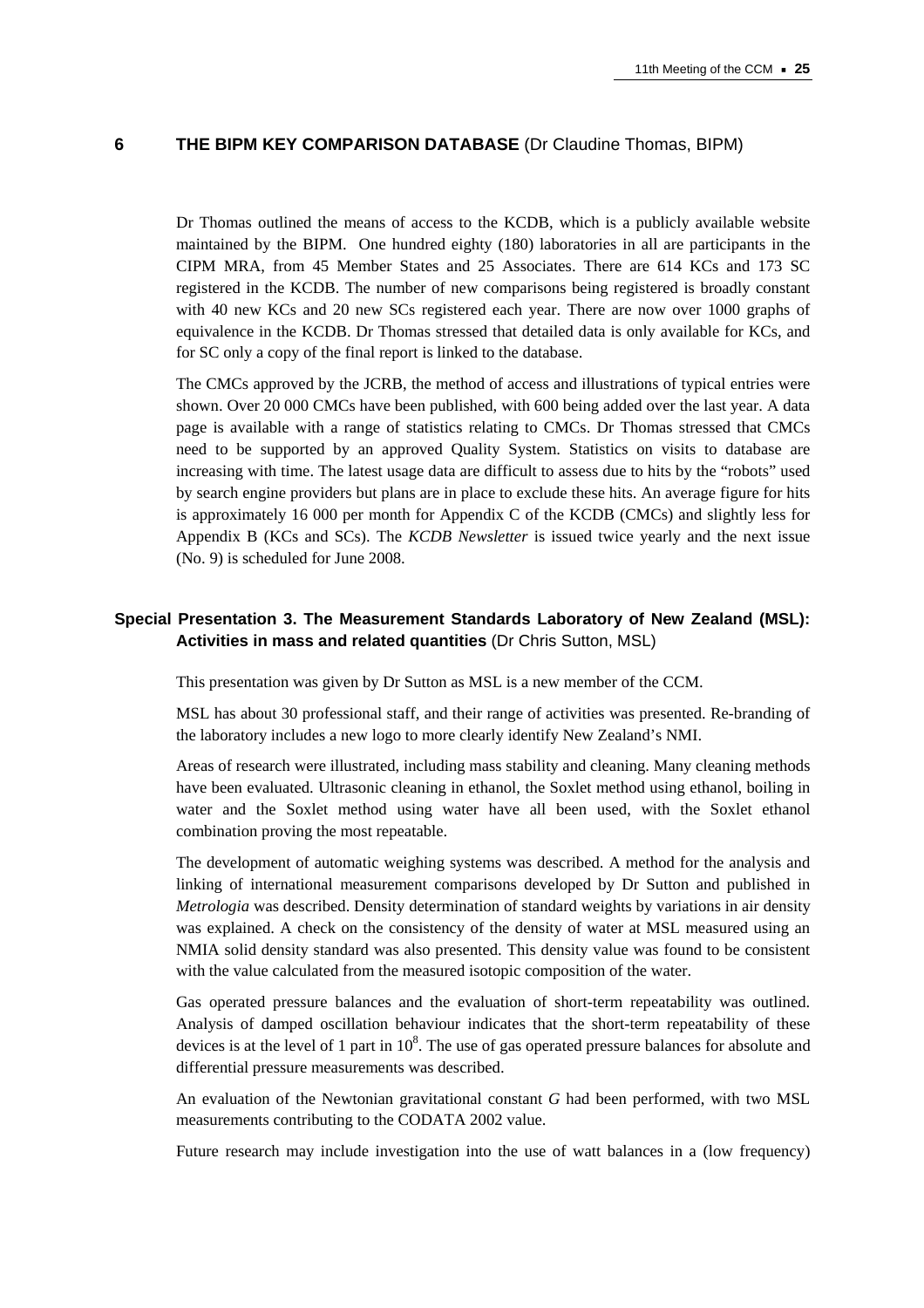oscillatory calibration mode. This has the potential to reduce the physical size of the balance, and the size of magnetic field region required and to improve immunity to vibration. Also use of twin pressure balances for watt balance operations was proposed.

# **Special Presentation 4. Metrological situation at the BEV at the Mass and related quantities section** (Dr Christian Buchner, BEV)

This presentation was given by Dr Buchner as BEV is a potential new member of CCM.

Highlights from the fields of mass, density, force and hardness were presented. In the mass area automatic systems for the calibration of weights in the ranges 1 mg to 10 g, 10 g to 1 kg and 1 kg to 20 kg have been developed. Within the density area automation of hydrometry and the fundamental density apparatus for liquid and solid density determination has taken place. An automatic handling system for determination of the volume of OIML Class E1 weights up to 1 kg has also been developed. A volume comparator for weights of 1 kg to 50 kg has been developed based on 3 different weighing cells of capacity 1 kg, 10 kg and 60 kg.

In the force area a small  $(10 \text{ N to } 1 \text{ uN})$  automatic deadweight force machine has been developed. The beam arrangement allow tension and compression forces to be applied and a low force transducer comparison is proposed with NPL and PTB. For hardness measurements an automated hydraulic controller and automatic positioning of the indenter have been implemented.

An outline of new buildings for BEV was given. New laboratories are planned for mass, density, micro-force, pressure and viscosity. The new facilities will be complete in 2010. Additionally a new laboratory for macro-force is proposed. Deadweight machines of capacities 2 kN and 250 kN will be designed and built. A new 1 kg prototype balance will also be constructed, based on a Sartorius load cell.

## **7 RECENT ACTIVITIES OF THE METRE CONVENTION** (Dr Pedro Espina, BIPM)

Dr Espina outlined the membership. Fifty-one States are signatories of the Metre Convention and there are 26 Associates of the CGPM (five new Associates have been added over the last year). An overview of the RMO structure was given and changes in the African area were detailed. A new RMO, AFRIMETS, will cover the whole of Africa and will include the current RMO (SADCMET).

Actions from the JCRB 18 (May 2007) and JCRB 19 (September 2007) meetings were presented. A Unification of CMC and BMC definitions had been agreed on. CMC will now be universally used and will include ILAC accredited values. A seminar was held at JCRB 18 in May 2007 to explain process of CMC submission to six NMIs who have signed the CIPM MRA but have yet to submit CMCs.

Details of World Metrology Day on 20 May 2008 were given. The theme is "metrology in sport", to tie in with the 2008 Olympics.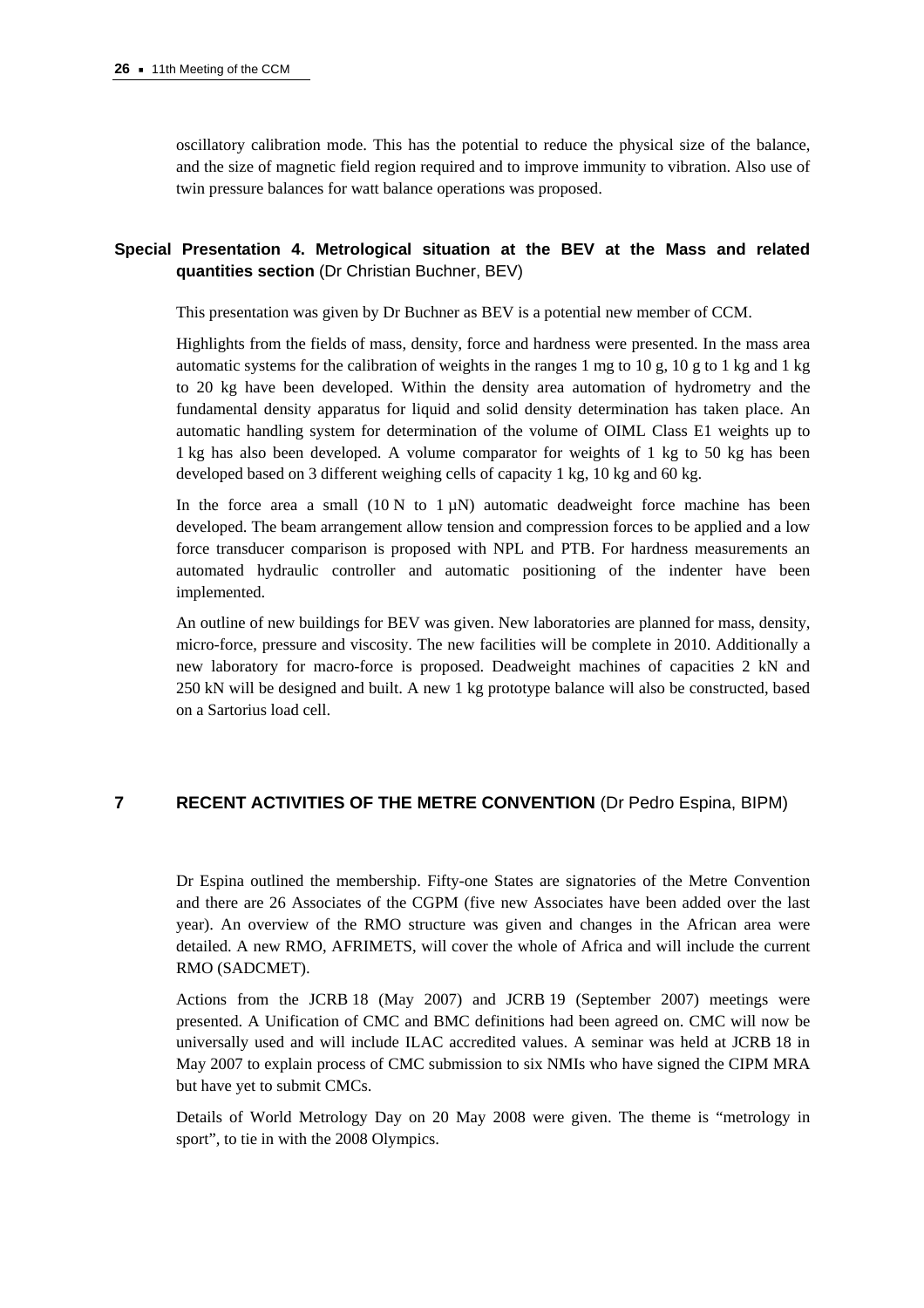Details of BIPM Summer School 2008 were presented. Dr Thomas is the scientific secretary. Dates are the 29 June to 11 July 2008. The maximum registration, 93 students (90 present), has been achieved, and there are three Nobel laureates among the lecturers.

Dr Espina's secondment as JCRB secretary comes to an end in May 2008 and he will be succeeded by Prof. Luis Mussio of LATU (Uruguay). However, NIST has renewed Dr Espina's secondment to the BIPM in order for him to take on new duties.

Dr Tanaka thanked Dr Espina for his contribution to the JCRB over the last three years.

This concluded the first day's session.

Dr Tanaka welcomed the delegates to the second and final day of the CCM meeting.

# **8 RMO ACTIVITIES REGARDING TECHNICAL COMMITTEES IN THE MASS AND FLOW AREAS**

#### **8.1 EURAMET RMO mass activities** (Dr Stuart Davidson, NPL)

Dr Davidson presented information on the change over from EUROMET to EURAMET and the reasons for this change.

Details of KCs and SCs in the EURAMET area were given and results were presented for [EUROMET.M.M-K4 a](http://kcdb.bipm.org/appendixB/KCDB_ApB_info.asp?cmp_idy=438&cmp_cod=EUROMET.M.M-K4&prov=exalead)n[d EUROMET.M.P-S3 an](http://kcdb.bipm.org/appendixB/KCDB_ApB_info.asp?cmp_idy=800&cmp_cod=EUROMET.M.P-S3&prov=exalead)[d EUROMET.M.P-S4.](http://kcdb.bipm.org/appendixB/KCDB_ApB_info.asp?cmp_idy=846&cmp_cod=EUROMET.M.P-S4&prov=exalead) 

The transfer of six guidance documents from European Accreditation (EA) to EURAMET was outlined and details of the last EURAMET TC-M meeting were presented. The meeting was held in Bucharest (Romania) in March 2008 and over 80 delegates from 31 countries participated. Details of the current status of EUROMET CMCs were also given.

Dr Davidson outlined the iMERA roadmapping exercise used to outline research strategy in the EURAMET area. He presented four roadmaps in the areas of mass, pressure, force and dynamic measurement. New collaborations and comparisons within EURAMET were also presented.

Dr Tanaka asked about EA.EURAMET guides and who they were aimed at. Dr Davidson said that they were aimed at end users but had also been adopted by a number of accreditation bodies as the basis for technical assessment of laboratories.

Dr Tanaka asked about industry's involvement in the roadmapping process. Dr Davidson said that input from industrial had essentially relied on the contacts of the individual NMIs with their countries industrial user.

Professor Wallard commented that we need somehow to estimate the uncertainties associated with the best existing devices (for CMCs) and asked whether EA/EURAMET guides could help with this. Dr Davidson said this was not the aim of the guides and assessment of state of the art in the metrological areas would need to be made by consultation with the relevant instrument manufacturers. Dr Chris Sutton commented that assessment of instrumentation state of the art in a particular field is best done by the relevant WG.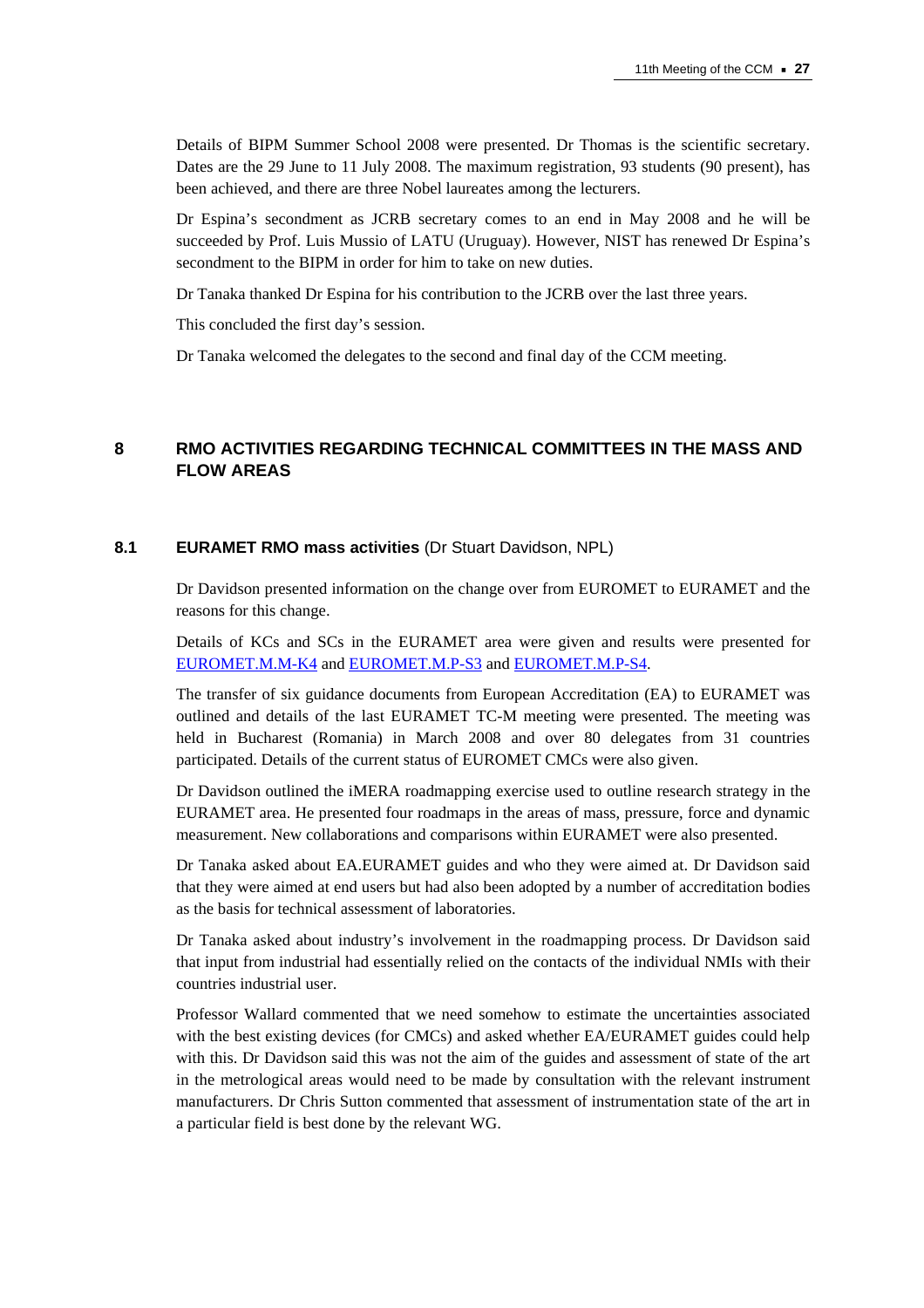## **8.2 SADCMET RMO mass activities** (Mr Benjamin van der Merwe, NMISA)

Mr van der Merwe presented the report from SADCMET in the absence of Mr David Tonui, who had been called away. Membership of SADCMET was outlined. The RMO contains few developed economies and only the southern African area is covered. A new RMO, AFRIMETS, was proposed in 2006 as a pan-African RMO, will be proposed as the new RMO for the African region at the JCRB meeting at the end of April. The status of regional comparisons was outlined (mass force volume). Further comparisons in mass and volume are proposed. Results of [SADCMET.M.M-S1 wer](http://kcdb.bipm.org/appendixB/KCDB_ApB_info.asp?cmp_idy=727&cmp_cod=SADCMET.M.M-S1&prov=exalead)e presented.

## **8.3 APMP RMO mass activities** (Dr A.K. Bandyopadhyay, NPLI)

The make up of the CMC review committee was shown. The number of CMCs submitted over the last 2 years was presented, as was the status of CMCs reviewed for other RMOs and within APMP. Details of last Technical Committee meeting, held in conjunction with APMF-2007 in Sydney (Australia), were given. The next meeting will be held in conjunction with the 4th APMF Pressure and Vacuum workshop at KIM LIPI in Indonesia. Details of the Developing Economies (DEC) programme were outlined, a workshop had been held after APMF-2007, Dr Bandyopadhyay illustrated the links between NMIs giving guidance and those receiving training. Research and development in the region was outlined Details of active and proposed KCs were given. Results f[or APMP.M.P-K6 an](http://kcdb.bipm.org/appendixB/KCDB_ApB_info.asp?cmp_idy=136&cmp_cod=APMP.M.P-K6&prov=exalead)[d APMP.M.P-K7 w](http://kcdb.bipm.org/appendixB/KCDB_ApB_info.asp?cmp_idy=137&cmp_cod=APMP.M.P-K7&prov=exalead)ere presented as were details [of CCM.P-K4 an](http://kcdb.bipm.org/appendixB/KCDB_ApB_info.asp?cmp_idy=407&cmp_cod=CCM.P-K4&prov=exalead)d a number of bilateral comparisons. Dr Bandyopadhyay commented that the use of the term unofficial for non key comparisons was seen to devalue the validity of the work.

Dr Davis suggested the use of the term "Pilot Study" for an international comparison that is outside the framework of the CIPM MRA but which is needed nevertheless. This terminology has been adopted by other CCs, most notably the CCOM.

## **8.4 APMP area flow activities** (Dr Masaki Takamoto, AIST/NMIJ)

Dr Takamoto reported on behalf of the APMP TCFF chairman. The review team for CMCs was outlined; CMCs are divided into six categories with two NMIs making up the review team for each category. Key Comparisons in the fluid flow area were listed. **APMP.M.FF-K1** (water flow) and [APMP.M.FF-K3 \(ai](http://kcdb.bipm.org/appendixB/KCDB_ApB_info.asp?cmp_idy=376&cmp_cod=APMP.M.FF-K3&prov=exalead)r speed) are expected to start mid-2008. [APMP.M.FF-K4](http://kcdb.bipm.org/appendixB/KCDB_ApB_info.asp?cmp_idy=377&cmp_cod=APMP.M.FF-K4&prov=exalead) (volume) started in July 2006 and Draft A of the final report is being prepare[d. APMP.M.FF-K6](http://kcdb.bipm.org/appendixB/KCDB_ApB_info.asp?cmp_idy=379&cmp_cod=APMP.M.FF-K6&prov=exalead) (low pressure gas flow) has started and completion of the measurements is due in August 2008.

## **8.5 COOMET area flow activities** (Dr Masaki Takamoto, AIST/NMIJ)

Dr Takamoto reported on behalf of the COOMET TC-flow chairman. The TC was set up in 2000 and currently has 17 participating laboratories. Meetings are held annually. A number of comparisons focusing on the areas of oil and gas flow measurement have been undertaken. New projects for water flow and further gas flow comparisons are proposed.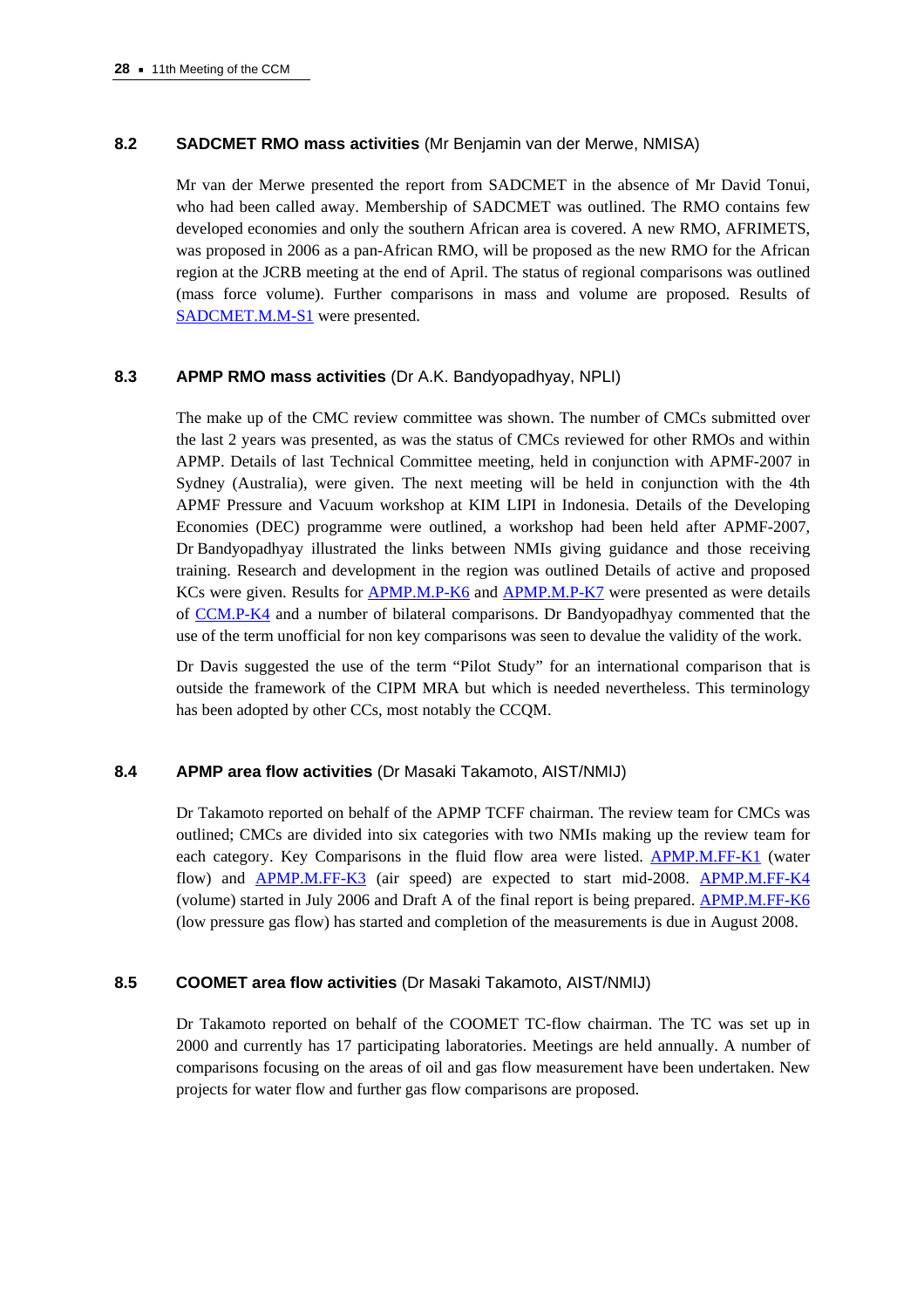## **8.6 EURAMET area flow activities** (Dr Masaki Takamoto, AIST/NMIJ)

Dr Takamoto reported on behalf of the EURAMET TC-flow chairman. The last meeting was held in Berlin this year. There were 52 participants from 26 countries and the meeting was held over three days. Seventy projects have been registered. There were some issues with CMCs and KCs which had been discussed at the meeting and presented to the CCM Working Group on CMCs earlier in the week.

#### **8.7 SIM area mass activities** (Dr Claudia Santo, LATU)

Dr Santo outlined the structure of the SIM Mass Working Group. There are 34 member countries divided into five sub-regions. Of the members 21 are signatures of the MRA. An issue in the area is the wide range of capabilities among member laboratories.

The structure of sub working groups and the chairmanship of each was presented.

Training activities within the RMO were described. This activity is important due to range of capabilities of laboratories in the region. Activities have included a mass workshop at LACOMET in November 2007 and a density workshop at CENAM in November 2006. Four workshops in the area of pressure and vacuum had also been held. Training in torque and a triangular cooperation between PTB Germany, INN Chile and ANDIMET has provided training in the force area. SIM has also produced technical guides in a number of areas.

Details of comparisons were presented. A significant number of comparisons have been undertaken and published in conferences proceedings but not registered with the KCDB. This issue will be addressed in the near future. There have been over 20 comparisons in mass area, three in volume and density, several in pressure and vacuum and about 10 in the area of force.

Status of CMCs was outlined by technical area, and the submission and review process for CMCs was outlined.

# **8.8 SIM area flow activities (WG10 flow)** (Dr Roberto Arias, CENAM)

The scope of the WG was outlined. There are 6 technical areas and the WG has a membership of 34.

A summary of CMCs and future submissions was presented. Comparis[ons SIM.M.FF-K4 an](http://kcdb.bipm.org/appendixB/KCDB_ApB_info.asp?cmp_idy=474&cmp_cod=SIM.M.FF-K4&prov=exalead)d [SIM.M.FF-S4 \(vol](http://kcdb.bipm.org/appendixB/KCDB_ApB_info.asp?cmp_idy=843&cmp_cod=SIM.M.FF-S4&prov=exalead)ume) are underway and three new comparisons are planned (for low pressure air flow, water flow and kinematic viscosity).

Key areas of research and development were summarised. INMETRO are constructing a facility for air speed measurement which is due to be completed in July 2008. They are also developing a facility for oil flow measurement. NIST is planning to perform calibrations for large natural gas flows using rented Colorado Experiment Engineering Station Inc. (CEESI) Iowa facilities with NIST personnel continuously involved. A new flow measurement facility for liquid hydrocarbons is being constructed at CENAM.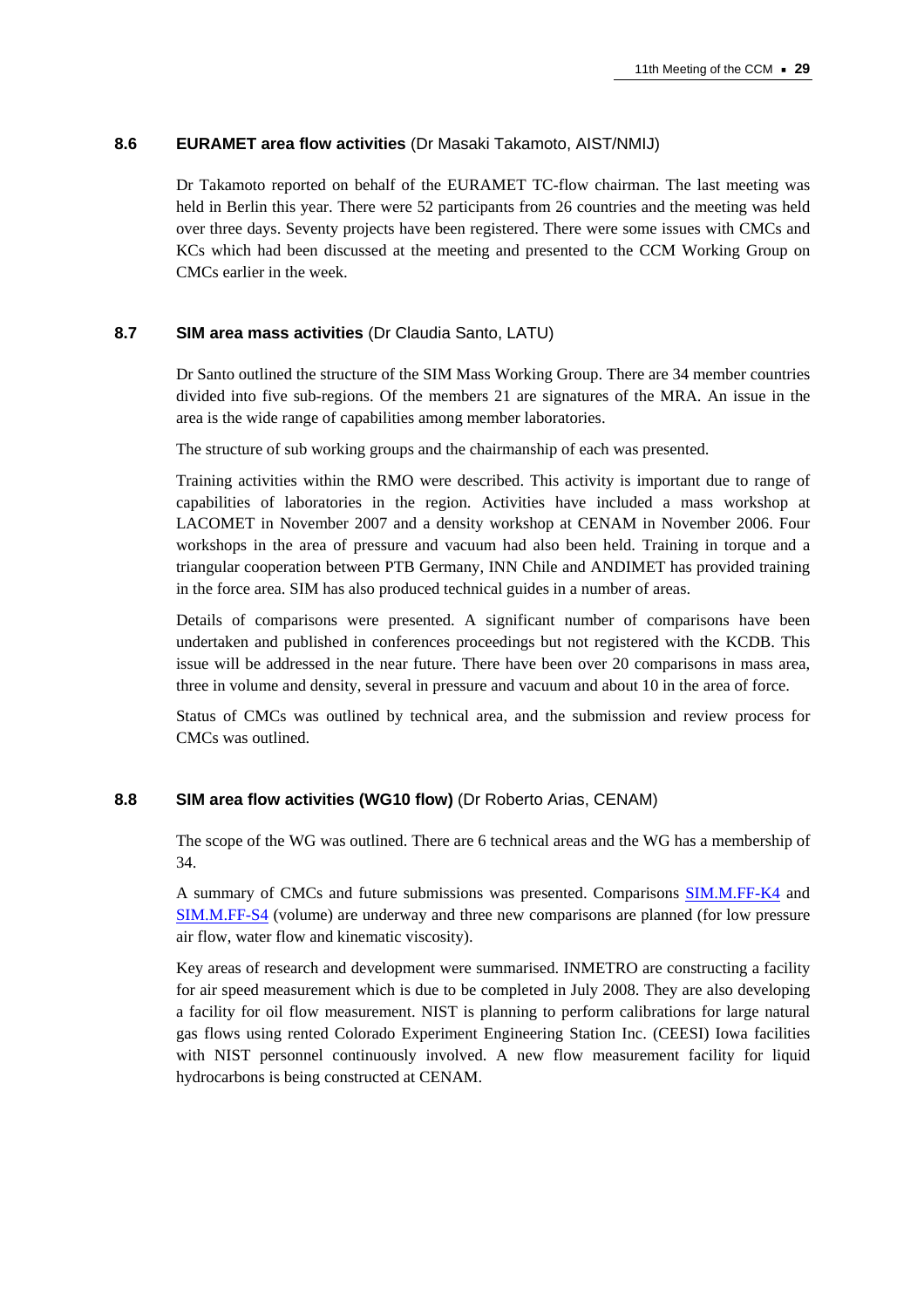# **9 WORKING GROUP REPORTS (PART 3)**

#### **9.1 Report from the Working Group on CMCs** (Dr Chris Sutton, MSL)

The last meeting was held on 23 April 2008 at the BIPM. The membership of the WG consists of WG chairs and representatives from all the RMOs. Dr Sutton presented the background to the WGCMC, its terms of reference, and its main roles.

An update from the JCRB had been presented by the JCRB Executive Secretary, Dr Espina. This included the plan to consolidate the many JCRB documents and the agreement between the CIPM and ILAC to unify the definitions of the terms Calibration and Measurement Capability (CMC) and Best Measurement Capability (BMC) which in future will all be referred to as CMCs.

The current state of BIPM mass area CMCs had been discussed. Currently there are no BIPM CMCs. The WG had unanimously agreed that it was essential for BIPM to have CMCs in the KCDB in order to provide for traceability of the mass scale and for mass to become part of CMC system.

Brief reports had been presented by RMO TC chairs.

Dr Davis had raised the issue of including device uncertainty in CMCs and referred the meeting to several documents that are available on the JCRB open access part of the BIPM website includin[g CIPM/07-25. He](https://www.bipm.org/cc/CIPM/Allowed/96/CIPM_2007_25_Onsite_visits_approved.pdf) reported that Note 5 of this document requires CMC uncertainty statements to incorporate agreed-upon values for the best existing device.

The WGLP had proposed more "user-friendly" CMCs orienting entries towards instrumentation rather than just values. This was accepted as good practice by WG-CMC and seen to be beneficial in giving more information to CMC users and making it easier to identify the uncertainty associated with the performance of the device under test. An example of the implementation of this CMC format was given from the vacuum area. The WG-CMCs Chair noted that this proposal from the WGLP was consistent with a subsequent agenda item to expand the classification of services.

Dr Davis commented that if column C in the CMC table was used to describe the instrument then this could be searched for by end users when accessing the CMC database.

Dr Bauer reported that WGV planned to simplify viscosity CMCs.

Concerning supporting information for CMC submissions, the WG accepted that, given long delays in the completion of some KCs and the problems some NIMs are having gaining access to KCs, information other than KC results is still acceptable ([see JCRB-14/06\(2a\) fo](https://www.bipm.org/utils/common/documents/jcrb/AppC_criteria.pdf)r guidance). Dr Sutton stressed this other information must be publicly available. A draft document outlining comparisons necessary to support CMCs is available on WG website.

Professor Wallard commented on BIPM measurement capabilities and uncertainties. These are available in some form on the web or via certificates issued, however this information is not always easily accessible. At the request of the CIPM, a BIPM Task Group has already been set up to investigate how the approach to uncertainty statements of the BIPM can be unified and validated.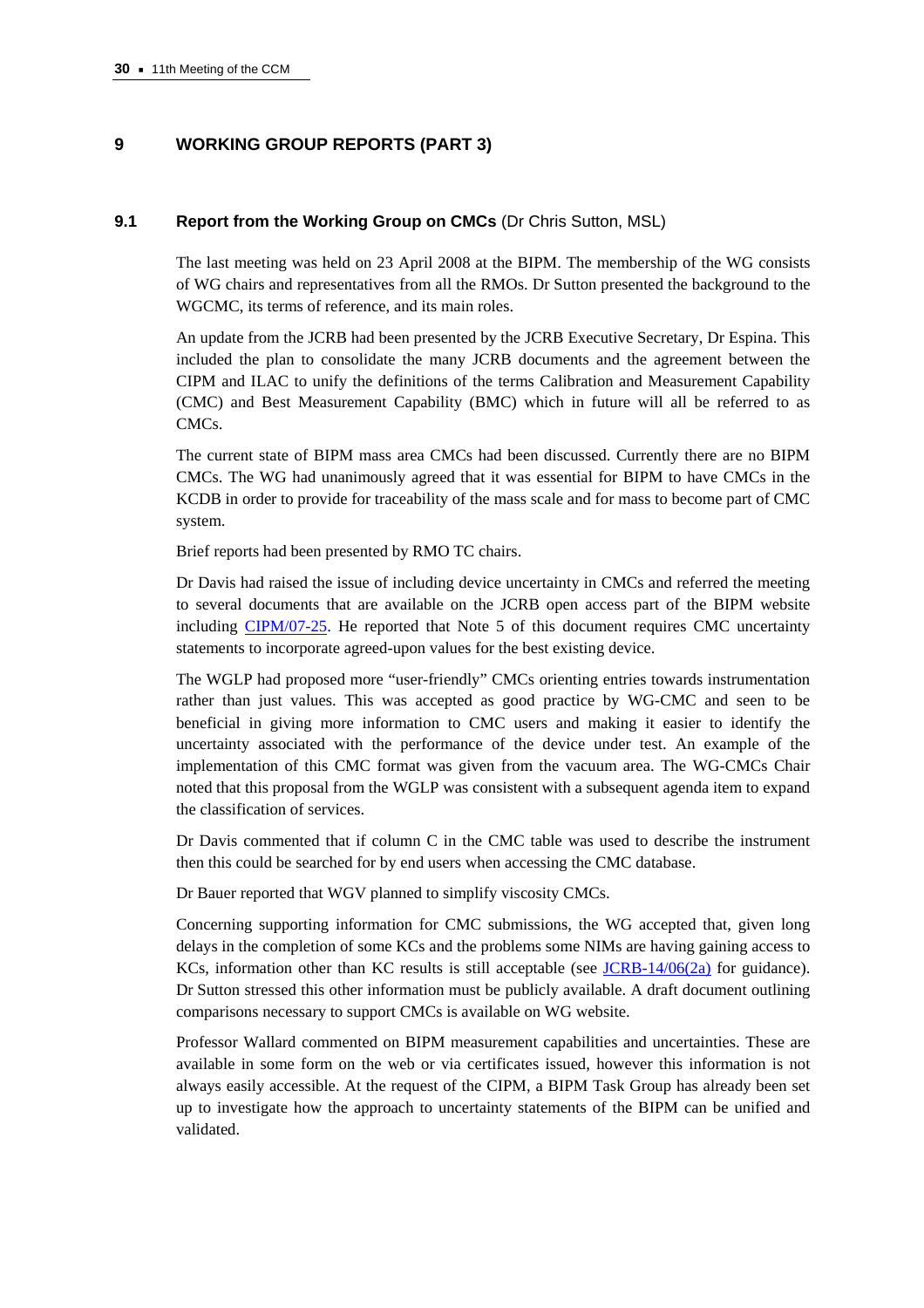Dr Sutton commented that a CMC entry for the BIPM would be the most useful way to address this issue.

Dr Tanaka pointed out that Dr Sutton is the interim chair of the WG-CMCs and proposed him as permanent chair given his good work in the area; there were no objections.

#### **9.2 Report from the Working Group Chairpersons meeting** (Dr Mitsuru Tanaka, NMIJ)

Dr Tanaka outlined the topics of discussion at the WG chairpersons meeting; membership, key comparison periodicity and terms of reference were all discussed.

New technical areas in each of the WGs were discussed, as were CMC issues. An improvement to the reviewing process for CCM and RMO KCs was proposed with two people reviewing each KC report; the WG chair and another person from a different WG, chosen by the Executive Secretary in consultation with the WG chairs. Strategic planning presentations were given by the WG chairs and it was commented that the EURAMET roadmaps may prove useful as a basis for strategic planning in the technical areas. The CIPM initiative in material metrology was presented and discussed.

# **10 MATERIALS METROLOGY ACTIVITIES IN THE CCM** (Dr Mitsuru Tanaka, CIPM)

Tasks which the CCM must address include:

- Identification of areas within material metrology (MM) where there is a need for traceability (the Hardness Working Group was given as an example of an area where this issue had been successfully addressed).
- Cooperation with international activities and with other interested bodies such as IEC, ILAC, ISO, OIML, VAMAS etc.

Dr Tanaka gave examples of measurements such as Young's modulus, hardness, tensile strength, thickness of surface layers, sizing of nano-particles where metrological traceability could be provided by the CCM.

A report by Dr Seton Bennett (NPL) to the CIPM had outlined areas where each CC could provide measurements for material property measurements. Seven quantities had been recommended, where measurement traceability could be addressed by the CCM. These were: hardness, modulus, strength, toughness, fatigue, creep and viscosity.

Eight VAMAS technical working groups with measurement issues relating to the CCM were identified. These are:

- TWA3: Ceramics for structural applications
- TWA5: Polymer composites
- TWA17: Cryogenic structural materials
- TWA20: Residual stress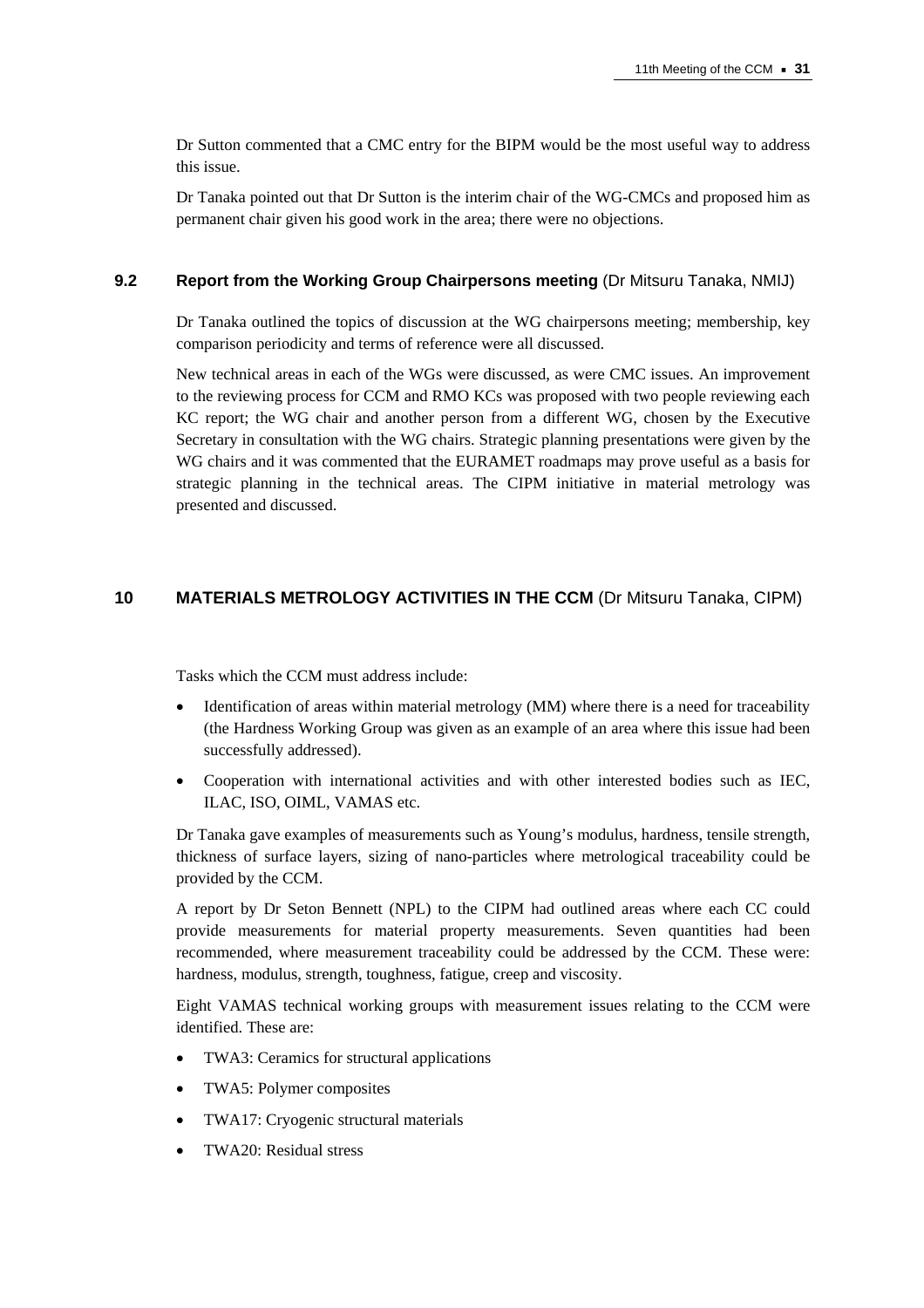- TWA22: Mechanical properties of films
- TWA29: Nano-mechanics
- TWA31: Residual stress in welds
- TWA32: Dynamic modulus measurement

The Recommendations of the AHWGMM/CIPM were presented. These are:

1. The Working Group recommends that the CIPM should sign a Cooperation Agreement with VAMAS in order to ensure an ongoing dialogue and actions with a view to identifying key traceability issues affecting the accuracy and repeatability of the measurement of materials properties.

2. The Working Group recommends that the CIPM should instigate a further review in 3 or 4 years time to evaluate the progress made and determine what further action, if any, is required.

3-5. CCs should set up WGMMs, Joint WGMM for CCM and CCL.

6. The Working Group recommends that materials WGs established by CCs should encourage participation of all important stakeholders, including ISO/IEC, ILAC and VAMAS.

7. The Working Group recommends that NMIs should support materials metrology in their work programmes in order to implement and disseminate best practice in the measurement of materials properties.

8. The Working Group recommends that NMIs should encourage their staff to participate actively in the work of materials working groups.

Details of the potential national calibration hierarchy for materials metrology were given and an example was drawn from the area of tensile testing machines. It was noted that the CCM needs to gather information from end users and develop reliable methods for materials measurement.

Proposals for future materials metrology activity in the CCM were outlined:

Phase 1: 4/2008 – 10/2009, driven by AHJWGMM

1. Dialogues between relevant CCM WGs and VAMAS TWAs, identifying quantities with respect to needs & seeds.

2. Investigation of the national calibration hierarchy for each quantity and study how to demonstrate its performance.

3. Formation of Joint Task Group for the quantity.

Phase 2:

- 1. Coordination of Pilot Studies.
- 2. Improvement of the procedure for measurement and calibration.
- 3. Expanding the scope of object materials.
- 4. Elaborating the technical standard for measurement and calibration.
- 5. Establishing or harmonization in CRM.

Professor Wallard commented that Dr Tanaka had provided a good summary of activities in the area and of the CIPM Recommendations. A draft Memorandum of Understanding with VAMAS has been drawn up. The suggestion is to use the existing CC structure to investigate development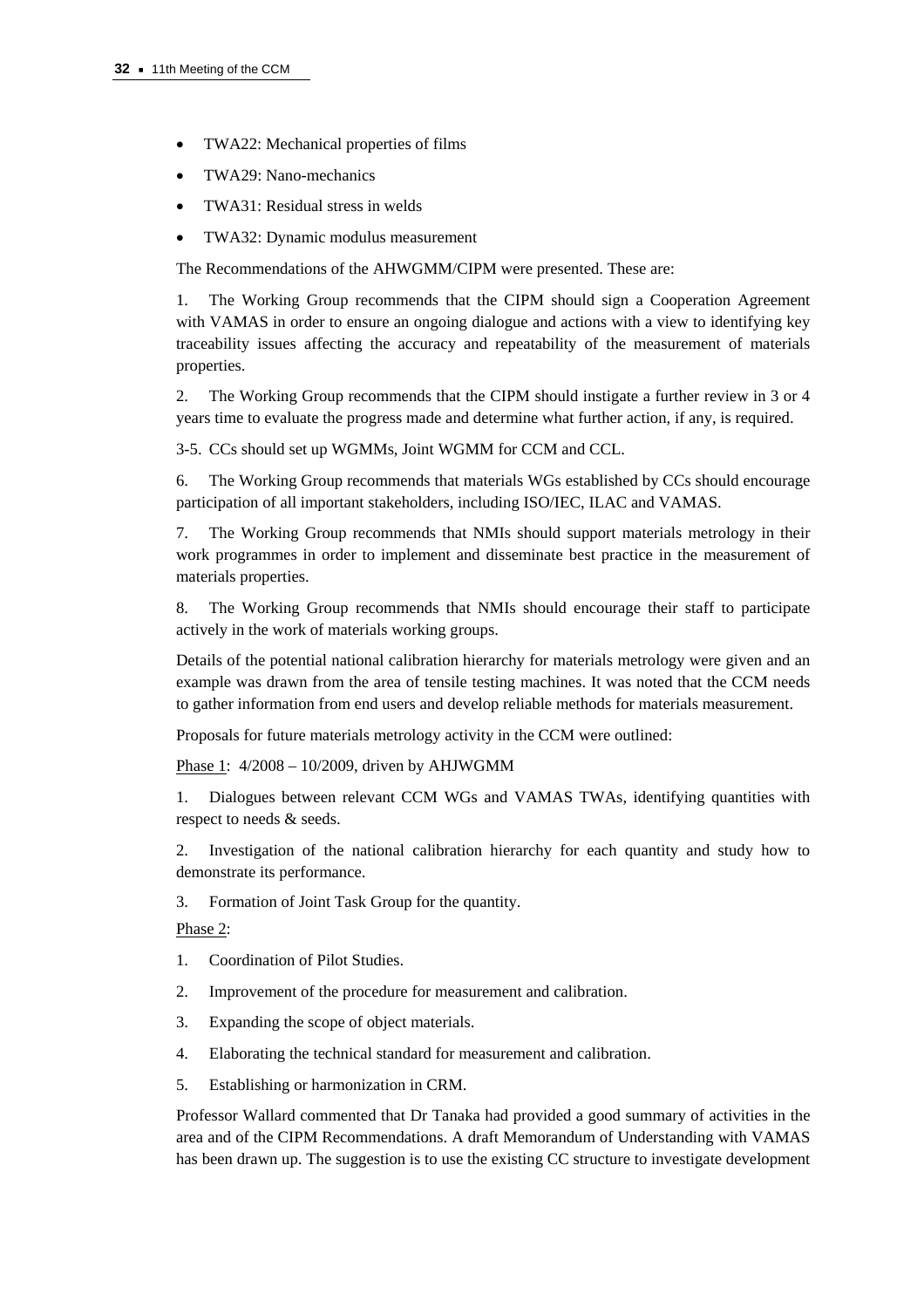in this area, rather than setting up a new CC.

Professor Wallard noted that BIPM needed to be kept informed of new areas of activity within the CCs so that the requirements for KCs in each area can be considered. He gave the example of nanotechnology as an emerging area where KCs could become necessary.

Dr Tanaka added the example of dynamic measurement and advised looking at the EURAMET roadmaps as a source of information on emerging technology requirements.

## **11 WORK AT THE BIPM**

#### **11.1 Overview** (Dr Richard Davis, BIPM)

Dr Davis presented the work of the Mass section at the BIPM from 2005 to date. The work of the Section included calibrations of mass  $(1 \text{ kg})$ , density and magnetic susceptibility for Member States. There is also a capability for calibrations at atmospheric pressure; this has been validated by a supplementary comparison with LNE. The last service is only available internally.

Coordination of the International Avogadro project and related work was presented. This included the production of prototypes and related surface artefacts. Additional work on air density towards production of the CIPM-2007 formula and measurement of magnetic properties of materials including work for the European Space Agency (ESA) were also highlighted. A new collaboration with NPL on cleaning primary mass standards using UV activated ozone is also underway. Initially, this programme will last three months, ending in June 2008.

The Newtonian constant *G* had been measured and it was noted that material properties are crucial to this experiment. Measurements for the BIPM Chemistry section included the calibration of built-in weights for a balance with magnetic suspension.

Dr Davis identified the staff responsible for calibrations, International Avogadro work, magnetic properties, the watt balance (treated administratively as a special project), and gravimetry (located administratively in the Time, Frequency and Gravimetry section).

Within the context of the International Avogadro Coordination, a renovation of the laboratory space had taken place. It was noted that capabilities for magnetic properties measurement were initially developed because modern balances have electromagnetic servo-control and nonmagnetic alloys of stainless steel do not always meet their specification. There are also issues with the very large magnets used with watt balance experiments. Tests on an ESA proof mass of a platinum-gold alloy had recently been made. The material was thought to have a theoretical susceptibility of zero (but the measured value was finite).

Future challenges in the area included; fulfilling the mission given to the BIPM in the Metre Convention, pilot K[C CCM.M-K4, deve](http://kcdb.bipm.org/appendixB/KCDB_ApB_info.asp?cmp_idy=403&cmp_cod=CCM.M-K4&prov=exalead)lopment of a *mise en pratique* for new definition of the kilogram (with CCM WGM TG1 and TG2), completion of the IAC and advance the BIPM watt Balance.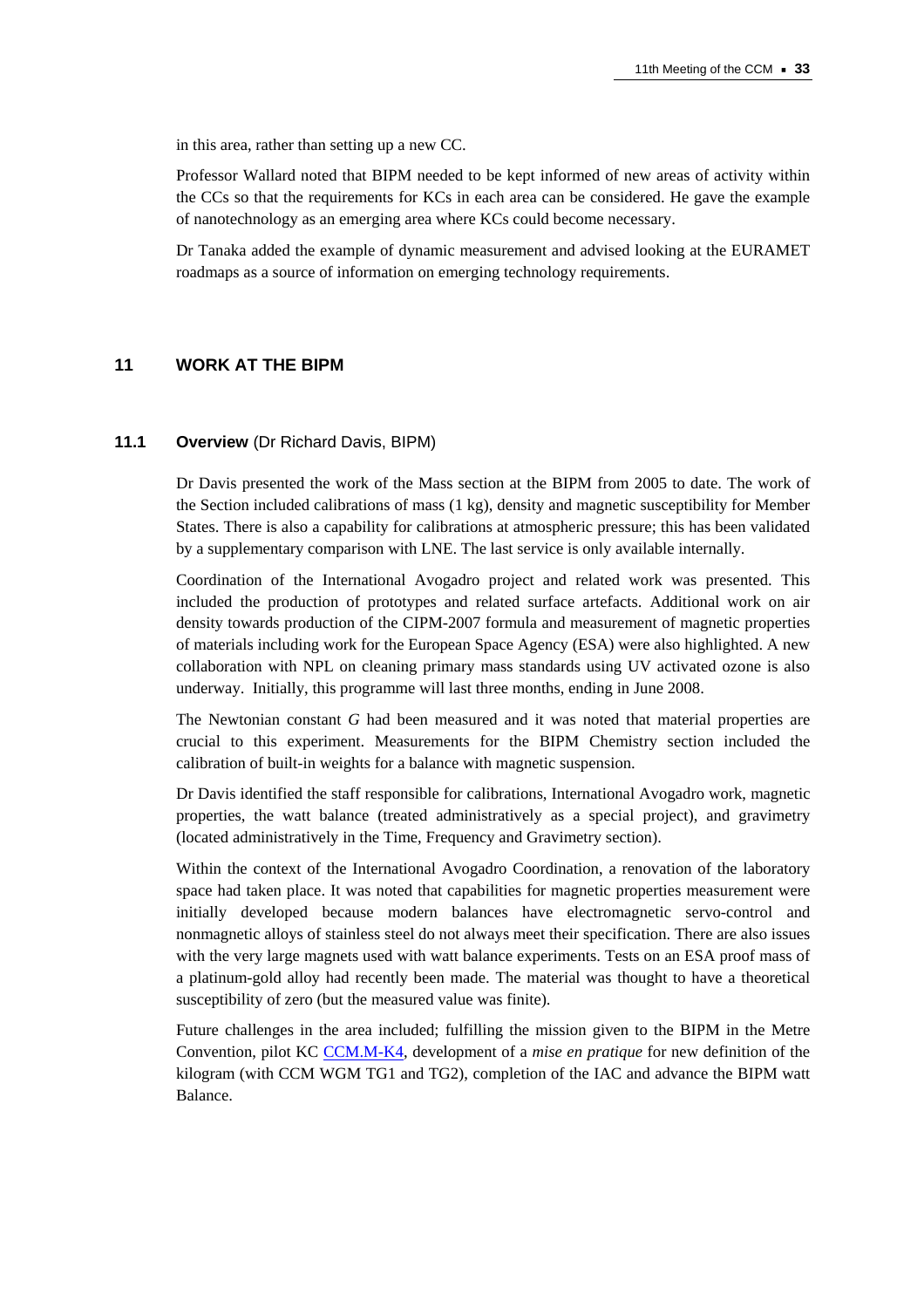# **11.2 Mass determination in the framework of the IAC; BIPM watt balance** (Mr Alain Picard, BIPM)

Mr Picard noted that participants in the IAC needed to determine the mass in vacuum of silicon spheres to an uncertainty of 5 μg. This highlighted the need to take into account physi-sorption and chemi-sorption on the spheres surface.

Physical water vapour adsorption was discussed. A large discrepancy in silicon sorption corrections between NPL, NMIJ and BIPM, had been noted. There is a need to calibrate the sphere in vacuum, but this means desorption of platinum-iridium also needs to be known.

Air density determination and the new CIPM-2007 formula was discussed. The new formula reduces the uncertainty in air density determination to  $34 \times 10^{-6}$ . However it was noted that the use of buoyancy artefacts potentially improves this uncertainty to  $25 \times 10^{-6}$ , making no assumptions about the composition of air.

Mass stability data between air and vacuum measurements for silicon sphere was presented. Uncertainties in air of 14.3 µg could be achieved. It is calculated that measurement in vacuum (using platinum-iridium sorption artefacts) can achieve an uncertainty of  $5 \mu g$ . Evaluation of chemi-sorption on silicon spheres is to be performed by baking the sphere at 500 °C in vacuum. Data for mass comparisons of silicon spheres in vacuum were presented. Results show that the target uncertainty of 5 µg has been achieved.

Progress on the BIPM watt balance was presented. It was recalled that Dr Jabbour had already shown the general principles of watt balances. The novel features of the BIPM watt balance include:

- Weighing and moving measurements being made simultaneously;
- A superconducting coil and a cryogenic magnet. This gives the benefit of no coil resistance, essential for a simultaneous measurement of current and induced voltage, and improved temperature stability of the magnetic field, *B*;
- Dynamic alignment, with all degrees of freedom under servocontrol.

The physical design of the balance was shown. Results at present give a repeatability of 4 parts in  $10<sup>4</sup>$  in air. Plans for the future development of the balance were outlined.

Dr Jousten asked what level of vacuum was used for the silicon sphere comparison and commented that differences in vacuum may explain the discrepancies between the findings presented for different NMIs.

Dr Fujii commented on variable sorption effects for silicon in vacuum.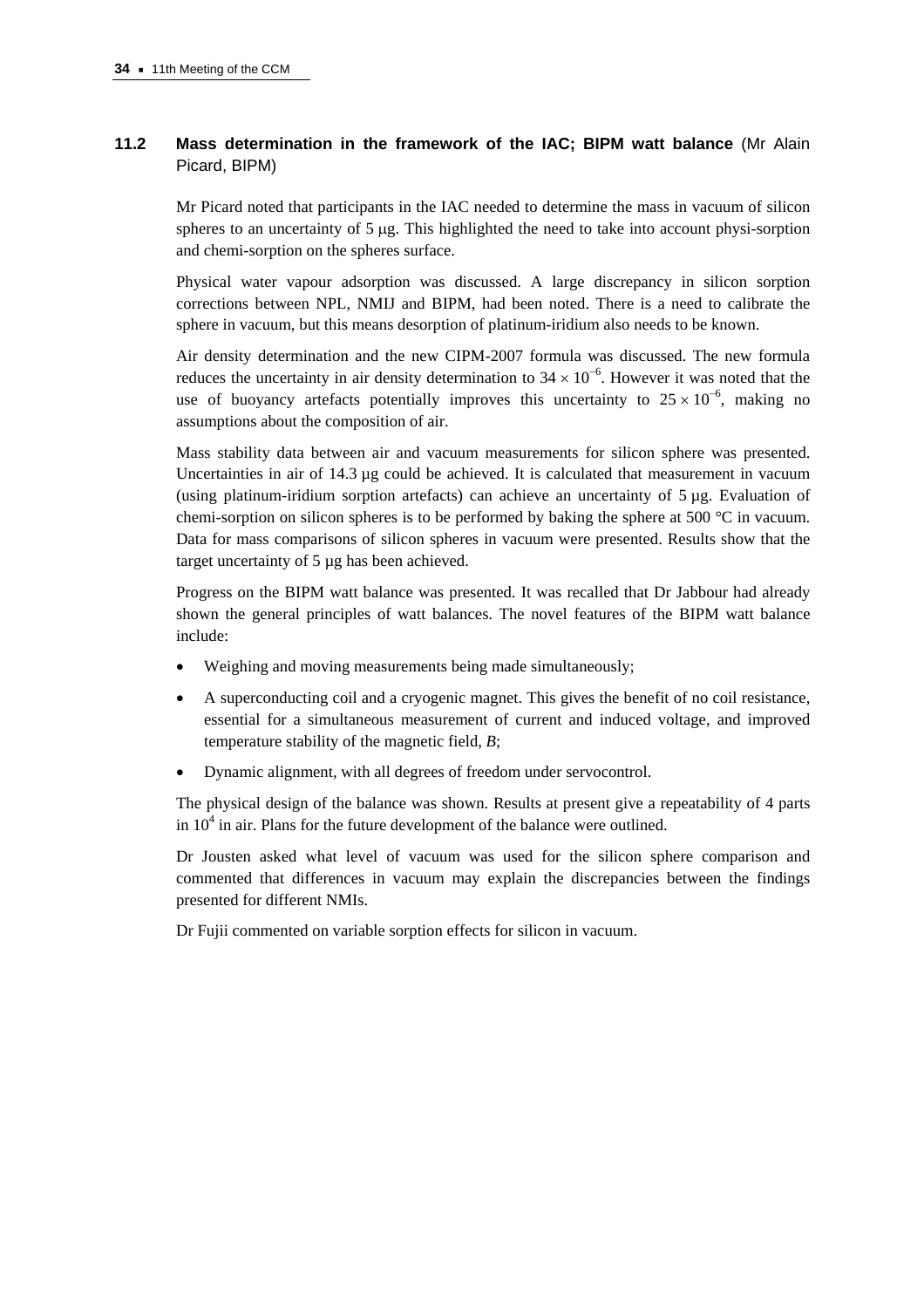# **12 RECOMMENDATIONS TO THE CIPM**

Dr Sutton suggested that the recommendation for BIPM to declare mass CMCs should be proposed to the CIPM. Professor Wallard said the issue would be addressed but did not envision the need for a formal Recommendation. He assured the Chair of the WG-CMCs that the views of the WG will be conveyed to the CIPM, since both he and Dr Tanaka attend CIPM meetings.

Professor Wallard thanked Dr Tanaka for presiding over the CCM meeting.

Dr Tanaka thanked the Director and staff of the BIPM for their work in preparing for the CCM meetings and throughout the year.

Dr Tanaka formally closed the meeting.

Dr S. Davidson, rapporteur revised October 2008